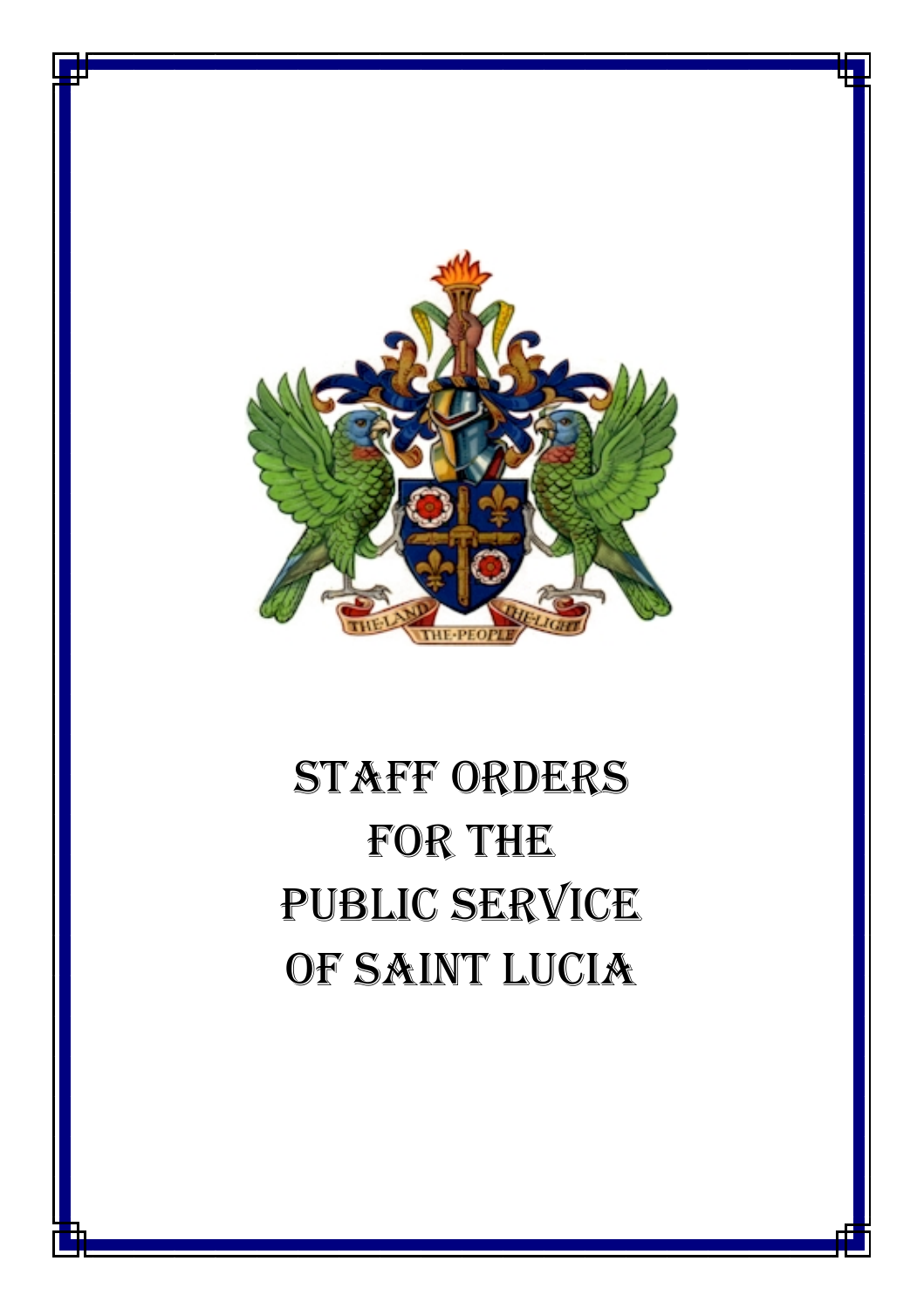#### STAFF ORDERS

#### TABLE OF CONTENTS

# CHAPTER I – Preliminary 1

- 1.1 Staff Orders for the Public Service of Saint Lucia 1.2 Effective date of introduction
- 1.3 Orders to be available to all officers
- 1.4 Application
- 1.5 Government notification and orders
- 1.6 Liability to disciplinary action
- 1.7 Definitions

#### CHAPTER II – Appointments, Promotions and Transfers 2

- 2.1 Authority for appointments
- 2.2 Effective date of appointment
- 2. 3 Re-employment of dismissed officer
- 2.4 Re-employment of resigned officer
- 2 .5 Re-employment of retired officer
- 2 .6 Eligibility for appointment to the public service
- 2 .7 Oath or affirmation of secrecy
- 2 .8 Medical reports on appointments
- 2. 9 Further medical reports
- 2.10 Record of service
- 2. II Probation of non-pensionable officers appointed as pensionable officers
- 2.12 Contract appointments
- 2.13 Seniority as between posts
- 2.14 Seniority as between officers in the same grade
- 2.15 Seniority of officers re-appointed after resignation
- 2.16 Liability to transfer
- 2.17 Transfer
- 2.18 Application for the transfer
- 2 .19 Effective date of promotion
- 2.20 Overseas appointments, travel arrangements
- 2.21 Officers appointed on transfer or secondment

#### CHAPTER III – Salaries and Acting Allowances 7

- 3.1 Salaries to be determined by House of Assembly
- 3.2 Incremental salary scale
- 3.3 Payment of salaries
- 3.4 Promotional increases in salaries
- 3.5 Incremental dates
- 3.6 Grant of increments
- 3.7 Suspension deferment and withholding of increments
- 3.8 Qualifying Examination

Page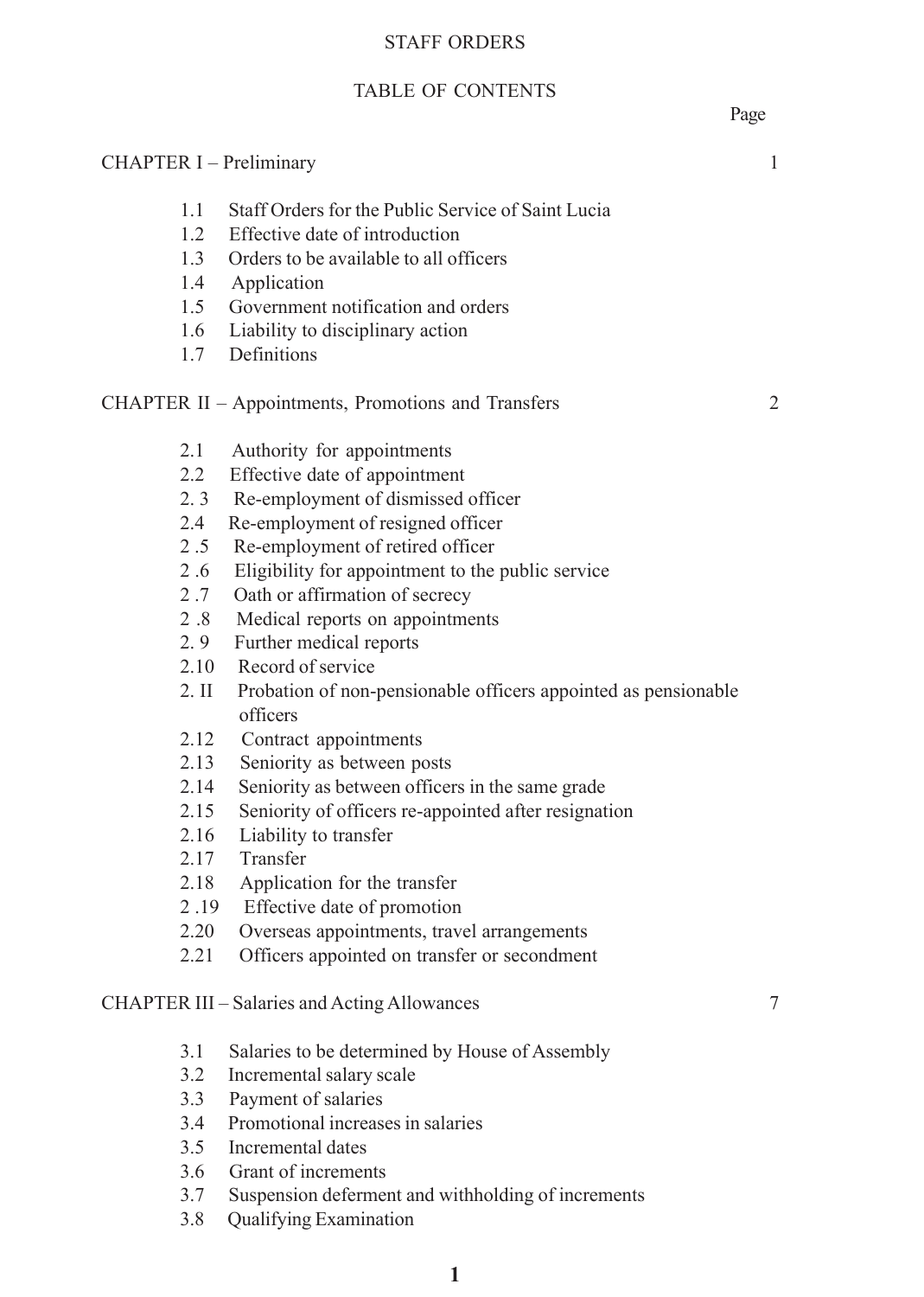- 3.9 Retention of Services of promoted officer in former department
- 3.10 Acting appointments
- 3.11 Acting allowances
- 3.12 Acting allowance when acting officer on leave
- 3.13 Subsistence and transport allowances payable to acting offices

#### CHAPTER IV – Conduct of Public Officers 11

- 4.1 Duties of officers
- 4.2 Hours of work
- 4.3 Overtime
- 4.4 Absence from office during working hours
- 4.5 Absence from duty without permission
- 4.6 Attendance register
- 4.7 Private interest
- 4.8 Work for public boards and committees
- 4.9 Private employment while on leave
- 4.10 Public officers not to sign public petitions
- 4.11 Public officers and the press
- 4.12 Publication of official documents
- 4.13 Publication of books arid articles
- 4.14 Public meetings
- 4.15 Representation by public officers
- 4.16 Engagement in political activities
- 4.17 Engagement in trade union activities
- 4.18 Acceptance of gifts
- 4.19 Legal proceedings by officers
- 4.20 Legal proceedings against public officers
- 4.21 Pecuniary embarrassment
- 4.22 Bankruptcy
- 4.23 Bankruptcy proceedings to be reported
- 4.24 Judgment summons
- 4.25 Returns by Clerk of Courts
- 4.26 Misconduct
- 4.27 Strikes by public officers

#### CHAPTER V – Correspondence and Filing Business 16

- 5.1 Disclosure of official information
- 5.2 Confidential and secret
- 5.3 Responsibility of Permanents Secretaries and Head Depart ments for the security of classified documents
- 5.4 The handling of classified correspondence
- 5.5 Decisions affecting an personally
- 5.6 Copies of official correspondence not to be made
- 5.7 Official correspondence
- 5.8 Communications to be answered without delay
- 5.9 Opinion by law officers
- 5.10 The preservation and destruction of official documents
- 5.11 Courts record and documents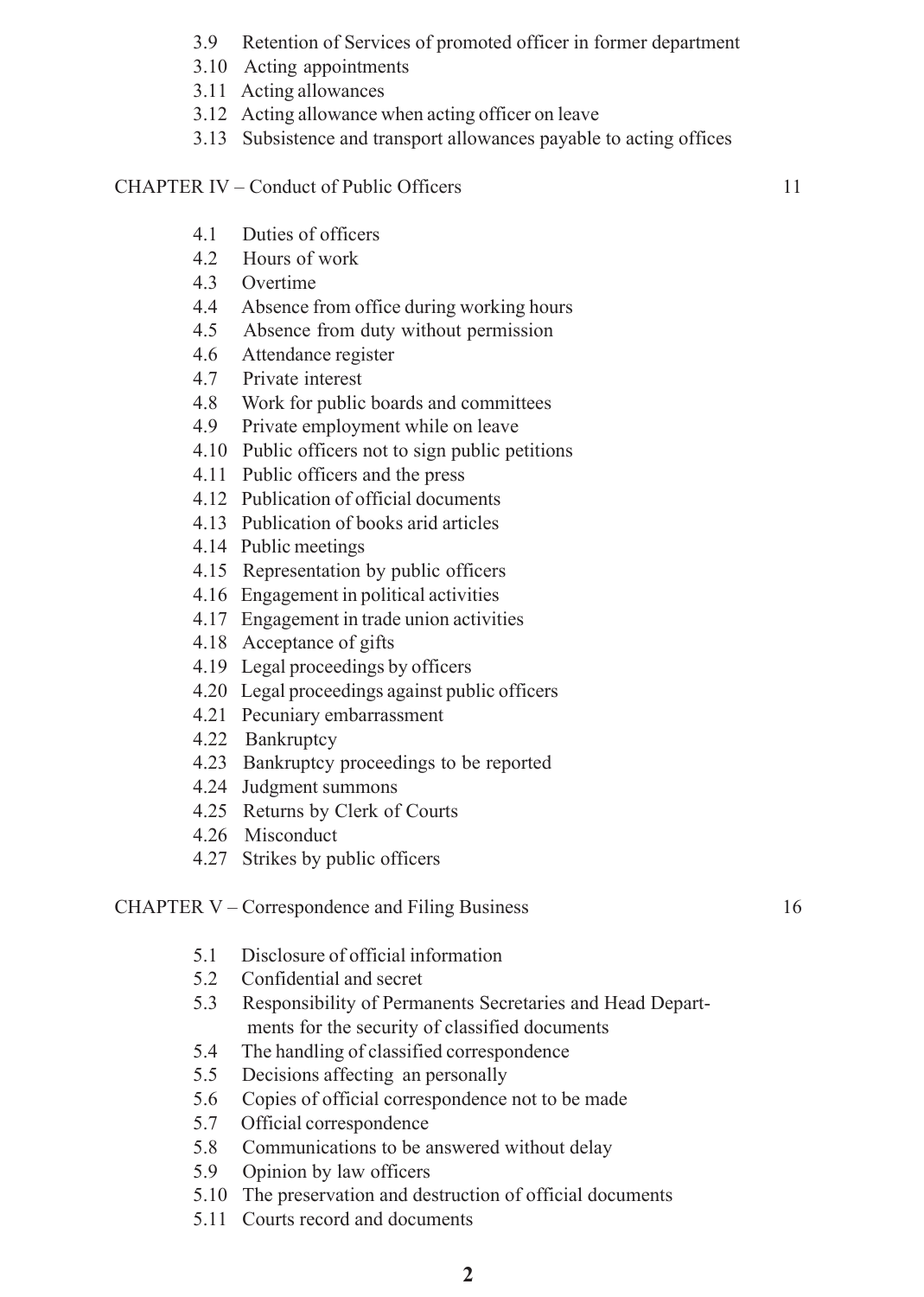5.12 Use of official stationery

5.13 Franking of official correspondence

5. 14 Official seal

5.15 Official telegrams

CHAPTER VI – Leave, Sick Leave, etc. 19

- 6.1 Leave
- 6.2 Authority for grant of leave
- 6.3 Leave not to entail employment of extra staff except in certain circumstances
- 6.4 Cancellation of leave
- 6. 5 Extensions of leave
- 6.6 Compulsory leave
- 6.7 Absence without leave
- 6.8 Leave not due
- 6.9 Arrangements for the grant of leave
- 6.10 Forfeiture of Departmental leave not taken
- 6.11 Eligibility for leave
- 6.12 Leave to be granted in respect of services
- 6.13 Address while on leave
- 6.14 Leave salary
- 6. 15 Leave prior to resignation
- 6.16 Leave ,without pay
- 6.17 Circumstances in which sick leave may be granted
- 6.18 Sick leave in excess often two consecutive working days to require production of medical certificate
- 6.19 Sick leave granted ,without production of medical certificate
- 6 .20 Maximum amount of sick leave to be granted
- 6.21 Sick leave for periods exceeding three months subject to Medical Board
- 6.22 Sick leave when Medical Board advises discharge on grounds of ill health
- 6.23 Discretionary sick leave
- 6.24 Officers to seek medical advise when unwell or instructed
- 6.25 Failure to appear before Medical Board
- 6.26 Maternity leave
- 6.27 Leave on urgent private affairs
- 6.28 Granting of leave on urgent private affairs
- 6.29 Special leave to attend sporting and other events
- 6.30 Special leave in other circumstances
- 6.31 Study leave
- 6.32 Agreement
- 6.33 Assistance when granted leave to attend course of training or study
- 6.34 Examination fees
- 6.35 Leave registers and leave accounts
- 6.36 Death of an officer
- 6.37 Leave to count as pensionable service
- 6.38 No pay leave to be discounted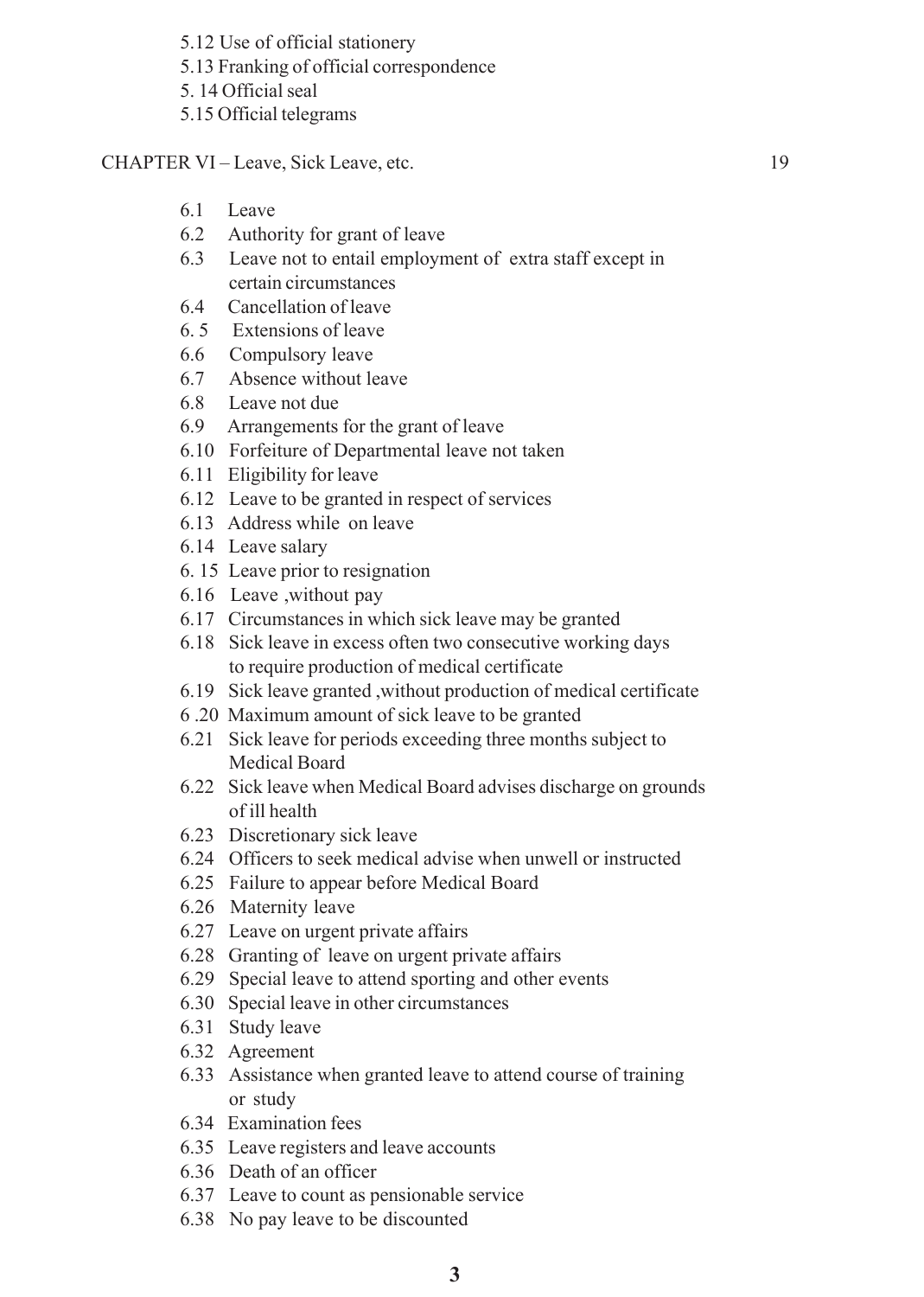#### 6.39 Return to duty to be reported

#### CHAPTER VII – Advances, Subsistence, Travelling and other Allowances 28

- 7.1 Advance general
- 7.2 Advance of salary
- 7.3 Advances for medical expenses
- 7.4 Advances to purchase motor car
- 7.5 Advances to officers travelling on duty
- 7.6 Allowance for local study expenses
- 7.7 Advances for overseas study expenses
- 7.8 Limitation to the total of
- 7.9 Loans
- 7.10 Subsistence allowance
- 7.11 Claim for subsistence allowance
- 7.12 Rates of nightly subsistence allowance payable in respect of journey within Saint Lucia
- 7.13 Basis upon which allowance is calculated
- 7.14 Subsistence allowance when travelling on duty outside the Territory
- 7.15 Travelling expenses in connection with duties outside the Territory
- 7.16 Travelling officers
- 7.17 Mileage allowance
- 7.18 Rates of payment of car and mileage allowance
- 7.19 Travelling between home and place of work
- 7.20 Mileage records and mileage allowance claims
- 7.21 Continuation of allowances when an officer is removed from travelling duties
- 7. 22 Continuation of allowances on leave
- 7. 23 Removal of baggage on transfer

#### CHAPTER VIII– Quarters, Furniture, etc. 33

- 8.1 Free quarters
- 8.2 Reduced rent quarters
- 8.3 Full rent quarters
- 8.4 Furniture
- 8.5 Allocation of Government quarters
- 8.6 Sharing of quarters
- 8.7 Payment of rent
- 8.8 Duties of Permanent Secretary, Personnel
- 8.9 Handing over and taking over of Government quarters and furniture
- 8.10 Officer's liability for deficiencies or damage
- 8.11 Responsibilities of officer for Government quarters
- 8.12 Quarters for members of officer's family only
- 8. 13 Termination
- 8.14 Hotel bills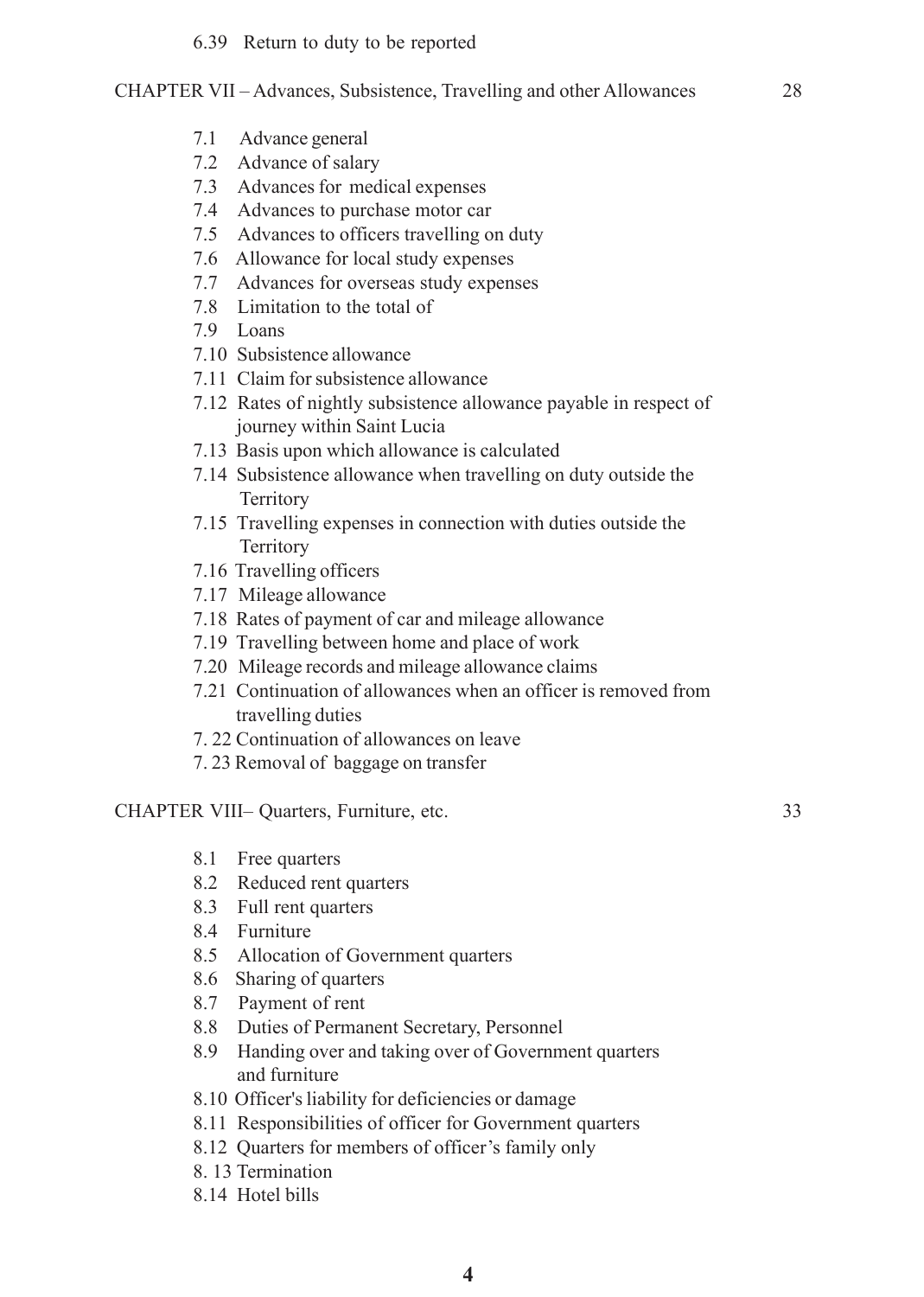- 9.1 Resignation
- 9.2 Reasons for refusal of resignation
- 9.3 Compulsory retirement age
- 9.4 Return of officers who have attained the age of compulsory retirement
- 9.5 Retirement on medical grounds
- 9.6 Retirement, pensions and gratuities
- 9.7 Evidence of age
- 9.8 Option to take on retirement a reduced pension and gratuity
- 9.9 Pensionable service in other territories
- 9.10 Service before sixteenth birthday not to count for pension
- 9.11 Death of an officer in the public service
- 9.12 Marriage gratuity

#### CHAPTER X – Miscellaneous

- 10.1 Channels of communication
- 10.2 Petitions
- 10.3 Annual confidential report
- 10.4 Reports to be submitted at other times
- 10.5 Confidential reports to be shown to officer reported on
- 10.6 Death of an officer to be reported immediately
- 10.7 Next of kin
- 10.8 Injury to an officer
- 10.9 Loss of or damage to private property
- 10.10 Upkeep of public buildings
- 10.11 Occupation of public buildings by Departments

#### LIST OF APPENDICES

| Appendix No. | Subject                                |
|--------------|----------------------------------------|
|              | Oath or Affirmation of Secrecy         |
| Н            | Record of Service                      |
| Ш            | Passage Agreement                      |
| IV           | Increment Certificate                  |
| V            | Hours of Work                          |
| VI           | Leave Table                            |
| VІІ          | Agreement to Remain in Public Services |
|              | of Saint Lucia                         |
| VIII         | <b>Rent Free Quarters</b>              |
| IX           | <b>Reduce Rent Quarters</b>            |
| X            | Basic Furniture for Government         |
|              | <b>Ouarters</b>                        |
| XI           | Proceedings of Medical Board           |
| XII          | Pension Form                           |
| XIII         | Performance Appraisal Report           |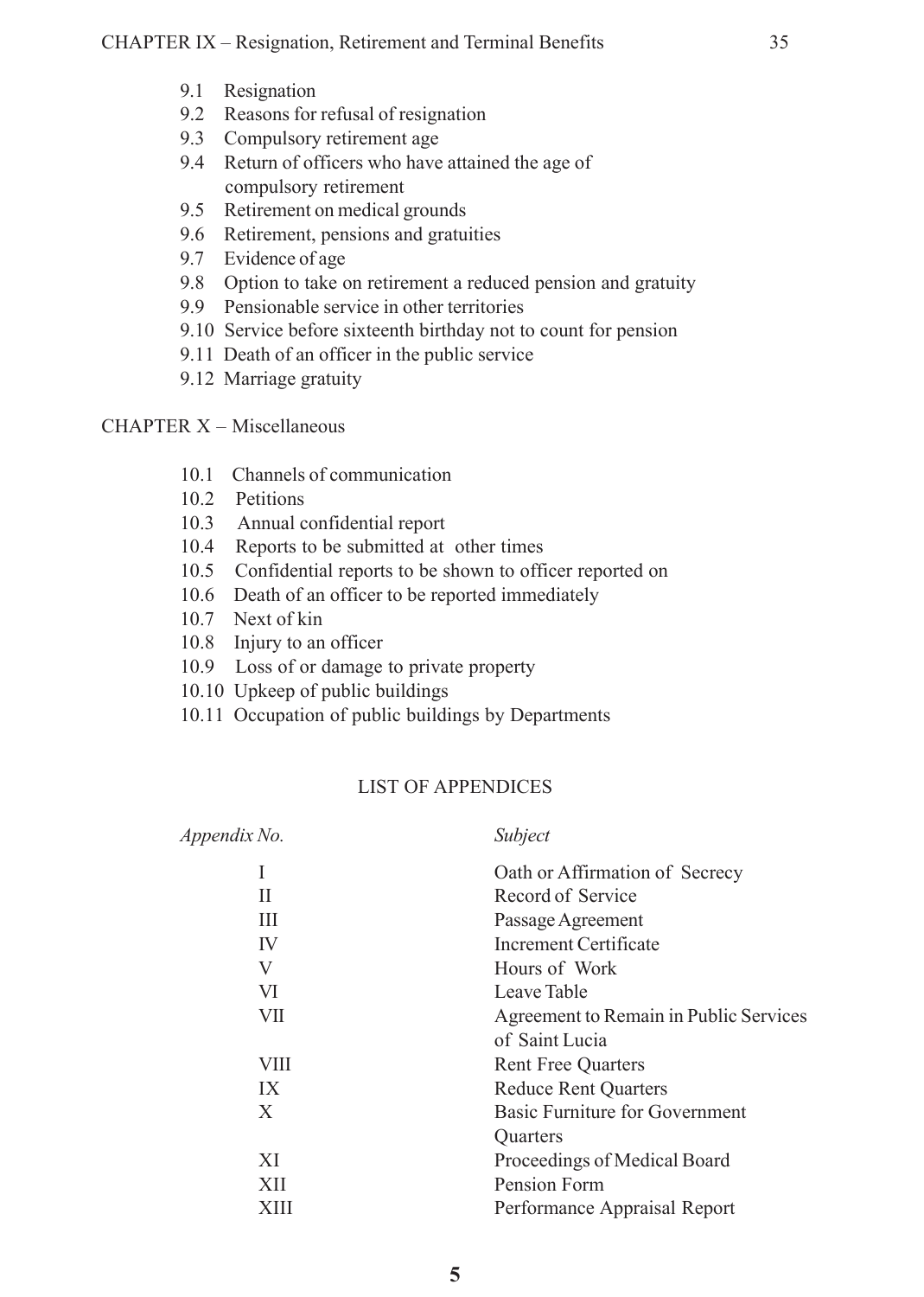# CHAPTER I

# *PRELIMINARY*

## **Staff Orders for the Public Service of Saint Lucia**

**1.1** The conditions of service of public officers, rules governing the general conduct of officers and other relevant matters are embodied in these Orders which are cited as "Staff Orders for the Public Service", and are published under the authority of the Governor-General acting on the advise of the Cabinet.

#### **Effective date of introduction**

**1.2** These Orders take effect from 25th August, 1983 and they supersede the General Orders of the Windward Islands made in 1956 and Colonial Regulations.

\*

#### **Orders to be available to all officers**

**1.3** Public officers are required to familiarise themselves throughly with the Staff Orders and any amendments and additions thereto which may from time to time be issued. On first appointment all officers shall be provided with a copy of these Orders. It shall be the duty of Permanent Secretaries and Heads of Departments to ensure that copies are available at any time for consultation by all officers under their authority.

#### **Application**

**1.4** The provisions of these Orders shall apply to all public officers provided that where special regulations, consequent upon Collective Agreements, are made in regard to a particular category or class of officers, such special regulations shall have precedence over related provisions in these Orders.

#### **Government notifications and orders**

**1.5** Public officers are required to acquaint themselves with all Government notifications and orders, whether published in the Government Gazette or conveyed by circular or other means of communication and

<sup>\*</sup> Where the revised Staff Orders are silent on any matter relating to the employer's rights in the hiring, control and discipline of staff, the provisions of the General Orders 1956 and Colonial Regulations will continue to apply.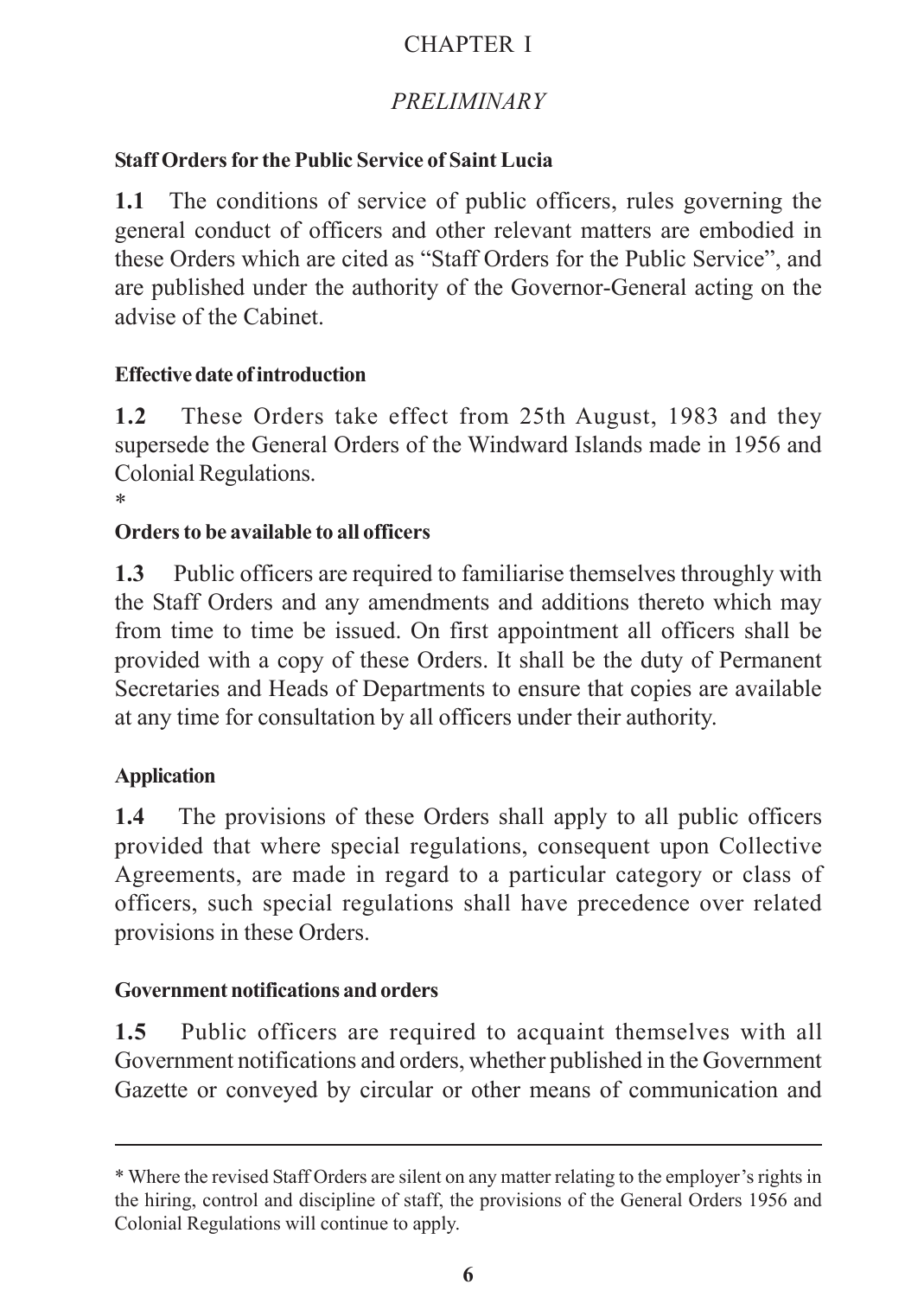Permanent Secretaries and Heads of Departments shall be held responsible for the necessary circulation of such publications to their staff.

#### **Liability to disciplinary action**

**1.6** Public officers shall be liable to disciplinary action in respect of a breach of any of these Orders.

## **Definitions**

**1.7** In these Orders unless the context otherwise requires : "Employee" means a person other than a public officer employed by the Government of Saint Lucia;

"Office of Emolument" in relation to the definition of "Public Officer" means any pensionable or non-pensionable post;

"Public Officer" or "Officer" means any person holding or acting in any public office;

"Public Office" means any office of emolument in the Public Service;

"Service Commission" means the Public Service Commission, the Judicial and Legal Services Commission or any other Service Commission appointed under the Constitution of Saint Lucia;

"Public Service" means the service of the Crown in a Civil capacity which shall include the Police and Fire Service;

"Designated Travelling Officer" means an officer who holds a post which has been designated by the Cabinet of Ministers to be a scheduled travelling post in the Public Service;

"Territory" means any country within the CARICOM grouping.

# CHAPTER II

# *APPOINTMENTS, PROMOTIONS AND TRANSFERS*

#### **Authority for appointments**

**2.1** (1) Save as may otherwise be provided in the Constitution of Saint Lucia or in Regulations made under the Constitution, appointments to the public service including acting and temporary appointments, and promotions shall be made by the appropriate Service Commission.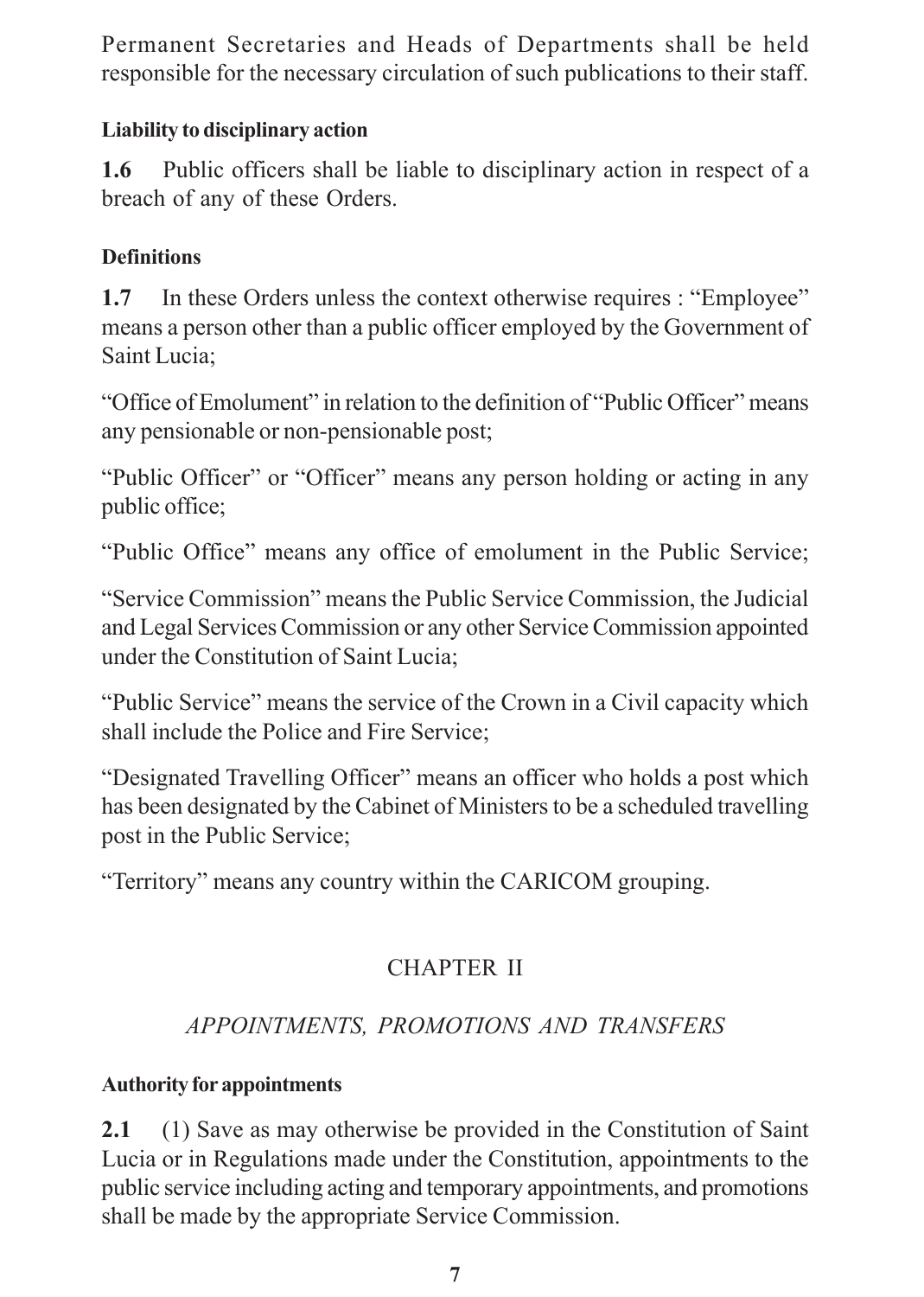(2) The employment of persons in the public service without renumeration shall not be permitted without the prior authority of the appropriate Service Commission.

#### **Effective date of appointment**

**2.2** (1) Subject to the provisions of these Orders the effective date of appointment is the date on which an officer assumes the public office to which he is appointed.

(2) Where an officer has been on probation, the date of appointment shall normally be the date on which he commenced the probationary period.

#### **Re-employment of dismissed officer**

**2.3** No officer who has been dismissed from the public service, whether from a pensionable or non-pensionable post, shall be re-employed in any capacity without prior approval of the appropriate Service Commission.

#### **Re-employment of resigned officer**

**2.4** When an application for employment is received from an officer who has previously resigned from the public service, the circumstances which led to the resignation shall be investigated before a decision is taken on the application. Such investigation shall include a reference to the Permanent Secretary, Personnel.

# **Re-employment of retired officers**

**2.5** Officers who have retired from the public service of Saint Lucia or any other territory may be re-employed on the authority of the appropriate Service Commission. Such re-employment on temporary terms or on contract shall be made only where —

- (a) the prospects of serving officers are not prejudiced;
- (b) the vacancy cannot otherwise be readily filled; and
- (c) the retired officer is medically fit and in all respects suitable for employment.

#### **Eligibility for appointment to the Public Service**

**2.6** To be eligible for permanent and pensionable appointment in the public service a candidate shall —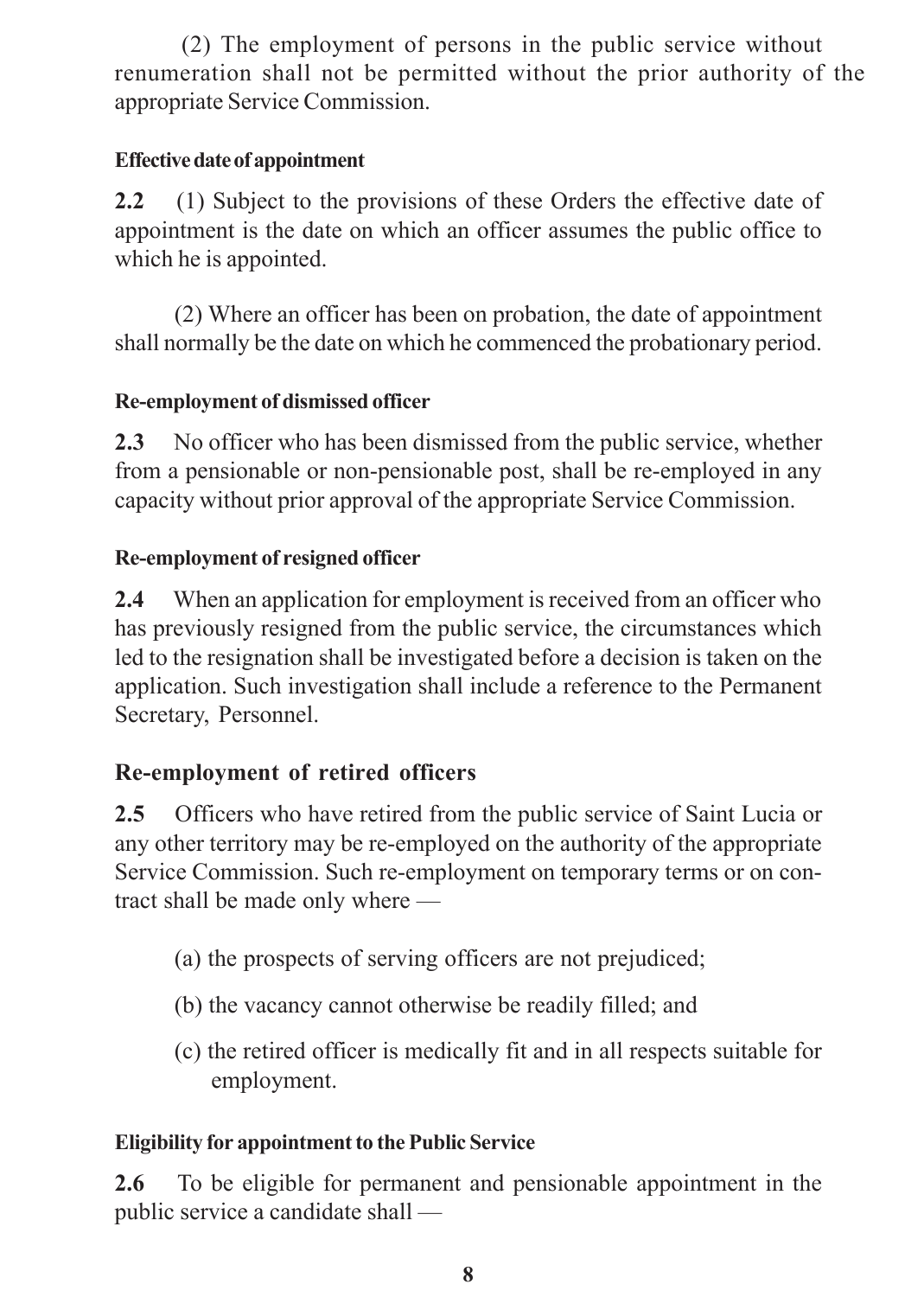- (i) be not less than 16 years of age or not more than 45 years of age;
- (ii) possess such educational qualifications as may be prescribed from time to time;
- (iii) be certified by a Government Medical Officer to be in sound health and mentally fit for employment;
- (iv) produce two recent certificates of good character, of which one, if the candidate has not previously been in employment, should be from the Head of the School or College he last attended, or if he has previously been employed, from his last employer.

## **Oath or affirmation of secrecy**

**2.7** On appointment to the public service, every officer whether permanent or temporary shall be required to make and subscribe to the oath or affirmation of secrecy in the approved form (Appendix I).

#### **Medical reports**

**2.8** (1) The Government Medical Officer certifying a candidate's fitness for employment shall state in the certificate of fitness that he has made a complete and thorough examination of the candidate and that he has enquired into the medical history of the candidate's family.

(2) No fee is payable for this examination.

(3) If the person selected for appointment fails to produce a certificate within one month of assumption of duty or the Medical Officer certifies the person too be unfit for service the appointment shall be deemed to be terminated.

(4) If an officer has already passed the prescribed medical examination in respect of an earlier appointment immediately preceding his appointment to the Permanent Establishment, a further medical examination may be dispensed with.

#### **Further medical reports**

**2.9** An officer, whether or not he is on leave of absence at the time, may be required by the Permanent Secretary, Personnel to present himself for examination by a duly constituted Medical Board with a view too ascertaining whether he is physically and mentally capable of performing the duties of his office or of any other public office to which his appointment is being considered. No fee is payable for this examination.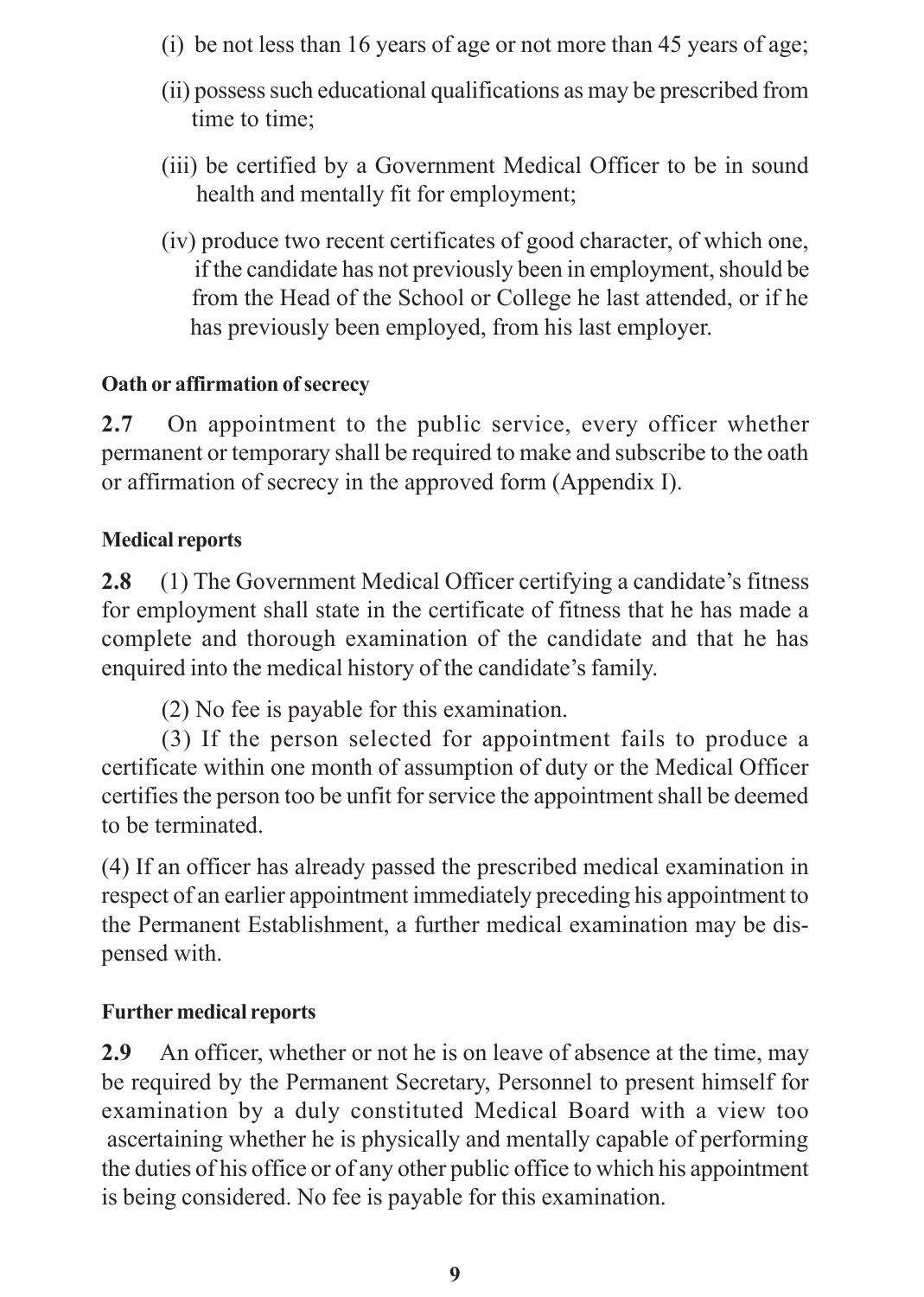## **Record of Service**

**2.10** Permanent Secretaries and Heads of Departments are required to maintain a record of service on the prescribed form for all officers in their Ministries and Departments. The record of service should accompany a transferred officer (Appendix II).

# **Probation of non-pensionable officers appointed as pensionable officers**

**2.11** When an officer is appointed to a pensionable officer after nonpensionable service in an office in which he has been performing the same or similar duties, the period of his probation in the pensionable office may, on the authority of the appropriate Service Commission be reduced by the length of his non-pensionable service provided that there is no break between his non-pensionable and pensionable service.

# **Contract appointments**

**2.12** The conditions of service of an officer appointed on contract are those provided in his contract but he shall during the duration of his contract, unless it is specifically provided otherwise, be subject to all changes in conditions of service applicable to officers of equivalent grade who are appointed to permanent, pensionable offices.

# **Seniority as between posts**

2.13 The relative seniority of different grades of officers in the public service is determined by the salary scale attached to the grade, the grade with the higher maximum salary being the senior. Where the maximum salaries of two grades are the same, the grades with the higher minimum salary will be the senior.

# **Seniority as between officers in the same grade**

2.14 An officer's seniority is determined by the date of his appointment to the particular grade in which he is serving. Seniority as between officers appointed on probation and subsequently confirmed in their appointment is determined by the date of confirmation. The seniority of officers appointed to the same grade from the same date will be in accordance with the seniority in their former grade and if necessary in each preceding grade.

# **Seniority of officers re-appointed after resignation**

2.15 The seniority of an officer who has left the public service after resignation and is subsequently re-appointed, shall be determined by the date of his re-appointment.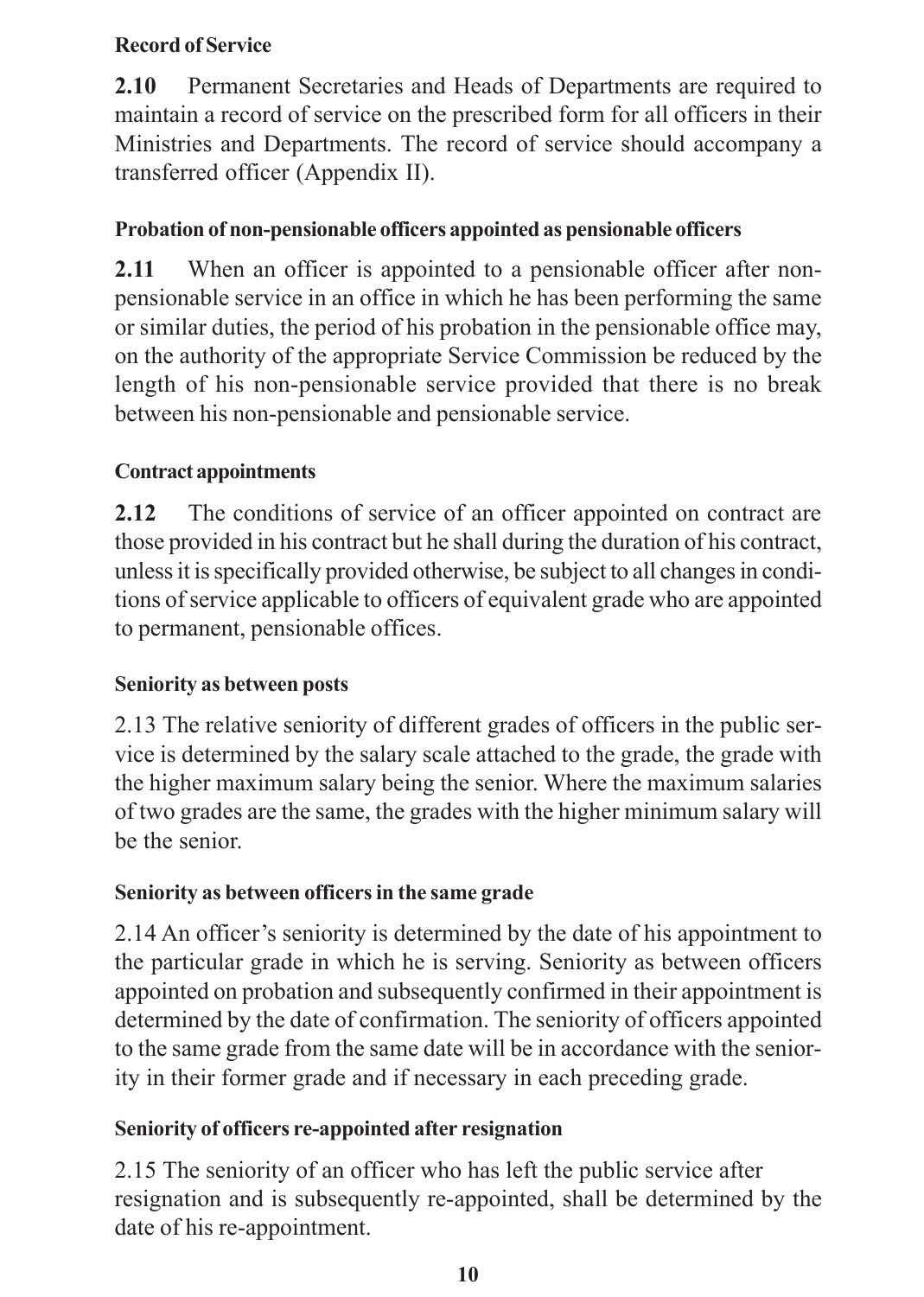#### **Liability to transfer**

**2.16** Officers are liable for transfer to any post of equivalent grade in the public service.

## **Transfer**

**2.17** (1) A transfer not involving a change in emoluments of an officer, or the grading of his post, shall, where the transfer is: —

- (a) between Divisions within a Ministry, be made by a Permanent Secretary;
- (b) within a Division be made by the Head of that Division;

provided that all transfers ordered under (a) and (b) above shall be reported forthwith to the Permanent Secretary, Personnel who will notify the Secretary, Public Service Commission.

(2) Any other transfer shall be made by the appropriate Service Commission. Where an officer is transferred under any of the foregoing provisions of this Order, he may lodge a written objection through his head of Department to the Permanent Secretary, Personnel; and such objection shall be transmitted to the Public Service Commission for determination.

# **Application for transfer**

**2.18** An officer who wishes to be considered for transfer within the public service to a post of equivalent grade may apply in writing to the Permanent Secretary, Personnel through his Head of Department and Permanent Secretary.

# **Effective date of promotion**

**2.19** The effective date of a promotion shall be fixed by the appropriate Service Commission. It shall normally be the date upon which an officer who has been selected for promotion assumes the duty of the higher office which has fallen vacant, provided that —

(1) If the promoted officer is on leave at the time the higher office falls vacant and assumes duty therein immediately on his return from leave, the promotion may be made effective from the date on which he assumes duties;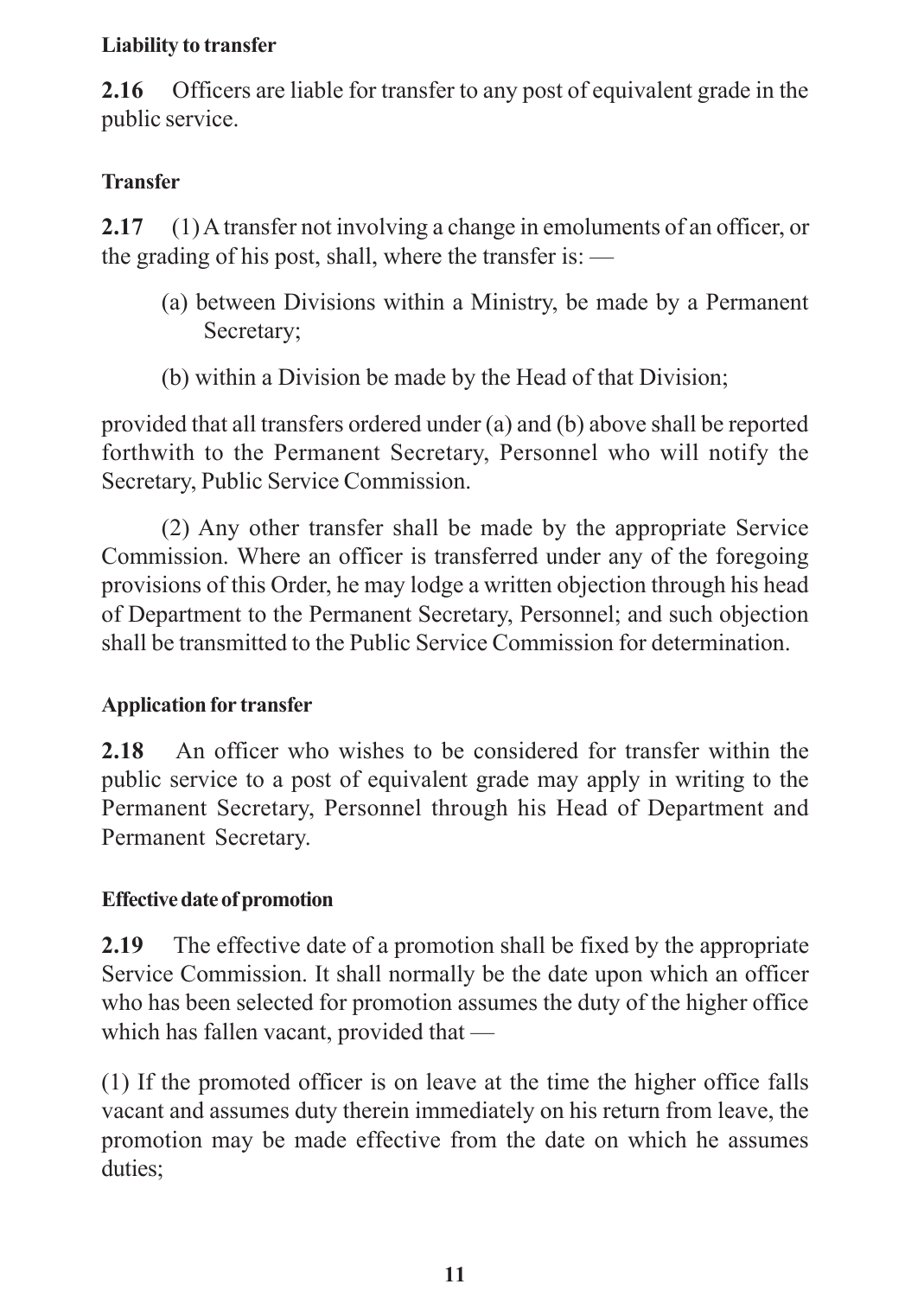(2) If the promoted officer has been acting continuously (a part from periods of leave) in the higher office or in an office of equivalent grade, prior to his selection for promotion thereto, his promotion may be effective from a date not earlier than the date on which he commenced such continuous acting or the date on which the higher office fell vacant, whichever date is later;

(3) The higher office shall be deemed to have fallen vacant on the date the holder of the office proceeds on pre-retirement leave.

#### **Overseas appointments, travel arrangements**

**2.20** The provisions of the Order shall apply to all persons selected from outside Saint Lucia for first appointment to a public office. The term " children" in this Order means the legitimate, illegitimate and legally adopted children of the person appointed who are below the age of nineteen years and who are unmarried, and normally resident with and dependent upon him. The term "passage" means a passage by a route approved by the Ministry of Finance as a normal route in the course of removal. The person appointed will: —

(1) In the absence of any arrangements to the contrary be provided with passages at the expense of the Government of Saint Lucia by the cheapest and most direct route from the country of recruitment to Saint Lucia for himself, his wife and not more than two children if they accompany him or follow him within twelve months of his appointment. The person appointed will be required to execute a passage agreement in the form prescribed in Appendix III to refund the cost of the passages in certain contingencies;

(2) be paid in full salary from the date of embarkation for Saint Lucia;

(3) be granted the following allowances for the transportation of his baggage and personal effects;

(a) OCEAN FREIGHT CHARGES

Not exceeding two shipping tons (or 80 cubic feet) exclusive of the free baggage allowance provided on the tickets issued to the officer and his family;

(b) TRANSPORT

The cost of transporting baggage and personal effects from his house to the place of embarkation and from the place of disembarkation to his destination;

(c) INCIDENTAL EXPENSES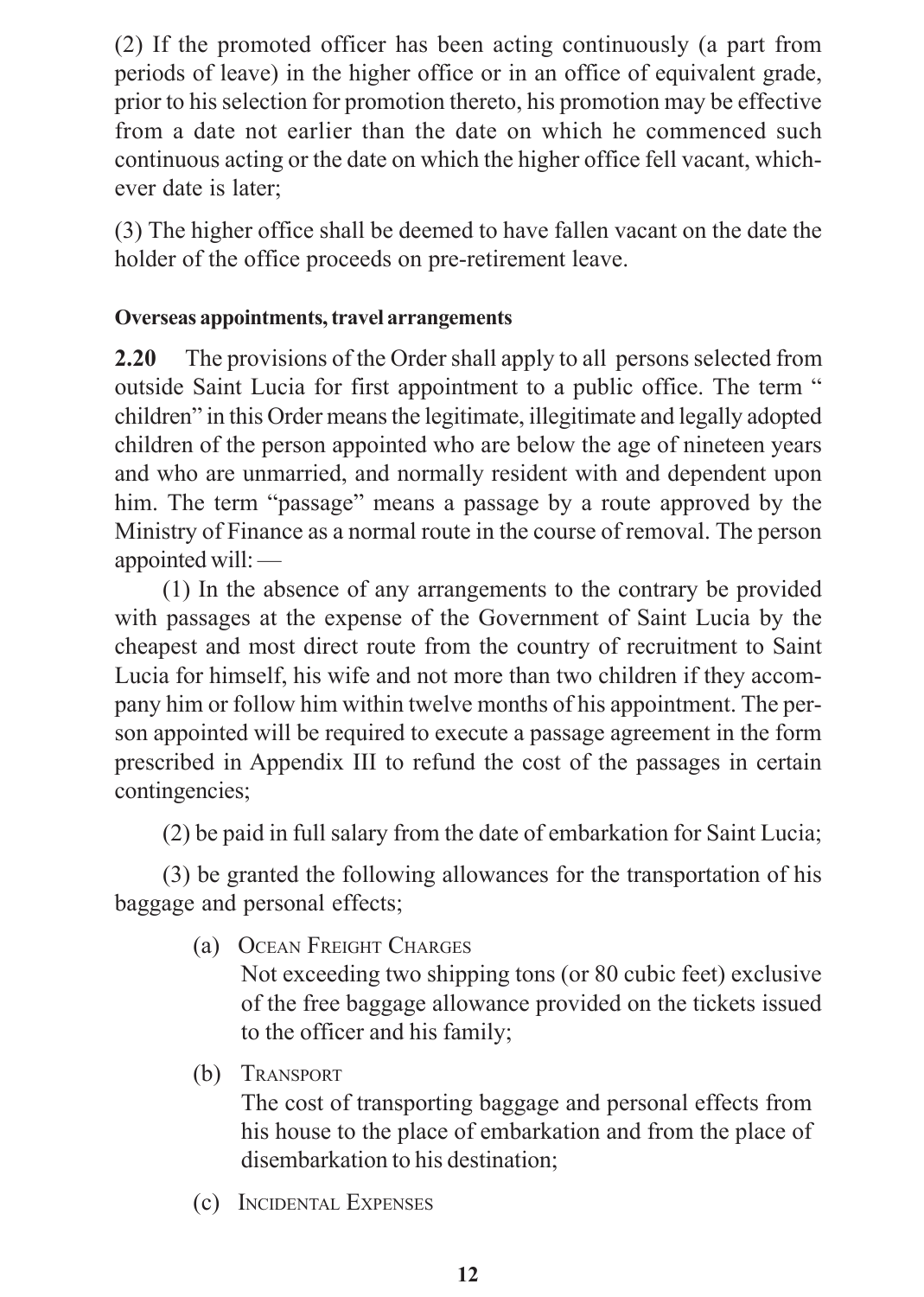Incidental expenses will be paid in accordance with approved rates for each passage paid by the Government under this Order towards the cost of all incidental expenses including the cost of crating, packing and handling. Government will not be responsible for any expenses incurred on insurances.

(d) Excess Baggage Expenses

if the person appointed travels by air, an additional allowance for accompanied baggage not exceeding 10 kilograms in respect of each full fare air ticket provided.

He will be required to submit vouchers in support of claims for the payment of the allowances in respect of (b) and the liability of the Government will be limited to that portion of the baggage falling within the volume limitation set out in (a). No additional allowances will be payable for the transportation of such items as motor cars, motor cycles, wireless sets, radiograms, etc., except as provided for in Order No. 2.20 (3).

#### **Officers appointed on transfer or secondment**

**2.21** (1) An officer appointed to the Public Service on transfer or secondment from the public service of another CARICOM territory may in addition to the baggage allowance payable under Order No. 2.20 be provided with free transportation for his motor car if it is deemed by the Director of Finance as necessary for the performance of his duties.

(2) An officer who is provided with free transportation for his motor car under the provisions of this Order will not be required to pay import duty on such motor car provided that evidence is produced that import duty has been paid in another territory.

# CHAPTER III

# *SALARIES AND ACTING ALLOWANCES*

# **Salaries to be determined by the House of Assembly**

**3.1** The scales of salary attached to public officers are as provided in the Government's Annual Estimates of Expenditure as approved by the House of Assembly.

#### **Incremental salary scale**

**3.2** Where the salary of any post is in an incremental scale, subject to the provisions of these Orders, it shall be normal for an officer appointed on a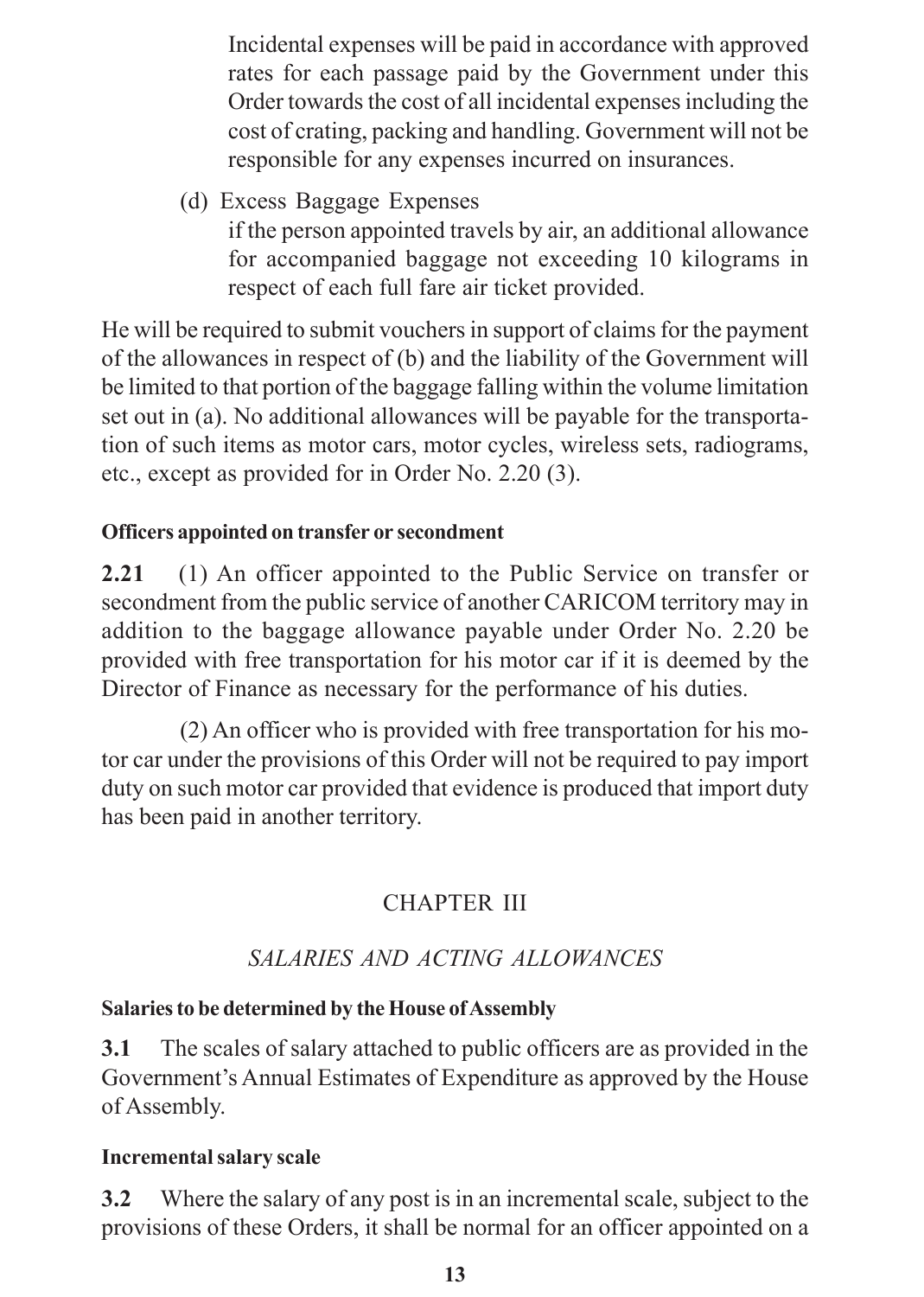permanent basis to be paid initially the minimum salary of the scale, and subject to satisfactory service annual increments at the rates provided until the maximum of the scale is reached.

## **Payment of salaries**

**3.3** (1) An officer shall receive the salary of his post from the date upon which he assumes duties of the post.

(2) No salary shall be paid to an officer in respect of any period during which he has been absent from duty without leave unless the appropriate Service Commission directs otherwise.

(3) An officer who is proceeding on leave outside the territory may receive, prior to embarkation, his salary for the whole of the month in which he leaves the territory.

(4) Salaries shall normally be paid monthly in respect of the calendar month.

**3.4** Except in the case of promotion from a non-pensionable office to a pensionable office, the following shall apply where an officer is promoted to an office carrying salary on an incremental scale :

(1) If immediately prior to his promotion the salary of the officer was less than the minimum of the new office he shall receive the minimum, but if the grant of the next increment in his former office would have brought his salary in that office up to the minimum of the scale of his new office, he shall receive one increment in the new scale of his promotion.

(2) If immediately prior to his promotion the offficer's salary was below the maximum of the scale of his office, and was not less than the minimum of the scale of the new office, he shall receive a salary at a point in the new salary scale amounting to one full increment (but not two) higher than his salary in the former office.

(3) If the maximum, or fixed salary of his former office was not less than the minimum of the scale of his new office, and the officer has at the date of his promotion served at that maximum, or fixed salary for a period exceeding one year, he shall, be appointed in the new scale at a point which provides two full increments in that scale.

# **Incremental dates**

**3.5** The incremental date of all officers shall be the first day of the month in which he was appointed or promoted.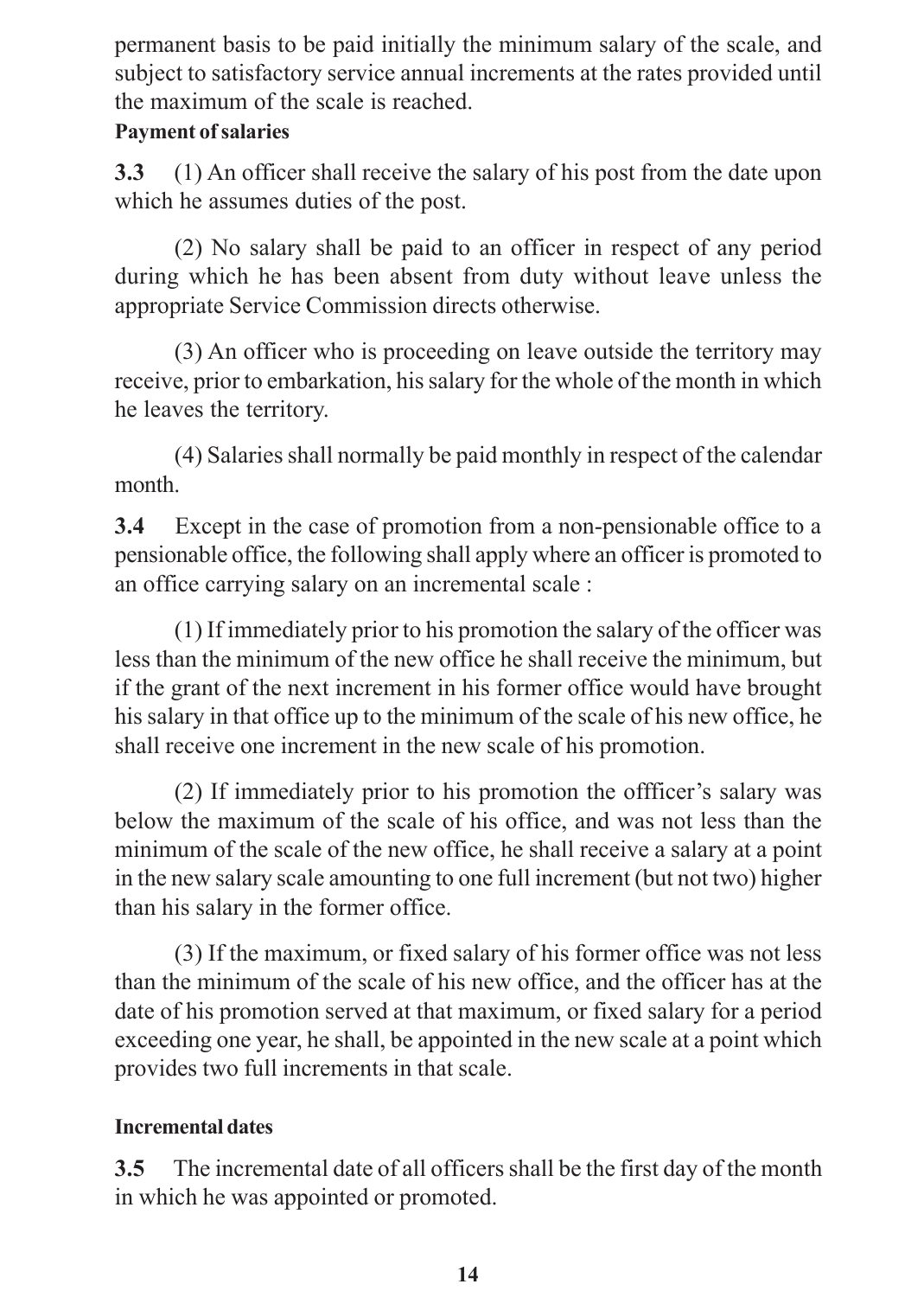#### **Grant of increments**

**3.6** Annual incremental shall be paid on the personal certificate of the Permanent Secretary or Head of Department in the Form at Appendix IV.

#### **Suspension, deferment and withholding of increments**

**3.7** (1) An officer's increment shall not be suspended, deferred or withheld except by order of the appropriate Service Commission.

(2) Where a Permanent Secretary or Head of Department considers that an officer's increment should be suspended, deferred or withheld he shall —

- (a) notify the officer in writing, at least one month before the date on which the increment is due that he considers that the increment ought not to be granted and the reasons therefor; or
- (b) if he is unable to notify the officer, report the matter to the Permanent Secretary, Personnel who shall refer the case to the appropriate Service Commission.

(3) In making his recommendation for the suspension deferment or withholding of an increment the Permanent Secretary, or Head of Department shall take into account the gravity of the original misconduct or dereliction of duty if any, and the nature of the officer's subsequent behaviour, or his present degree of efficiency.

- (4) (a) An increment may be suspended for a period not exceeding three months and the payment of the increment at the end of the period of suspension may be from the date on which it became due.
	- (b) An increment may be deferred for a period not exceeding six months, including any period for which it has been suspended, and shall be payable from the date on which it is restored.
	- (c) Where an increment is withheld the officer is denied of that increment during each subsequent year of his service until the officer reaches the maximum of his scale. Where an increment has been withheld the Commission may at any subsequent increment date grant the officer a special increment which will have the effect of restoring the officer to his proper increment position in the salary scale.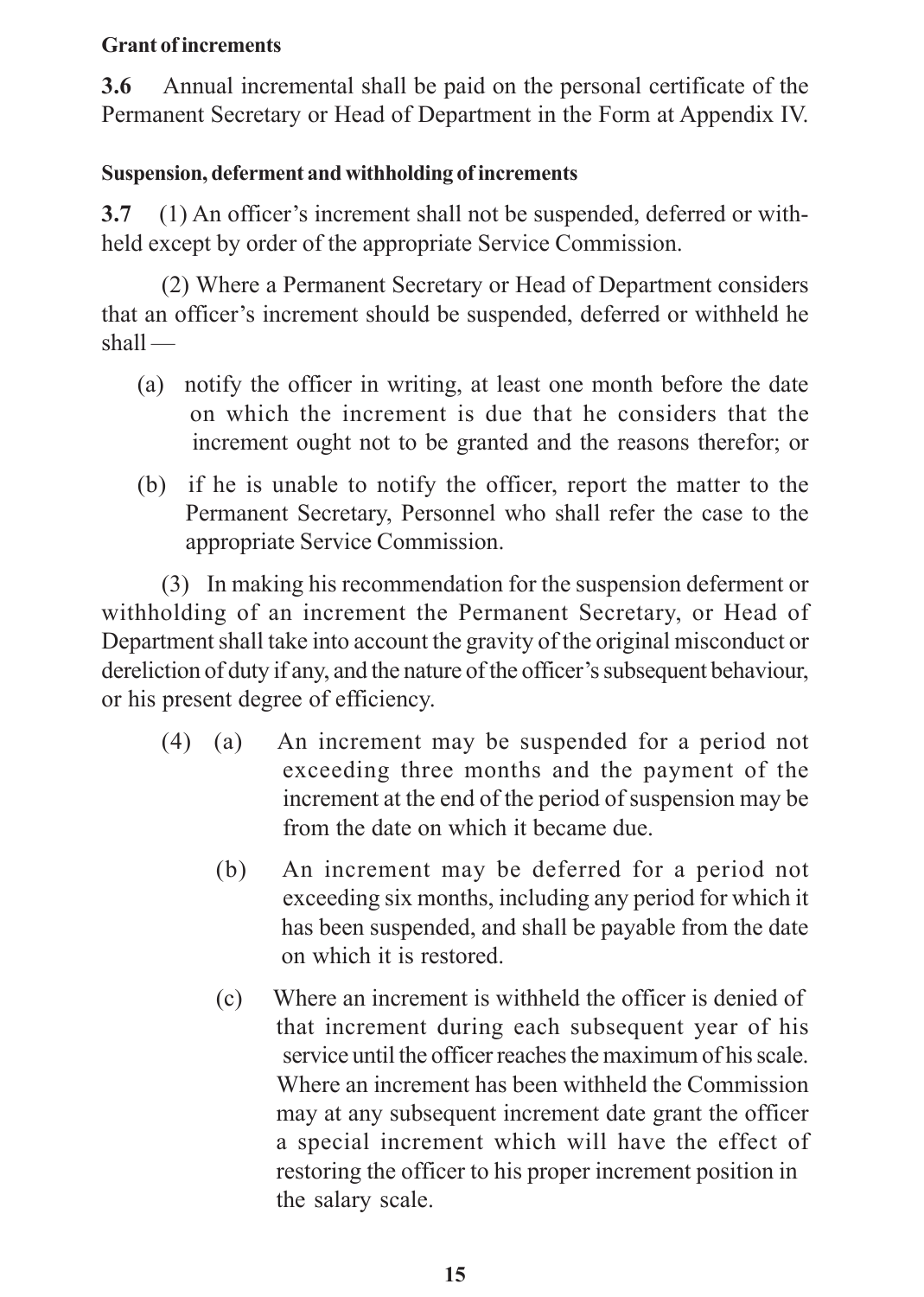#### **Qualifying examination**

**3.8** An officer serving in the Junior Clerk grade shall be required to pass a Qualifying Examination before becoming eligible for promotion to the Senior Clerk grade, provided that an officer who has failed repeatedly to pass the examination whose salary has, for this reason, remained at the maximum of the salary scale for Junior Clerks for a period of three years may, if his conduct, efficiency and industry are certified by his Permanent to have been entirely satisfactory be eligible for promotion to the Senior Clerk grade.

#### **Retention of services of promoted officer in former department**

**3.9** Where an officer is promoted to an office in another Ministry or Department arrangements should normally be made whereby he assumes his new duties on the date of his appointment. If however, exceptional circumstances necessitate his retention in his former department beyond his promotion date, he shall be considered to be holding his new office from the date of his appointment to it and seconded to his former department subject to the approval of the Permanent Secretary, Personnel.

# **Acting Appointments**

**3.10** (1) In the case of absence on annual leave or short absence due to illness or other cause, there will be, in general, no need for an acting appointment and no acting allowance will be payable. But where in such cases the nature of the duties attached to the office is such as cannot reasonably be expected to be performed by another officer in the same department, then an acting allowance may be made, regardless of the length of the absence of the substantive holder of the office.

(2) In special circumstances, for example, owing to the length of the absence or to the fact that by law or regulation certain matters can be dealt with only by the officer holding the senior post or an officer acting in that post, an acting appointment may be made.

(3) In making an acting appointment in the temporary absence of the substantive holder of an office the claims of all suitable candidates shall be considered, and while no claim to act as of right will be recognised consideration shall be given to the record of service and suitability of the officer next in seniority in the department in which the acting appointment is to be made.

(4) Permanent Secretaries shall make their recommendations for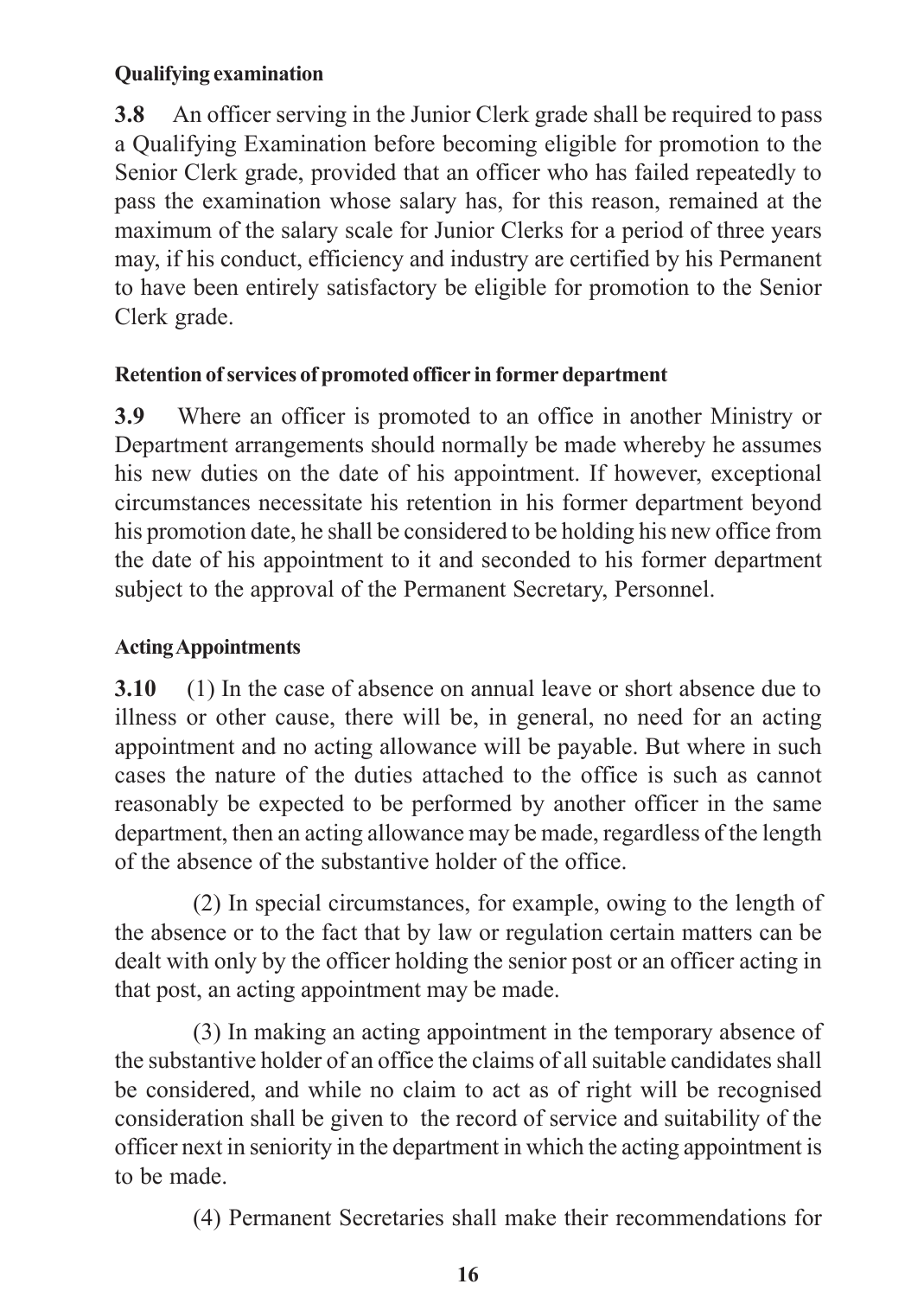acting appointments to the appropriate Service Commission through the Permanent Secretary, Personnel, as far as practicable one month before the vacancy which it is proposed to fill by the acting appointment occ

# **Acting Allowances**

**3.11** (1) An officer duly appointed to act in a higher officer than his own shall, if required to act for a continuous period of twenty-eight days or more be granted, in addition to his substantive salary, an acting allowance calculated on the following basis :

- (i) where the higher office carries a fixed salary, 95% of the difference between the officer's substantive salary and the salary of the higher office;
- (ii) where the higher office carries a higher scale of salary, the difference between the officer's substantive salary and the minimum salary of the higher office;

provided that in both cases the acting allowance shall not be less than the amount of the increment in the salary scale of the higher office.

(2) Where an officer discharges the duties of another office in addition to his own and the two offices are distinct and separate offices in different departments, or do not stand to one another in any immediate relationship of superiority or subordination, the officer shall be paid an acting allowance at the rate of one half of the initial (or fixed) salary of the post in which he is acting.

(3) A duty allowance which is attached to an office is payable to the substantive holder of the office only when he is actually performing the duties of the office. During his absence or incapacity, the acting officer shall draw the allowance : provided that in a case where an acting appointment is necessitated by the absence of the substantive officer on duty outside Saint Lucia or on leave or sick leave for a period of not exceeding ten working days at any one time, the duty allowance shall be payable both to substantive holder and to the acting officer.

(4) The fees, if any, attached to an office may be paid to an acting holder of that office.

# **Acting allowance when acting officer on leave**

**3.12** An officer who is in receipt of an acting allowance may continue to be paid the acting allowance while he is on departmental leave or sick leave not exceeding 12 working days provided that it has not been necessary to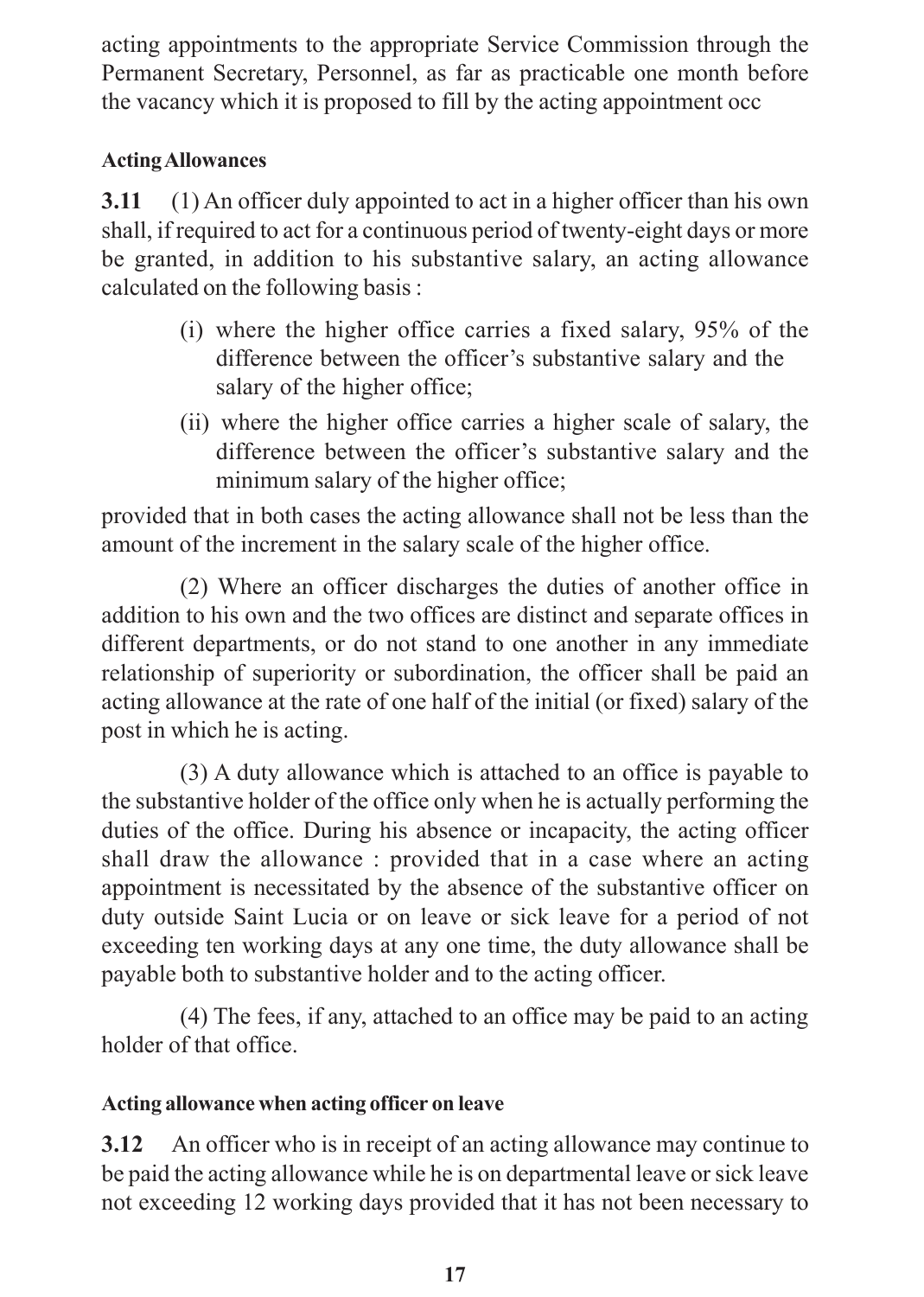appoint another officer to perform the duties of the post in which he is acting. Except in the case of departmental leave or sick leave as provided for under this Order, no officer may be paid an acting allowance while on leave.

#### **Subsistence and transport allowances payable to acting officers**

**3.13** An officer appointed to act in a higher office will be eligible for subsistence and car allowance at the rate prescribed for the higher office.

# CHAPTER IV

# CONDUCT OF PUBLIC OFFICERS

**4.1** (1) An officer shall discharge the duties assigned to the post to which he is appointed and any other related duties that his Permanent Secretary or Head of Department may, at any time, call upon him to discharge, and such other special duties as he may be called upon to perform in the public interest.

(2) In the discharge of his duties, an officer shall be courteous and polite both to members of staff and the members of the public.

(3) Any act of an officer that is considered to be likely to bring the public service into disrepute must be reported forthwith to the Permanent Secretary, Personnel, by the Permanent Secretary and Head of Department concerned.

#### **Hours of Work**

**4.2** (1) The normal hours of work of public officers are thirty-seven and one half hours in each week as prescribed in Appendix V. Permanent Secretaries and Heads of Departments may require any or all of the staff to work temporarily for longer hours than those prescribed whenever the public interest warrants it.

(2) An officer may be required by his Permanent Secretary or Head of Department to work on any Public Holiday but in such cases the officer will, whenever possible be compensated by being given time off in lieu, unless he receives overtime for the duty.

(3) Works staff, that is technical staff supervising industrial employees or staff employed on outdoor work are required to work a forty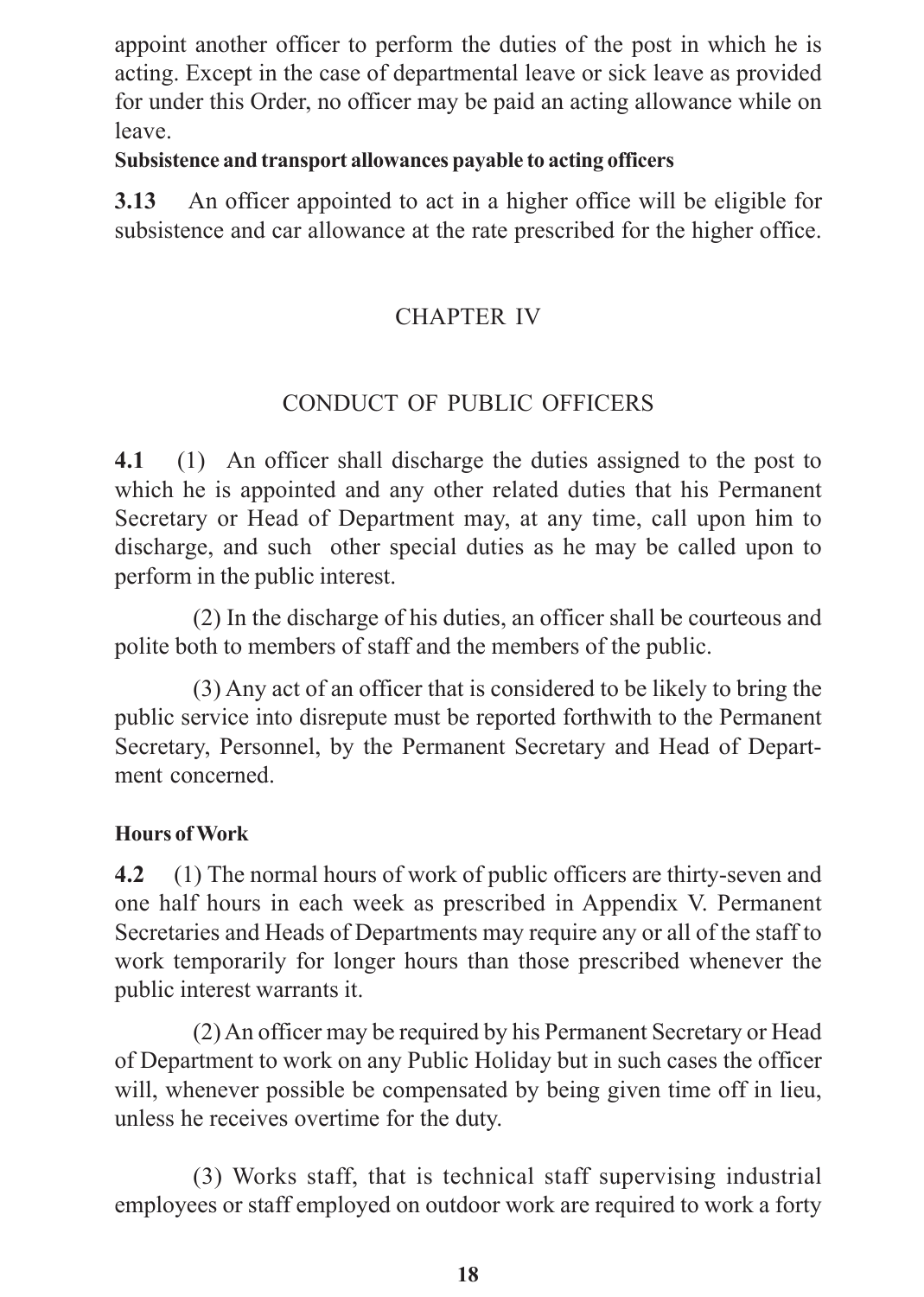hour week or an eight hour day, the same hours as those of the employees they supervise.

(4) The times of work of the Hospital, Customs, Harbour, Prisons and Post Office Staff will be as set out by the Permanent Secretary responsible for the supervision of the Department concerned; and those of members of the Police Force will be as set out by the Commissioner of Police.

## **Overtime**

**4.3** (1) Officers who are regularly required by circumstances beyond their own control to work outside normal working hours, shall be paid overtime at the prescribed rates.

(2) Overtime shall not be payable to Teaching Staff, the Staff of Boys' Industrial School, Nursing Staff, Police and Prison Officers.

#### **Absence from office during working hours**

**4.4** No officer shall absent himself from duty during working hours without the permission of the Permanent Secretary or Head of Department in which he works or such other officer as may be authorised to give such permission.

#### **Absence from duty without permission**

**4.5** (1) An officer who absents himself from duty without permission, except in case of illness or other unavoidable circumstances shall render himself liable to disciplinary action.

(2) An officer may not leave the State without permission in writing from his Permanent Secretary or Head of Department provided that such permission shall only be withheld in the public interest.

#### **Attendance register**

**4.6** (1) Officers shall be regular and punctual in their attendance. In each Government office an Attendance Register shall be kept in which each officer shall record daily the hour of his arrival at and departure from the office and sign the entry.

(2) The Attendance Register shall be examined at least once a month by a designated senior officer, and officers shall be warned in writing of cases of late coming or irregular attendance. Working less hours than the minimum laid down or irregular attendance may form the basis of disciplinary charges.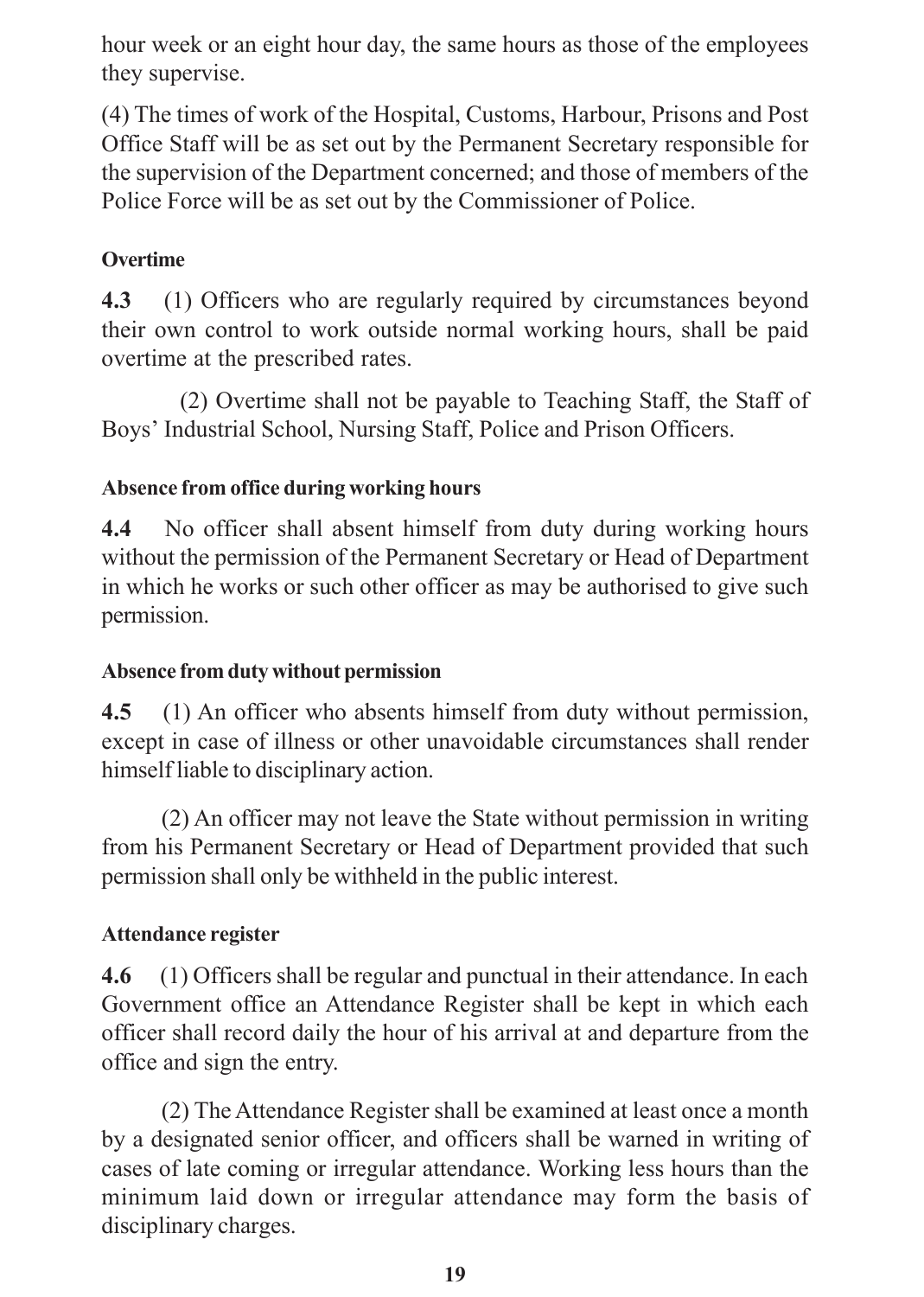#### **Private Interest**

**4.7** An officer shall not at any time engage in any private activity which might:

- (i) bring the officer or the Government into disrepute;
- (ii) conflict with his official duties or responsibilities;

(iii) place him or give the appearance of placing him in a position to use his official position for his private benefit;

(iv) make him unavailable for reasonable out of hours duties or official commitments;

provided that an officer, who is of the opinion that any private activity upon which he is engaged or in which he has a private pecuniary interest might offend against the provisions of this Order, must declare it fully to the provisions of this Order, must declare it fully to the appropriate Service Commission and must comply with such conditions or restrictions as the appropriate Service Commission after due enquiry, may consider necessary.

# **Work for Public Boards or Committees**

**4.8** Officers are not permitted to undertake paid work for public boards or committees without previously obtaining the sanction of the appropriate Service Commission.

# **Private employment while on leave**

**4.9** Without prior approval of the appropriate Service Commission, no officer shall while on leave, accept any paid employment, which will not normally be withheld when an officer is on leave prior to retirement or resignation.

# **Public officers not to sign public petitions**

**4.10** No officer shall sign or procure signatures to any public petition against the declared policies of the Government.

# **Public officers and the press**

- **4.11** (1) No officer, whether he is on duty or leave of absence, shall :-
	- (a) act as editor of any newspaper, magazines or periodical or take part directly or indirectly in the management thereof ; or
	- (b) contribute to, whether annoymous or otherwise, or publish in news-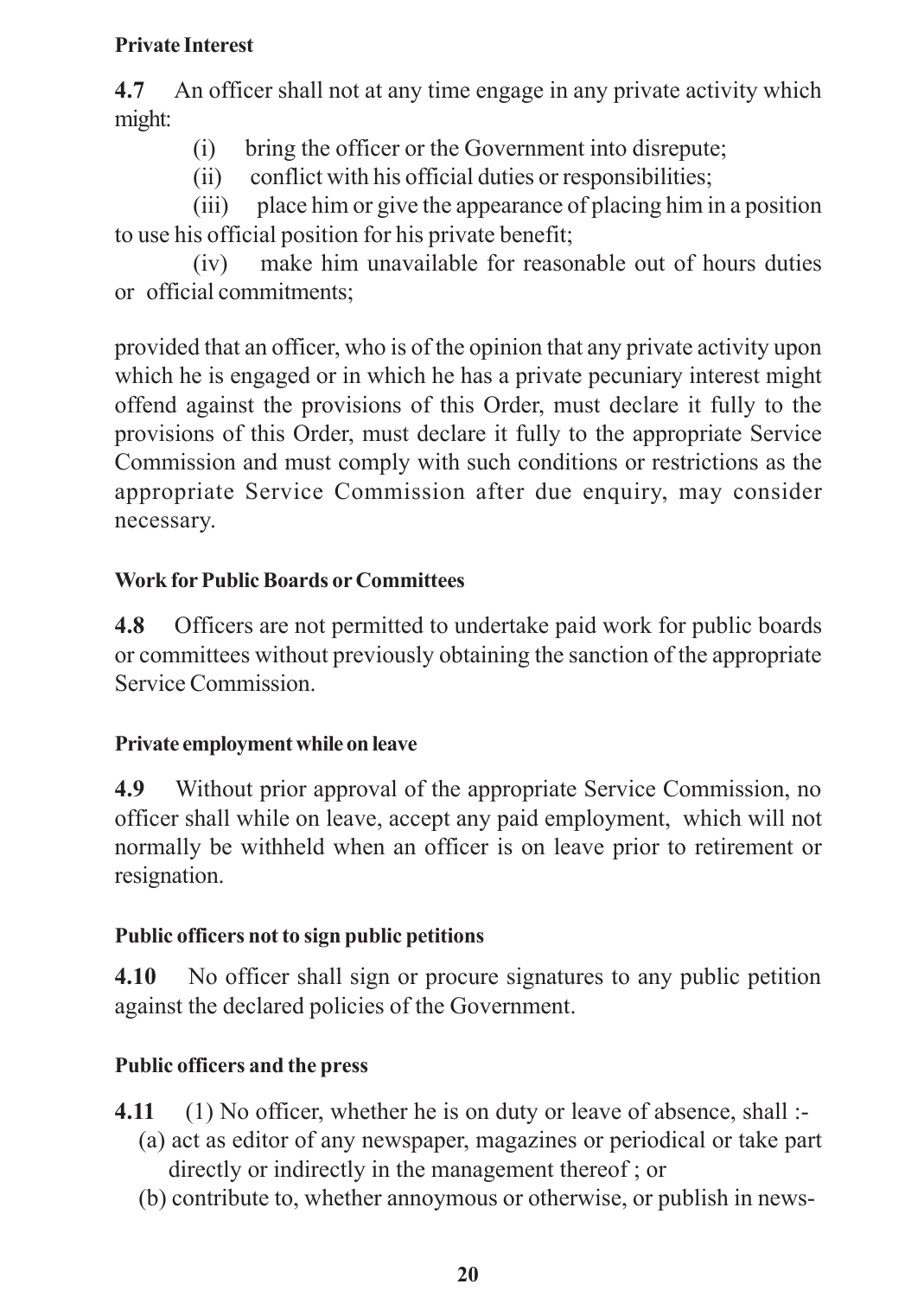paper, magazine or periodical or otherwise cause to be published in any manner, in Saint Lucia or elsewhere, anything which may be reasonably be regarded as of political or administrative nature ; or

- (c) allow himself to be interviewed on questions of public policy, or any matter of a political or administrative nature or on matters affecting the administration or the security of any state or territory ; or
- (d) speak in public or broadcast in any way on matters which may be reasonably be regarded as of political or administrative nature:

Provided that the provisions of this Order shall not apply to an officer acting in pursuance of his official duties and with the prior permission of the Minister.

Provided also that the statements for publication of factual and technical information may be made by Permanent Secretaries, Heads of Departments and other Senior Officers, if authorised by their Minister.

#### **Publication of official documents**

**4.12** Unless authorised by the Minister in writing, no officer shall make public or communicate to the Press or to unauthorised individuals any documents, papers or information which may come into his possession in his official capacity or make private copies of any such document or paper. Every public officer is required to exercise due care and diligence to prevent unauthorised access to or disclosures of such documents and information.

#### **Publication of books or articles**

**4.13** Nothing in the preceding two Orders shall be deemed to prevent an officer from publishing in his own name, by writing, speech or broadcast, matters other than that which may reasonably be regarded as of a political or administrative nature, provided that if the publication is a book article or other work, the subject of which is connected with the officer's official duties or those of other officers, the prior consent of the Secretary to the Cabinet is obtained.

#### **Public Meetings**

**4.14** No officer shall call public meeting to consider any action of the Government or speak or otherwise actively take part in such meeting. This prohibition extends to appearing on the platform at a public meeting which is convened with the object of considering or discussing a matter which involves the Government or the actions of the Government. It would not normally extend to public meetings of a religious nature.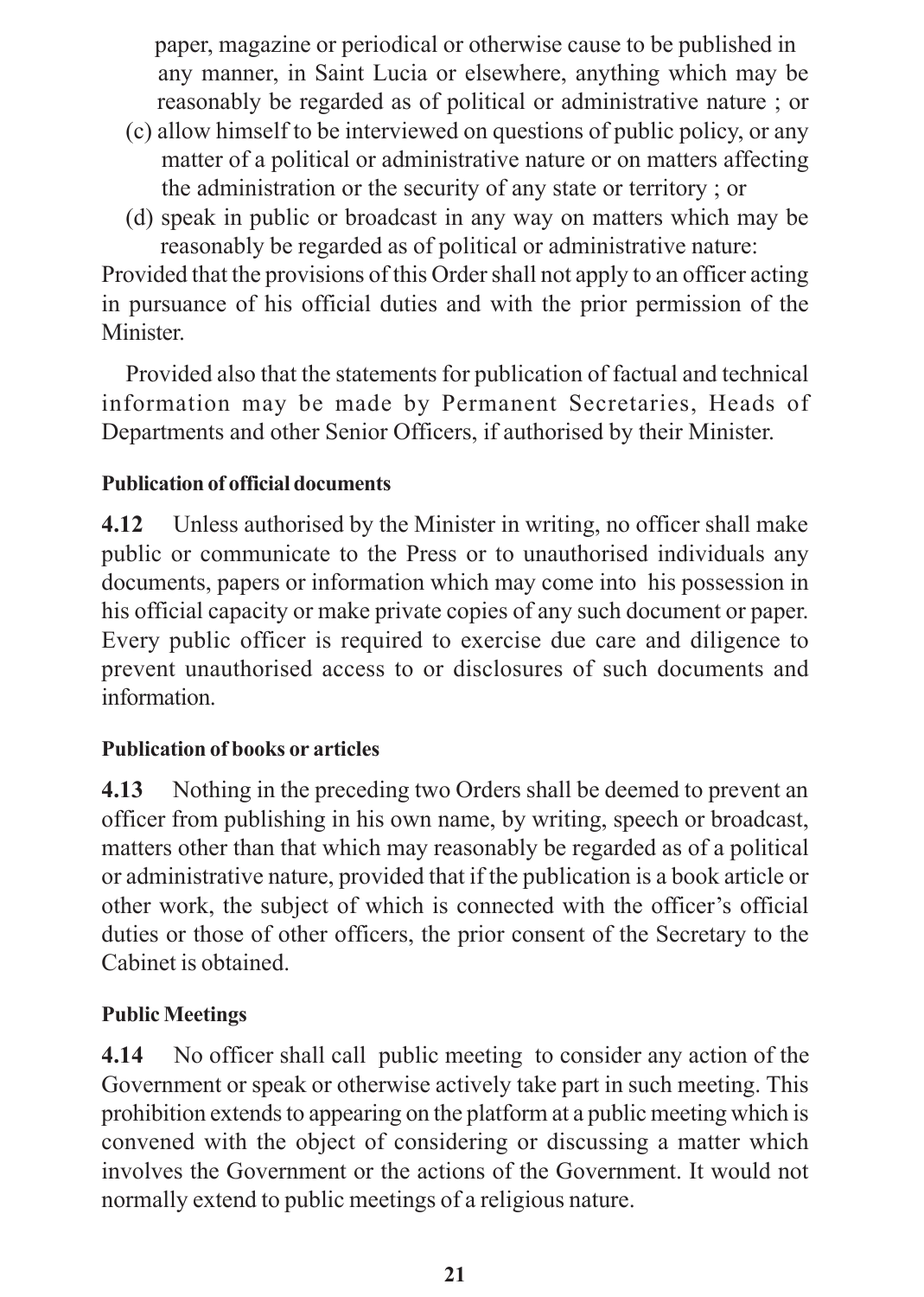#### **Representation by public officers**

**4.15** No officer may seek to influence any member of the Parliament as a means of bringing his services to official notice especially in connection with appointments, leave, postings, transfers, discipline, promotions or any condition of service, or as a means of furthering his interest in the Government service in any way. The adoption of such methods will render him liable to disciplinary proceeding.

## **Engagement in political activities**

**4.16** Officers are expressly forbidden from engaging in party political activity at any time such as:

- (a) holding office or taking active part in any political organization;
- (b) engaging in publicly in political controversy or publicly criticizing the policy of the Government or individual Ministries;
- (c) writing letters to the press, publishing books or articles, circulating leaflets or pamphlets or participating in radio or television broadcast on political matters;
- (d) canvassing in support of political parties or in any way publicly supporting or indicating support for any political party or candidate.

#### **Engagement in trade union activities**

**4.17** Public officers may be members of a Trade Union and they are entitled to attend private meetings of their union, and to speak and vote at such meetings; provided that the holders of offices mentioned under section 87 (1) of the Constitution such as:

- (i) Secretary to the Cabinet
- (ii) Permanent Secretaries
- (iii) Heads and Deputy Heads of Department of Government
- (iv) Chief Professional Advisor

(v) Holders who are required to reside outside of Saint Lucia, whose functions relate to External Affairs should be excluded from holding leadership positions in general Trade Unions and Associations functioning as general Trade Unions.

#### **Acceptance of gifts**

**4.18** Public officers shall not solicit or accept gifts for services rendered in their official capacity .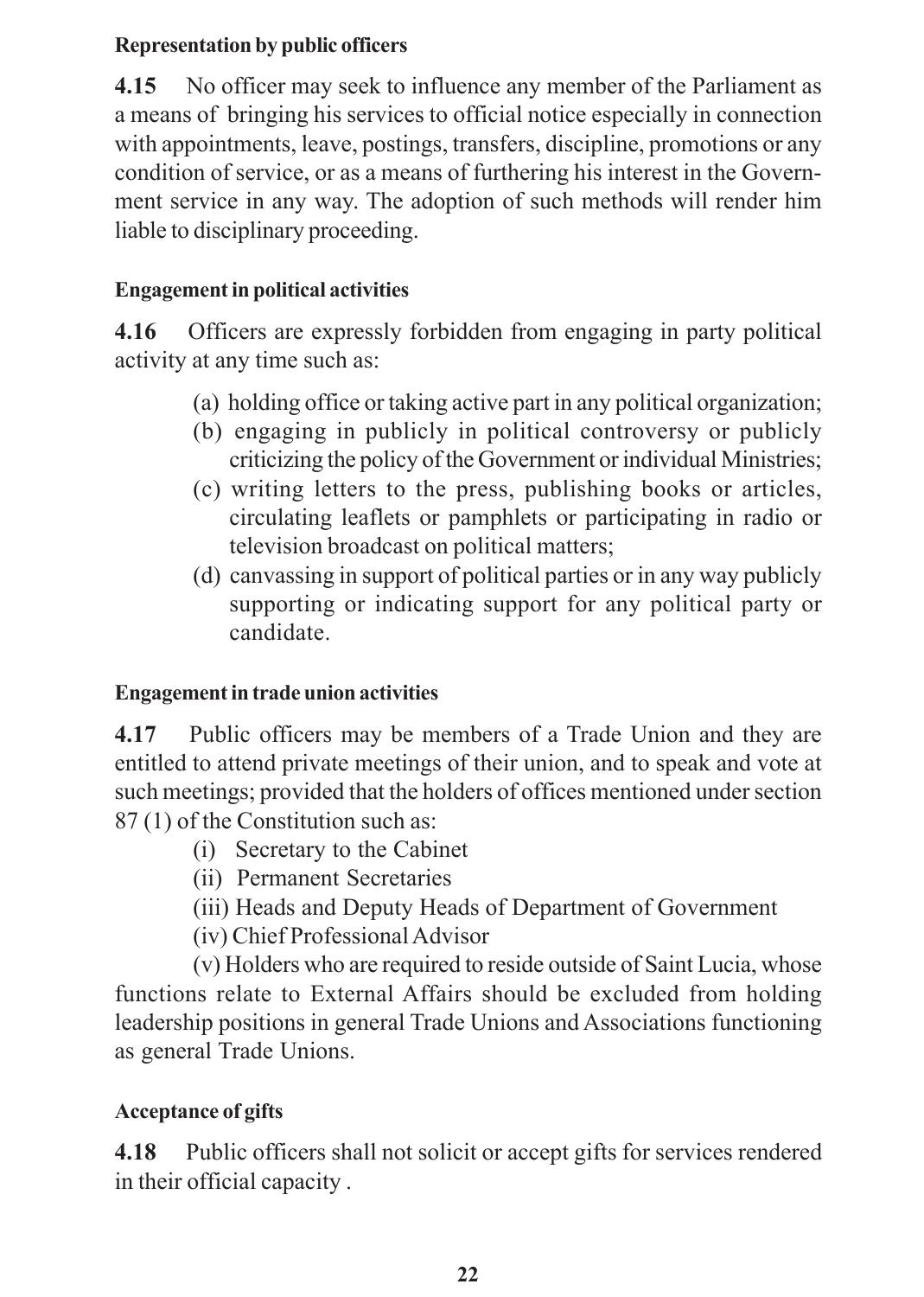#### **Legal proceedings by officers**

**4.19** Public officers shall not institute civil proceedings in any Court in connection with matters arising out of the discharge of their public duties, or against a Minister, Permanent Secretary or other Public Officer, for anything done in the performance of his duty, unless and until the sanction of the appropriate Service Commission has been obtained.

## **Legal proceedings against public officers**

**4.20** (1) Subject to the provisions of this Order the Government shall, unless advised otherwise by Attorney-General in any particular case, accept responsibility for the defence of officers against whom legal proceedings are threatened or instituted in respects of acts done or liabilities incurred in the execution of their duty.

(2) Where any such legal proceedings are threatened or instituted, the fact thereof shall be reported forthwith to the Attorney-General and no legal or other expenses shall be incurred by the officer against whom the proceedings have been threatened or instituted, or other steps taken in connection with any such proceedings until the directions of the Attorney-General have been received by the officer.

#### **Pecuniary embarrassment**

**4.21** Public officers shall be liable to disciplinary action if they continually subject themselves to serious pecuniary embarrassment.

# **Bankruptcy**

**4.22** In the event of an officer filing a petition in bankruptcy and bankruptcy proceedings are taken against him or if he enters into a composition with his creditors under the Bankruptcy Law, or if his action results in serious financial embarrassment on his part, the officer shall immediately notify his Permanent Secretary, thereof who will report the fact to the Personnel Secretary, Personnel.

# **Bankruptcy proceedings to be reported**

4.23 In every instance of bankruptcy proceedings against a public officer, the officer of the Courts before whom the proceedings are taken shall forthwith report the matter to the Permanent Secretary, Personnel given particulars of the officer's indebtedness. On the conclusion of the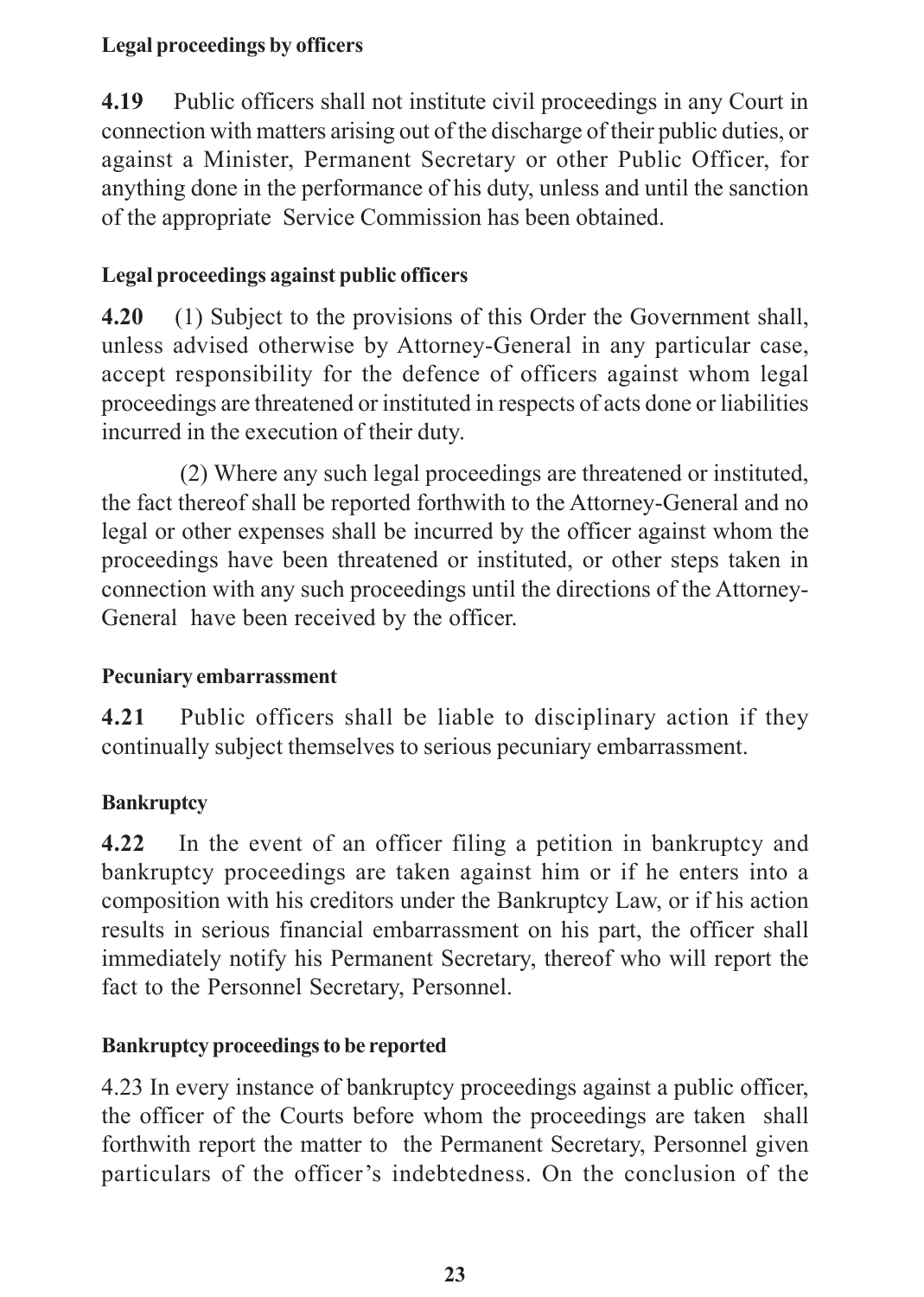examination the officer of the Court shall furnish a further report to the Permanent Secretary, Personnel showing whether or not the officer's difficulties were occasioned by (a) imprudence or extravagance or (b) unavoidable misfortune or other extenuating circumstances. The Permanent Secretary, Personnel may thereafter take appropriate action in the matter.

## **Judgement Summons**

**4.24** Any public officer who is sued for debt and against whom after an order of payment has been made, a judgement summons is issued will be regarded, in the absence of a reasonable explanation and his failure to pay the debt, as having brought himself within the terms of Order 4.21.

# **Returns by Clerk of Court**

**4.25** The Magistrate or Registrar of the Court shall furnish a report to the Permanent Secretary, Personnel, immediately a judgement summons has been issued against public officer.

## **Misconduct**

**4.26** An officer shall be liable to disciplinary action for any misconduct including general misconduct to the prejudice of discipline or the proper administration of Government business and contravention of specific rules and regulations.

# **Strikes by public officers**

**4.27** Public officers who go on strike except on the summons issued by the recognised Union violate the terms of their employment and render themselves liable to dismissal.

# CHAPTER V

# *CORRESPONDENCE AND FILING BUSINESS*

#### **Disclosure of official information**

**5.1** Public officers and employees are expressly forbidden to give any unauthorized person information relating to the business of the public service. The publication of official documents or information is governed by the provisions of Orders 4.11 and 4.13.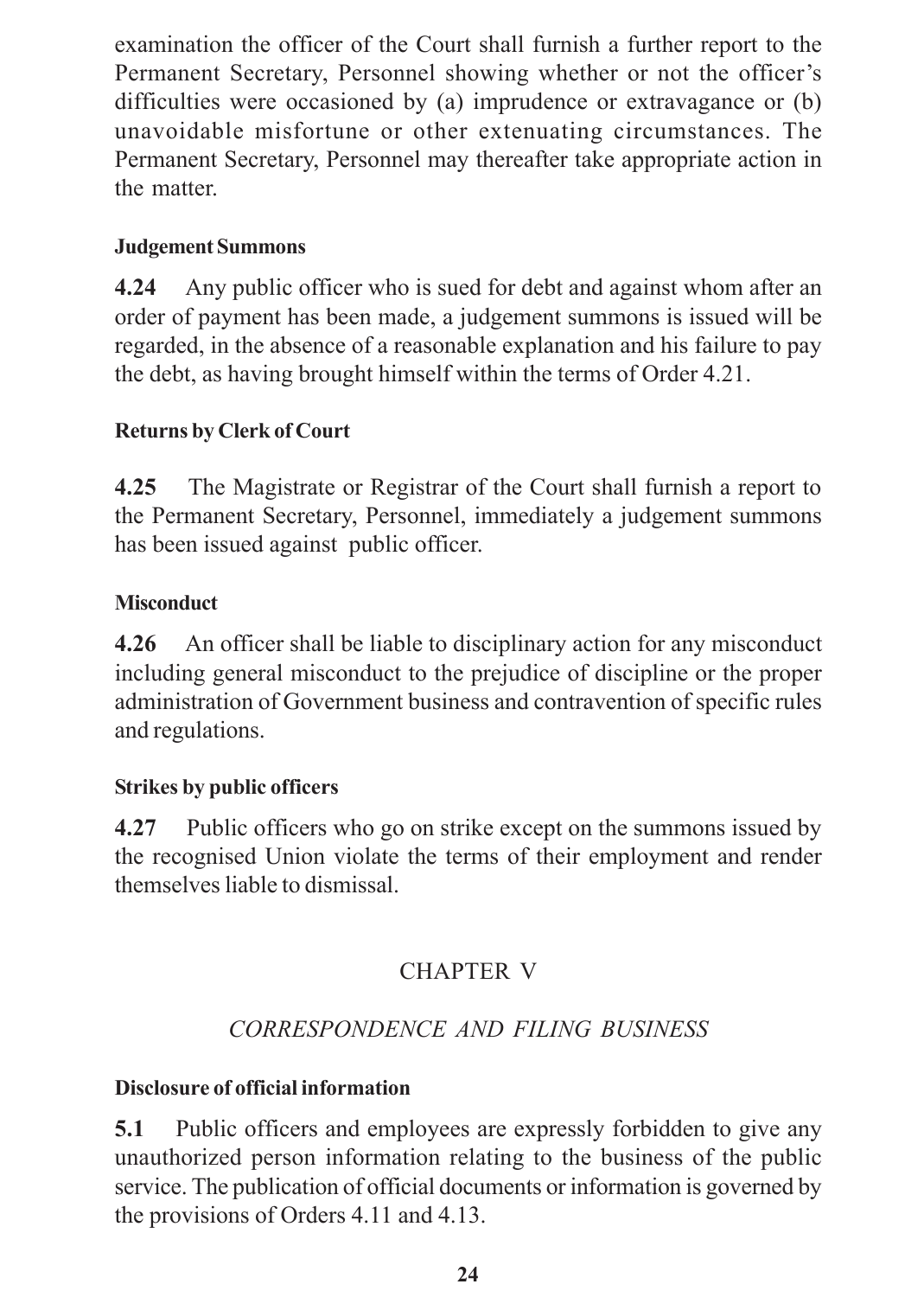#### **Confidential and secret correspondence**

**5.2** Confidential and secret correspondence and documents shall always be kept under lock and key and separate from open correspondence and material.

#### **Responsibility of Permanent Secretaries and Heads of Departments for the security of classified documents**

**5.3** (1) Permanent Secretaries and Head of Departments shall ensure that no member of their staff, other than officers authorised to do so, is in a position to handle or read confidential or secret documents.

 (2) All correspondence marked " Secret " , " Personal ", " Confidential " or " In Confidence " shall be opened by the addressee personally. Permanent Secretaries and Heads of Departments shall themselves be responsible for the security of secret and confidential material that comes into their hands. Permanent Secretaries may arrange for one clerk to be appointed in their Ministry to whom all secret and confidential correspondence will be entrusted.

#### **The handling of classified correspondences**

**5.4** (1) All official correspondence addressed "Secret", envelopes, one inside the other. The inner envelope must be marked "Secret", " Confidential" or "In Confidence" as the case may be, but the outer one should be folded in such a way that both will not be opened at the same time.

(2) Care must be exercised that secret and confidential papers are not passed about the office and another, except in sealed covers marked "Secret" "Confidential" or "In Confidence".

#### **Decisions affecting an officer personally**

**5.5** Decisions affecting an officer personally shall be conveyed to him in writing. No officer through whose hands such correspondence passes shall communicate any of the contents to any other person or persons, without written instructions from the Permanent Secretaries and Heads of Departments or the Permanent Secretary, Personnel.

#### **Copies of official correspondence not to be made**

**5.6** (1) Copies of communications to or from the Government shall not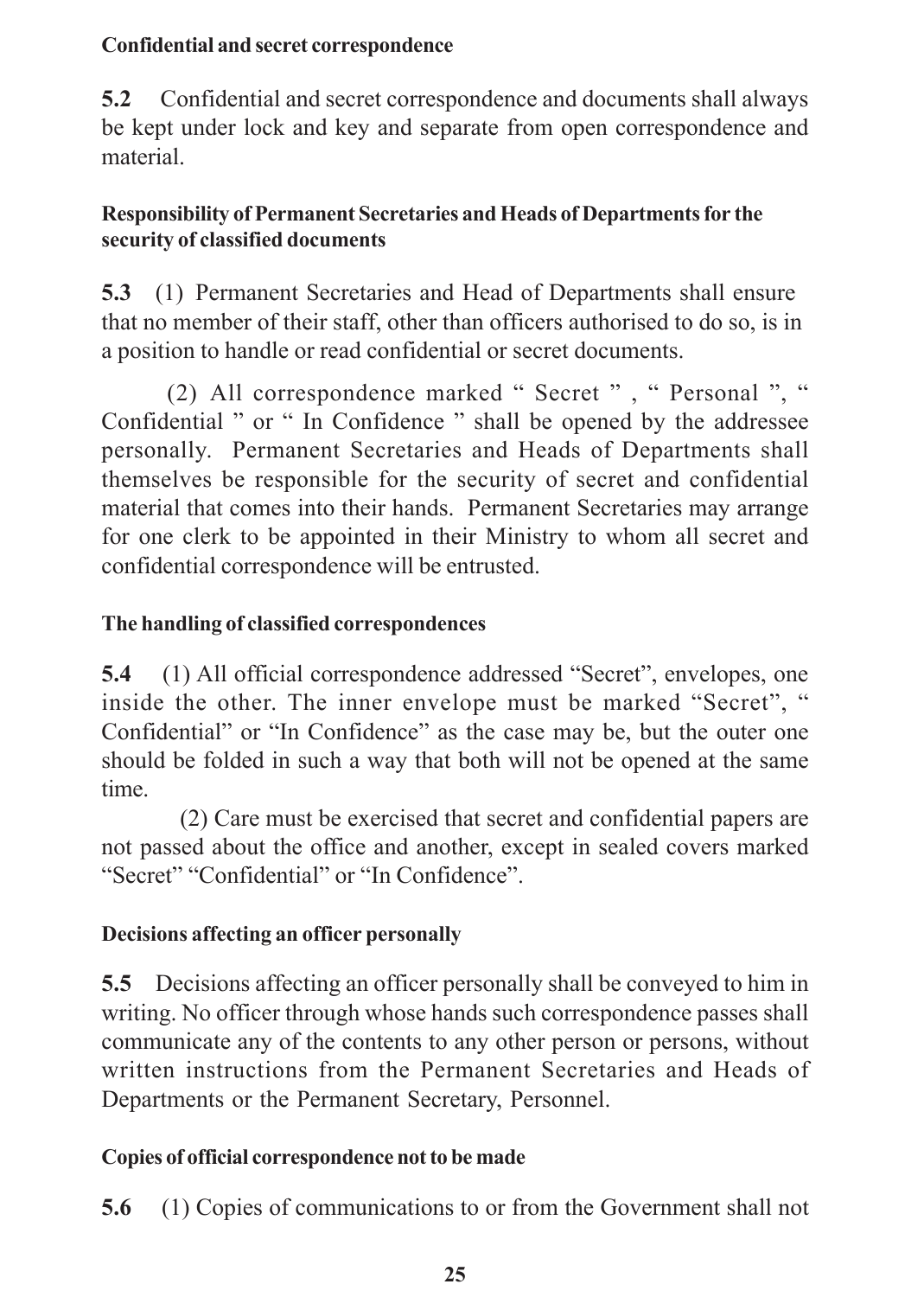be conveyed to any person without the authority of a Permanent Secretary or Head of Department. If the orders therein contained are intended to be communicated, they will be embodied in letter addressed to the person concerned.

(2) No officer may take copies of communication and report referring to himself or any other officer and any officer found in unauthorised possession of such documents shall be liable to disciplinary action.

#### **Official correspondence**

**5.7** Permanent Secretaries shall correspond directly with each other and with the public. Important questions of Principle or of policy may be referred to the Minister concerned, and proposals which involve reference to other Ministries should be fully discussed between the Permanent Secretary and Head of Department concerned before they are referred to the Minister and the fact that this has been done should be stated in the submission. Personnel questions, (other than those which are for determination by the appropriate Service Commission) and Establishment matters that they may be resolved within the terms of these Orders as amended from time to time, may be dealt with by Permanent Secretaries and heads of Departments. Where there is any doubt about the interpretation of Personnel Matters it shall be referred to the Permanent Secretary, Personnel for advice.

#### **Communications to be answered without delay**

**5.8** (1) All communications, whether from the public or from the Ministries or between a Ministry or Department shall be answered promptly. Where it is not possible for a prompt reply to be sent, an interim acknowledgment may be made, and a reply sent as soon as thereafter as possible.

(2) Communications may, as far as possible be confined to a single subject. Where it is found to be essential that more than one subject is dealt with in one communication, additional copies, according to the number of subjects, shall be furnished. In every communication, paragraphs shall be numbered consecutively throughout and each page numbered.

#### **Opinion by law officers**

**5.9** No opinion of the Government law officer may be quoted directly to a private individual. If it is necessary to refer to a legal opinion this should be preceded by the words "The Government is advised that"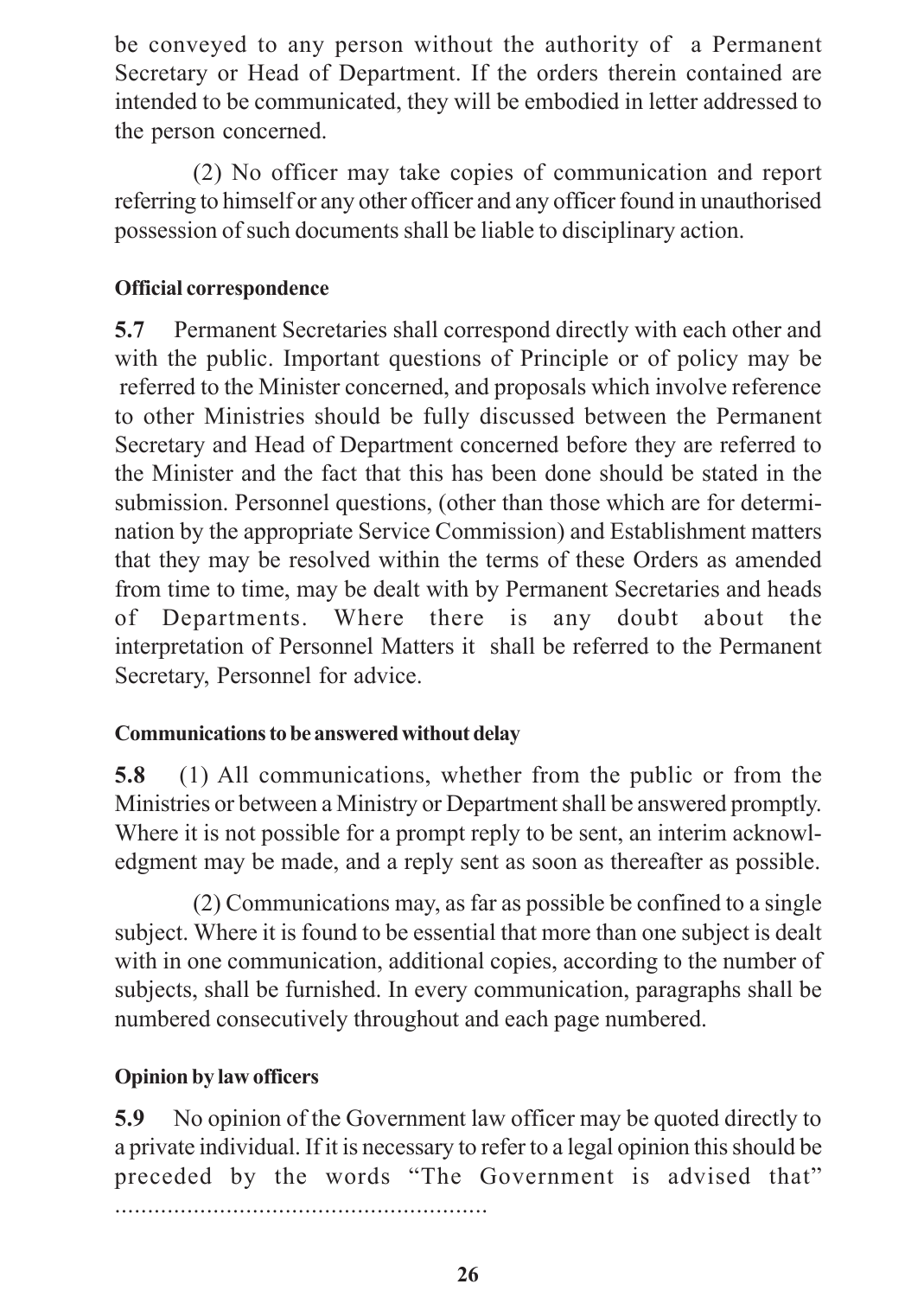#### **The preservation and destruction of official document**

**5.10** The preservation and the destruction of Government documents are regulated by the following and Permanent Secretaries and Heads of Departments are guided accordingly:

(1) No correspondence or document shall be considered for destruction before it is five years old.

(2) Any file over five years old, shall bear a direction by an authorised officer in the Ministry that it shall be:

- (a) preserved because of its continuing value to the Government; or
- (b) destroyed at once; or
- (c) destoryed on a stated date if there is no further action.

(3) If a file is retained in accordance with sub-paragraph (2) (a) of this Order, it shall be kept for fifteen years from the date of its creation, and shall the be considered by the Government Archivist for destruction or for further retention.

(4) A record shall be kept of all documents and files destroyed and the date on which they were destroyed.

(5) The following shall not be destroyed:—

- (a) Documents required by law or regulations to be preserved;
- (b) Documents of historical or other interest, particularly those relating to the History of Saint Lucia or of the West Indies;
- (c) Documents relating to land and the ownership thereof, and to the value of land and property especially Crown Lands;
- (d) Documents that are more than fifty yeras old;
- (e) Documents referring to:—
	- (i) policy decisions, precedents, legal opinion and the preparation of legislation;
	- (ii) the evidence of rights and obligations of Government, and claims for compensation not subject to limitations in time;
	- (iii) reports on field trials and experiments;
	- (iv) reports by departmental committees and working parties;
	- (v) organisation and staffing and the personal files of public officers.

# **Court records and documents**

**5.11** The provisions of Orders5.10 do not apply to legal and Judicial Departments, where official documents are subject to special legal provisions.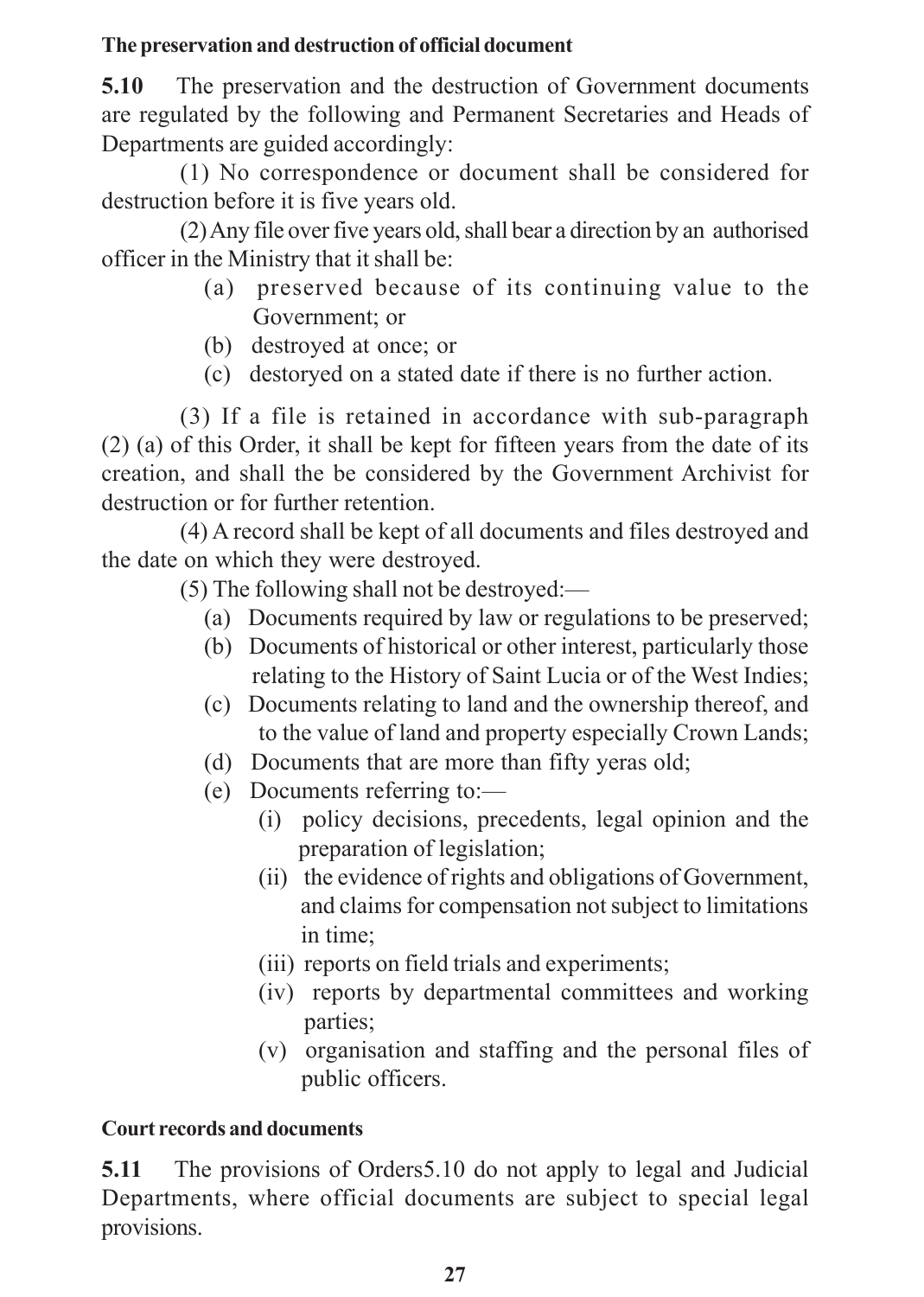#### **Use of official Stationery**

**5.12** Official stationery shall, on no account, be used for private correspondence or for any purpose do not directly connected with the work of a Ministry or Department. Permanent Secretaries and Heads of Departments are required to ensure that the strictest economy in the use of stationery is exercised in their offices. All orders for stationery should be scrutinised, before they are issued, by a responsible officer deputed for this purpose.

# **Franking of Official correspondence**

**5.13** Official correspondence (including letters, printed matter and miscellaneous packets) which is to transmitted free by the island post, must bear on the envelope or cover, the words "O.H.M.S." and, in the lower left hand corner the signature and official designation of an officer duly authorised to frank official postal packages.

# **Official seal**

**5.14** Impressions of official seals shall not be given to any private person.

# **Official telegrams**

**5.15** Telegrams may be approved for dispatch only by officers authorised by Permanent Secretaries and Heads of Departments. In the interest of economy, the use of telegrams should be avoided wherever possible unless the communication is urgent or a telegraphic reply has been specifically requested.

# CHAPTER VI

# *LEAVE, SICK LEAVE ETC.*

# (A) LEAVE

#### **Leave**

**6.1** All leave is granted subject to the exigencies of the public service and is computed in working days.

#### **Authority for grant of leave**

**6.2** Permanent Secretaries and Heads of Departments are authorised to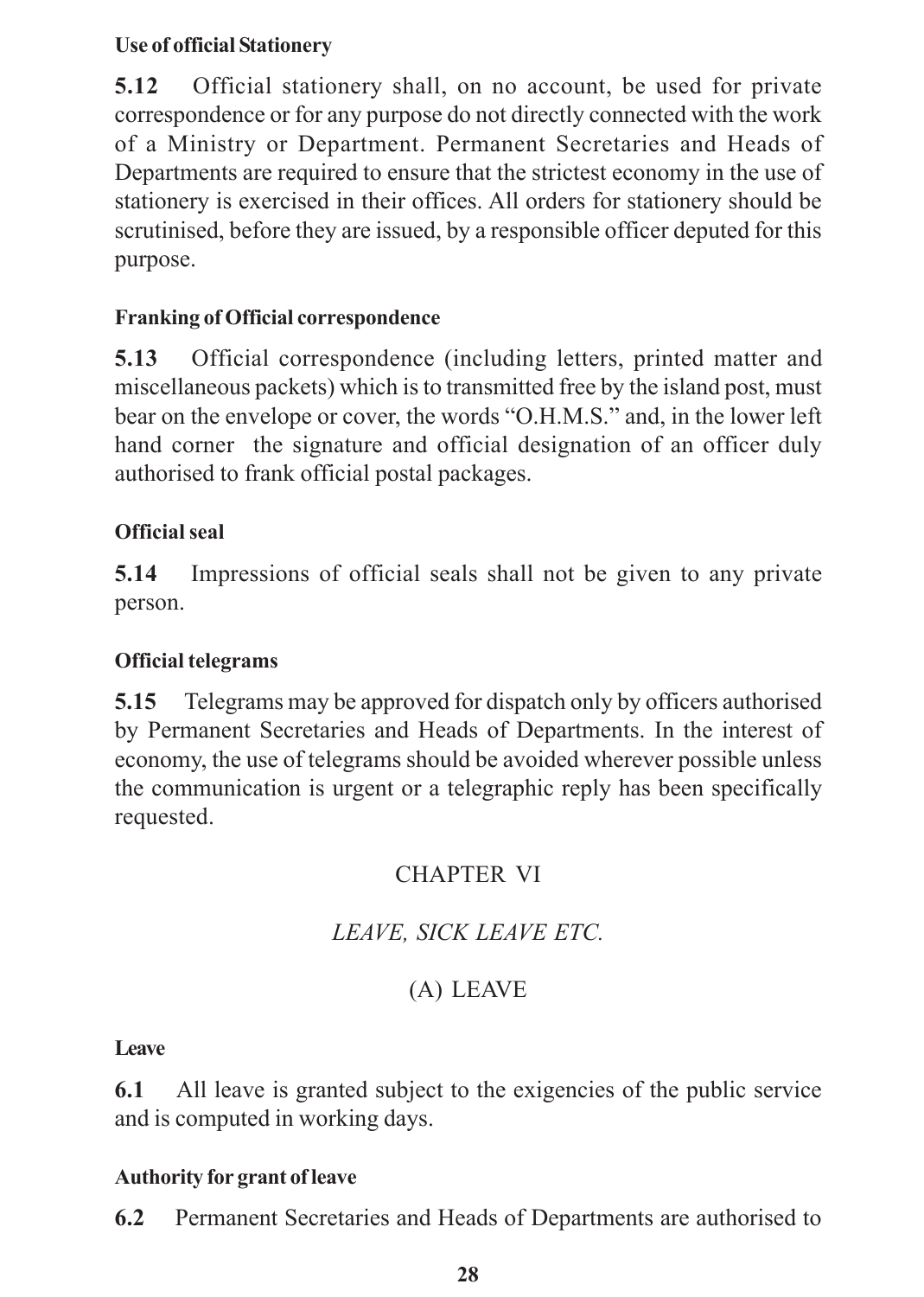grant leave to their staff within the following limits:

- (i) DEPARTMENTAL LEAVE: All departmental leave (authority to grant such leave may be delegated by Permanent Secretaries and heads of Departments to senior officers).
- (ii) Vacation Leave: up to a period not exceeding a total of absence of 24 working days in a year.
- (iii) SICK LEAVE ON FULL PAY:
	- (a) up to 24 working days to officers working a six day week in any one year;
	- (b) up to 20 working days to offices working a five day week in any one year.
- (iv) MATERNITY LEAVE: Up to the maximum permitted.

(2) All other leave and leave in excess of the limits prescribed in paragraph (1) of this Order may be granted by the Permanent Secretary, Personnel. In the case of Permanent Secretaries and Heads of Departments, their applications for leave shall be referred to Permanent Secretary, Personnel for approval with the consent of the Minister concerned.

(3) Applications for leave must be submitted on the prescribed forms and copies of applications for vacation leave granted by Permanent Secretaries forwarded to the Permanent Secretary, Personnel for record.

## **Leave not to entail the employment of extra staff except in certain circumstances**

**6.3** As a general rule, Permanent Secretaries and Heads of Departments are expected to reallocate an officer's duties while he is on leave without extra staff. The employment of temporary leave reliefs may be sanctioned only in the case of officers absent on leave for periods exceeding 28 days. Leave reliefs may be however, allowed for shorter periods if the exigencies of the service so require.

#### **Cancellation of leave**

**6.4** An officer may be recalled from leave in the exigencies of the services provided that the unexpired portion of leave shall be regarded as deferred leave.

#### **Extensions of leave**

**6.5** An officer seeking an extension of leave shall in the absence of exceptional circumstances apply to his Permanent Secretary or Head of Department in sufficient time for a decision on the application to be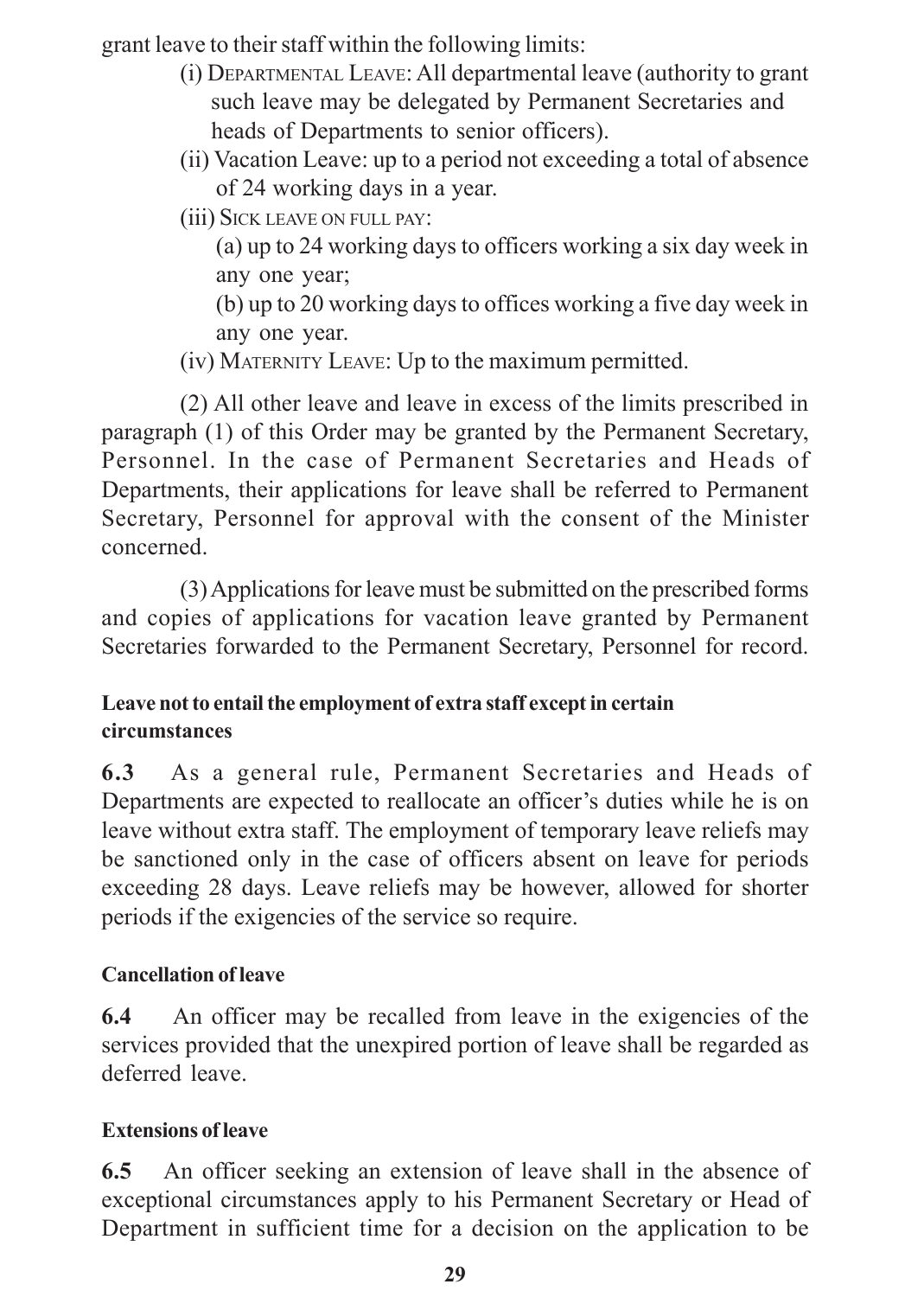communicated to him before the expiry of the leave granted. An application for an extension of leave on the grounds of ill health shall be supported by a medical certificate from a registered medical practitioner.

# **Compulsory leave**

**6.6** An officer may be required by the Permanent Secretary, Personnel to take leave which is due to him. An officer may also be required in the public interest to proceed on leave or to remain on leave after the expiry of leave granted to him, provided that such leave shall not count against leave to be earned in the future.

# **Absence without leave**

**6.7** An officer who absents himself from his duties without leave being granted or who fails to resume duty on the expiry of the leave shall be regarded as absent without permission and shall not be entitled to salary during such absence. All such absences shall be reported to the Permanent Secretary, Personnel and the period of absence may not be set off against any leave eligibility without the approval of the appropriate Service **Commission** 

# **Leave not due**

**6.8** Where an officer through circumstances beyond his control is compelled to overstay his approved leave, he may either with the approval of the Permanent Secretary, Personnel :-

- (a) have the excess leave deducted from the amount of any deferred leave or leave due in the next leave year;
- (b) refund salary in respect of the days of excess leave taken.

# **Arrangements for the grant of leave**

**6.9** Subjects to the exigencies of the Service, Permanent Secretaries and Heads of Departments shall arrange that officers take departmental leave in the year in which it accrues.

# **Forfeiture of Departmental leave not taken**

**6.10** Any departmental leave due and not taken in a particular year will lapse unless the officer is precluded by the exigencies of the Service from taking such leave. The approval of the Permanent Secretary, Personnel must be obtained for departmental leave not taken to be converted into vacation leave.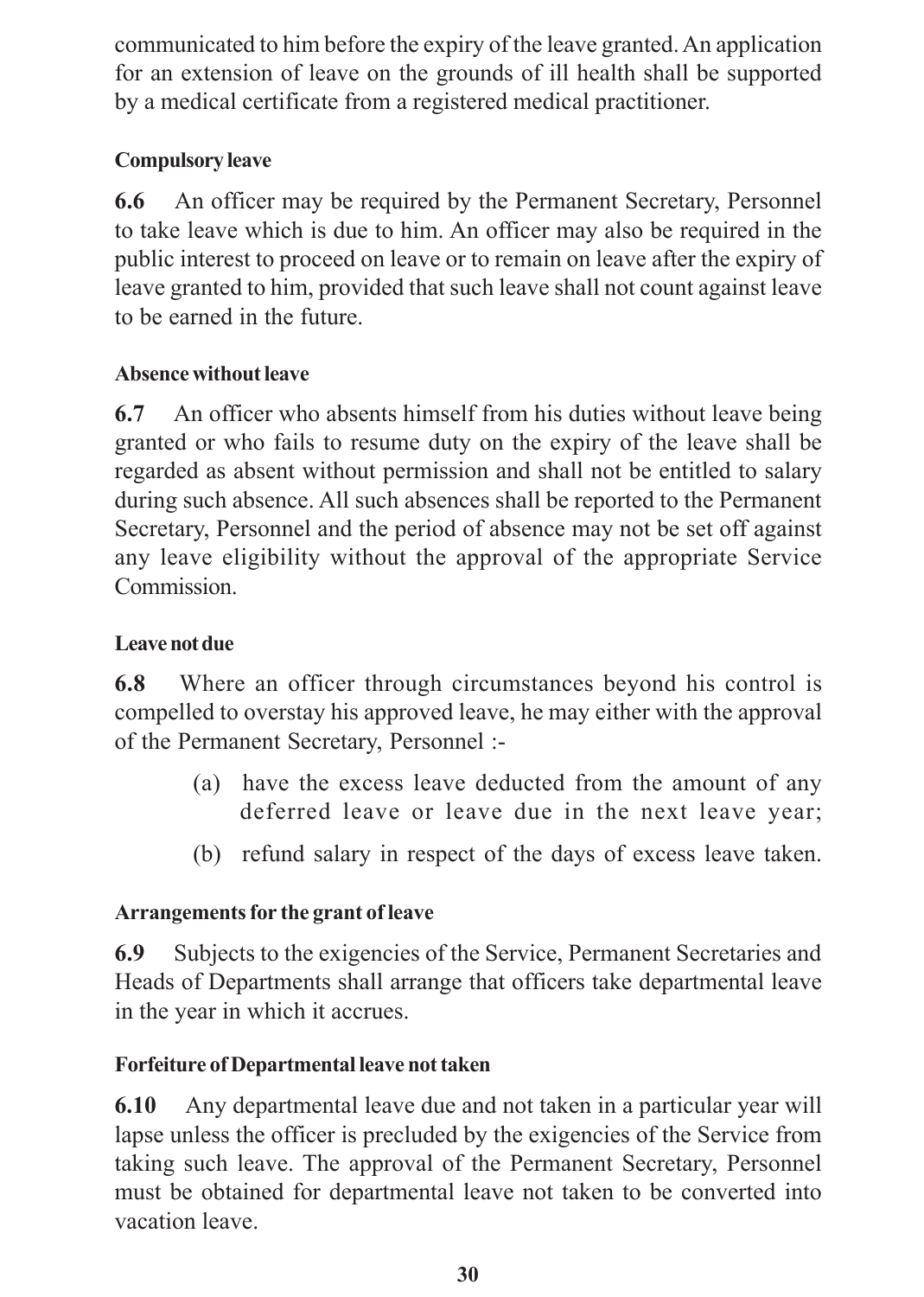#### **Eligibility for leave**

**6.11** (1) The rates of leave for which the various grades of officers are eligible are set out in Appendix VI. Where an officer is upgraded to the higher leave earning category he will earn leave at the higher rate with effect from the date of upgrading.

(2) No officer shall be allowed to take vacation leave before he has completed 200 days of service from the date of his appointment except on the grounds of urgent private affairs or serious indisposition.

# **Leave to be granted in respect of service**

**6.12** (1) Except as provided by these Orders, leave will be granted in respect of service. Absences on duty, absences on departmental and sick leave on full salary will count as service.

(2) Leave eligibility will be calculated on the basis of completed months of service in a year, one twelfth of the annual rate of leave to each completed month of service.

# **Address while on leave**

**6.13** Officers proceeding on leave, should report their leave address and changes, to the Permanent Secretary or Head of Department who will inform the Permanent Secretary, Personnel.

# **Leave salary**

**6.14** Where an officer proceeding on leave ,wishes to draw his leave salary other than in Saint Lucia he must notify the Accountant-General of his requirement before departure on leave.

# **Leave prior to resignation**

**6.15** (1) An officer or employee ,who resigns his appointment after giving the prescribed notice or because of ill health or who is dismissed shall be granted the departmental and accumulated vacation leave ,which he has earned. That leave shall not be included as part of the period of notice of termination of service.

(2) The provision contained in (1) of this Order ,will not apply to an officer or employee who while on duty, resigns and fails to give the requisite period of notice.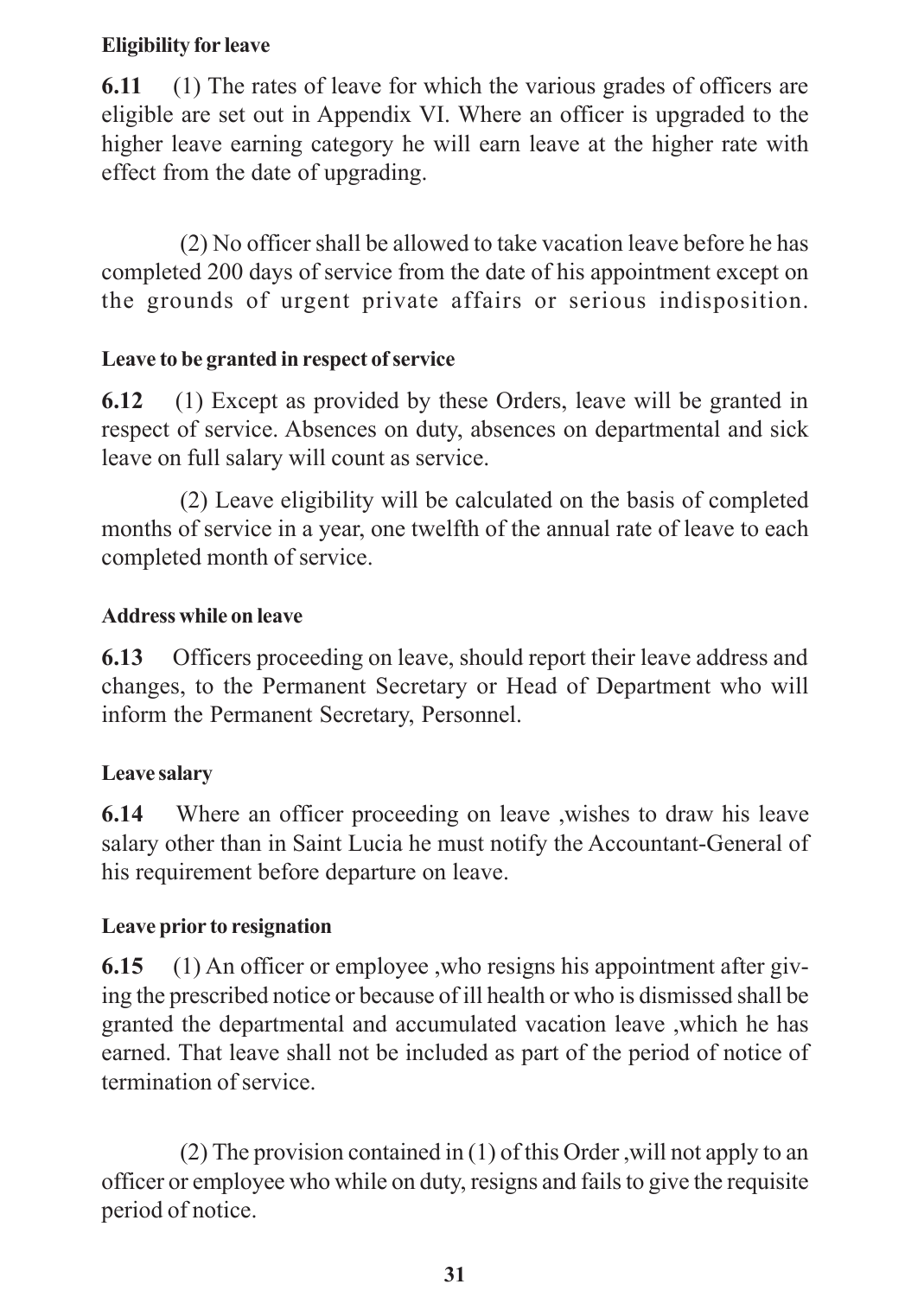#### **Leave without pay**

**6.16** Leave without pay may be granted in exceptional cases.

# (B) SICK LEAVE

#### **Circumstances in which sick leave may be granted**

- **6.17** An officer or employee may be granted sick leave:
	- (i) if he is ill or injured, provided that the illness or injury prevents him from carrying out his duties;
	- (ii) if he is confined to a hospital or similar institution for a period of not less than two weeks whilst on vacation leave or otherwise.

#### **Sick leave in excess of two consecutive working days to require production of medical certificate**

**6.18** (1) Sick leave on full pay to cover absence from duty due to illness or injury shall be granted, subject to the provisions of these Orders, without affecting eligibility for departmental or vacation leave. Applications for such leave if it exceeds two consecutive working days shall be supported by a medical certificate.

(2) Sick leave when granted shall be accounted for in working days.

#### **Sick leave granted without production of medical certificate**

**6.19** The total period of sick leave which may be granted for absence not supported by a medical certificate shall not exceed 10 working days in a year (12 working days where an officer works a six day week) and any such absence in excess of that period shall be deemed earned leave.

#### **Maximum amount of sick leave to be granted**

**6.20** An officer may be granted sick leave on full salary up to a maximum period of 124 working days (150 working days for officers who work a six day week) during any period of twelve months ending on the final day of sick leave granted to him. Thereafter, if necessary further extensions of sick leave may be granted, with half salary, subject to a maximum period of 248 working days (300 working days for officers who work a six day week) sick leave in all with full and half salary, combined. If an officer is eligible for vacation leave when sick leave with half pay is granted, such vacation leave may be taken on full salary and the period of sick leave with half salary may be reduced to that extent. Save in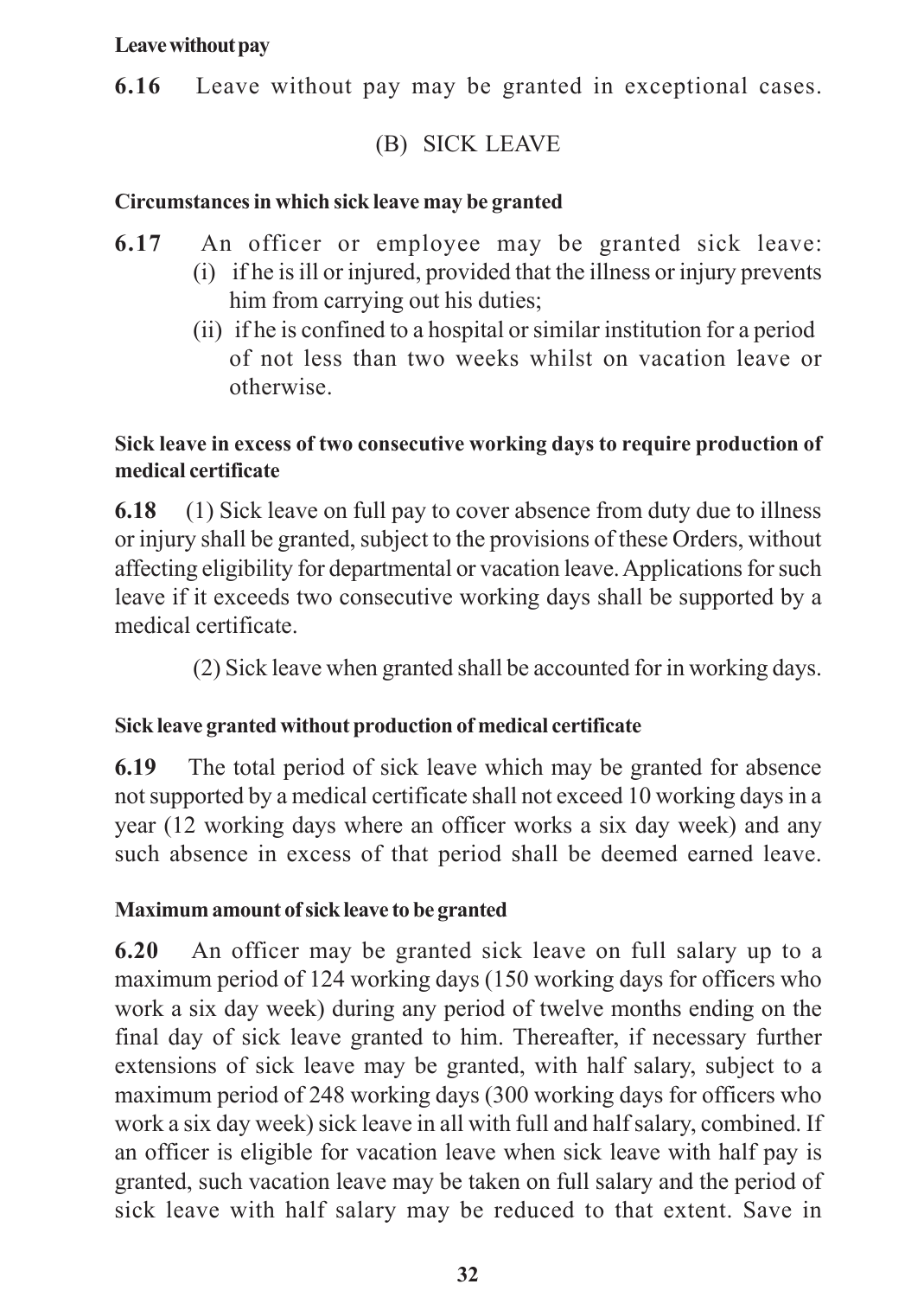exceptional circumstances and on the advice of a Medical Board, sick leave beyond an aggregate of 248 working' days (300 working days for officers,who work a six day week) may be granted in any period of four years or less without salary, the leave period shall however be counted as service for salary, increments or pension.

# **Sick leave for periods exceeding 3 months subject to Medical Board**

**6.21** A11 officer may be called upon at any time by the appropriate Service Commission to submit himself for examination by a Medical Officer or a Medical Board. An officer who has been on sick leave for a continuous period of three months, shall, unless specifically exempted on the advice of the Director of Health Services be required by the Permanent Secretary, Personnel to submit himself for an examination by a Medical Board appointed by the Director of Health Services.

# **Sick leave when Medical Board advises discharge on grounds of ill health**

**6.22** If a Medical Board appointed under Order 6.21 advises that an officer is not likely to be fit to return to duty at the end of his sick leave and that he should be retired because of ill health, the Permanent Secretary, Personnel, may grant sick leave on full salary and half salary to the officer up to the maximum period laid down in Order 6.20 until a decision has been made on the recommendation of the Board. Where it is decided to retire the officer prematurely, on the advice of the Medical Board, unless he is engaged, on daily rates of pay, he shall be granted a minimum of two months leave on full salary.

# **Discretionary sick leave**

**6.23** (1) Discretionary sick leave on full pay may be granted, where an officer is suffering from :-

- (a) an injury sustained in the execution of his duties ;or
- (b) an illness caused by or directly attributable to the nature of his duties.
- (2) Sick leave granted under this Order shall not be taken into account for purposes of counting any other leave to which he is entitled under these Orders.

# **Officers to seek medical advice when unwell or instructed**

**6.24** All officer shall seek medical advice if he is instructed to do so by his Permanent Secretary. If he fails to do so or fails to comply with the medical advice given, he may render himself liable to disciplinary action.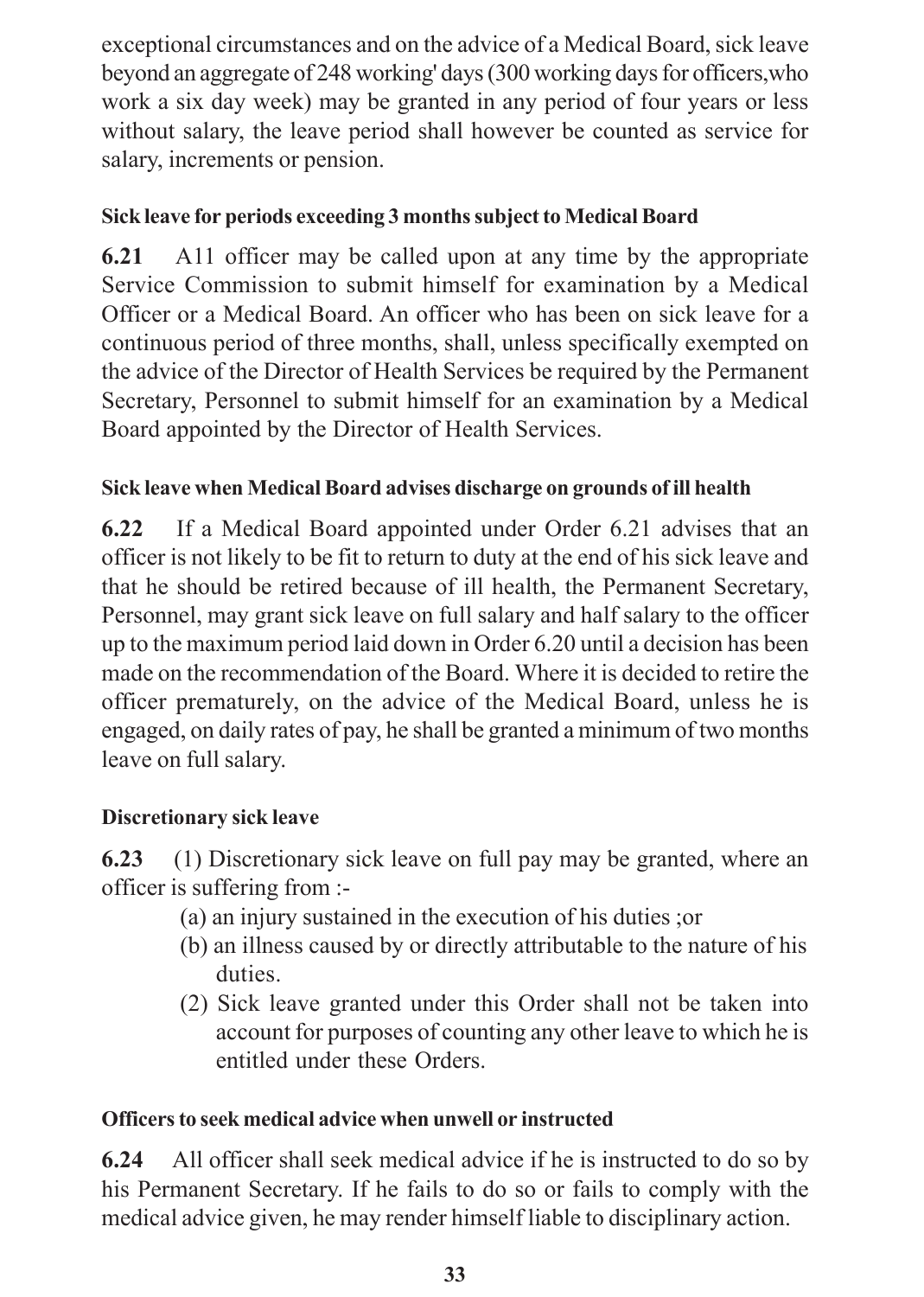#### **Failure to appear before a Medical Board**

**6.25** If for any reason it is decided that an officer needs to be examined by a Medical Board he shall present himself for examination at the place and time instructed and if he fails to do so he will render himself liable to disciplinary action.

# **Maternity leave**

**6.26** A female officer on the permanent establishment shall be granted maternity leave with full pay for a period of six weeks before and six weeks after confinement. She may in addition be granted on request any vacation leave to which she is entitled, immediately after the completion of maternity leave.

# (C) OTHER FORMS OF LEAVE

# **Leave on urgent private affairs**

**6.27** An officer may be granted leave on the grounds of urgent private affairs and an application for such leave shall be accompanied by a statement of the reasons for the application. The statement shall, if desired, be treated as confidential.

# **Granting of leave on urgent private affairs**

**6.28** Leave on urgent private affairs shall be granted in accordance with the provision of Staff Order 6.2. The officer may be required to take all leave for which he is eligible. He may be granted, in addition, leave on full salary to bring the total leave granted to 60 working days (72 working days if the officer works a six day week) provided that such additional leave as may be granted will count against his future leave eligibility. If the officer retires, resigns or is discharged before he becomes eligible for leave equal to the additional unearned leave taken, he will refund to the Government the salary he might have been paid during that leave.

# **Special leave to attend sporting and other events**

**6.29** (1) Special leave on full salary may be granted by the Permanent Secretary, Personnel in the following circumstances:

- (a) to enable officers and empolyees who are selected by the proper authorities to represent Saint Lucia or the West Indies in sports events;
- (b) to enable officers and employees who belong to the Boy Scouts,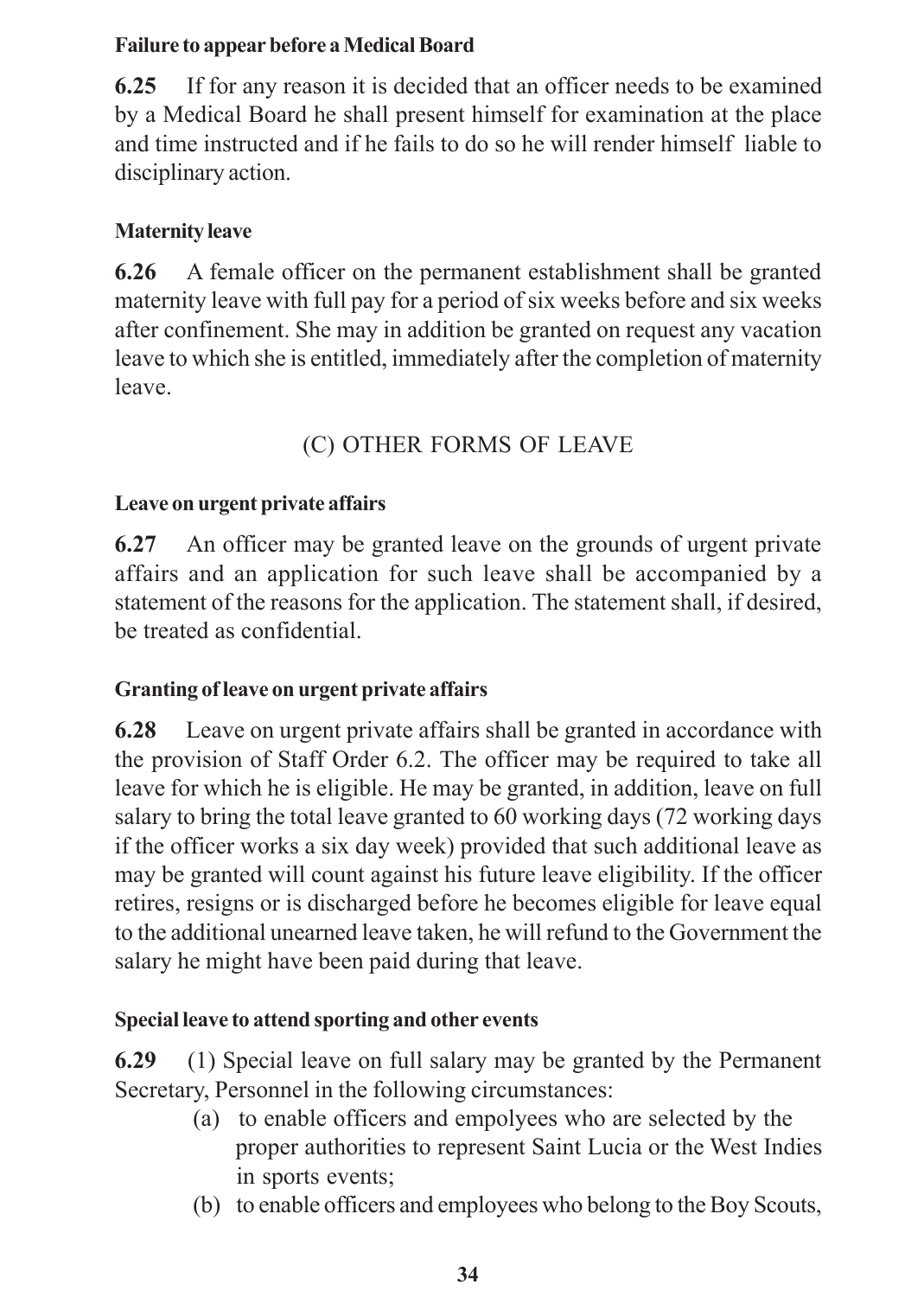Boys' Brigade, the Girl Guides, the Red Cross and similar organisations and are selected by the proper authorities to at tend gatherings of a national or international character connected with such organisations ;

(c) to enable representatives of staff associations and Unions to attend seminars, conferences, workshops in connection with the performance of the aims and objectives of their organisations.

(2) This special leave facility is extended to include officers or employees selected by the proper authorities to represent a State or Inter-State or international side either in an administrative capacity or as a participant.

(3) In such cases special leave shall normally be limited to not more than one calendar month on anyone occasion or in anyone year and any leave required over and above this maximum shall be counted as leave without salary; provided that in any special case additional leave on full or half salary may be granted.

## **Special leave in other circumstances**

**6.30** On the recommendation of a Medical Officer endorsed by the Director of Health Services, special leave on full salary is may be granted by the Permanent Secretary, Personnel to an officer to be absent from duty if he suffers from an infectious disease.

#### **Study leave**

- **6.31** (1) Study leave may be granted to an officer who :-
	- (i) is nominated by the Government to attend a course of study; or
	- (ii) attends course of study at his own request, with the approval of the Government;
	- (iii) is personally granted a bursary or other award to follow a course of study approved by Government.

(2) Where an officer is nominated by the Government to attend a course of study the following conditions will apply :-

- (i) Government approved courses are courses for which Government has specifically chosen an officer but not courses of training which an officer selects of his own volition even if those courses were advertised by Government and the officer approved.
- (ii) Approved courses should normally be of not more than two years duration (Certificate, Diploma, Attachment) and only in exceptional cases should they provide for training at degree level.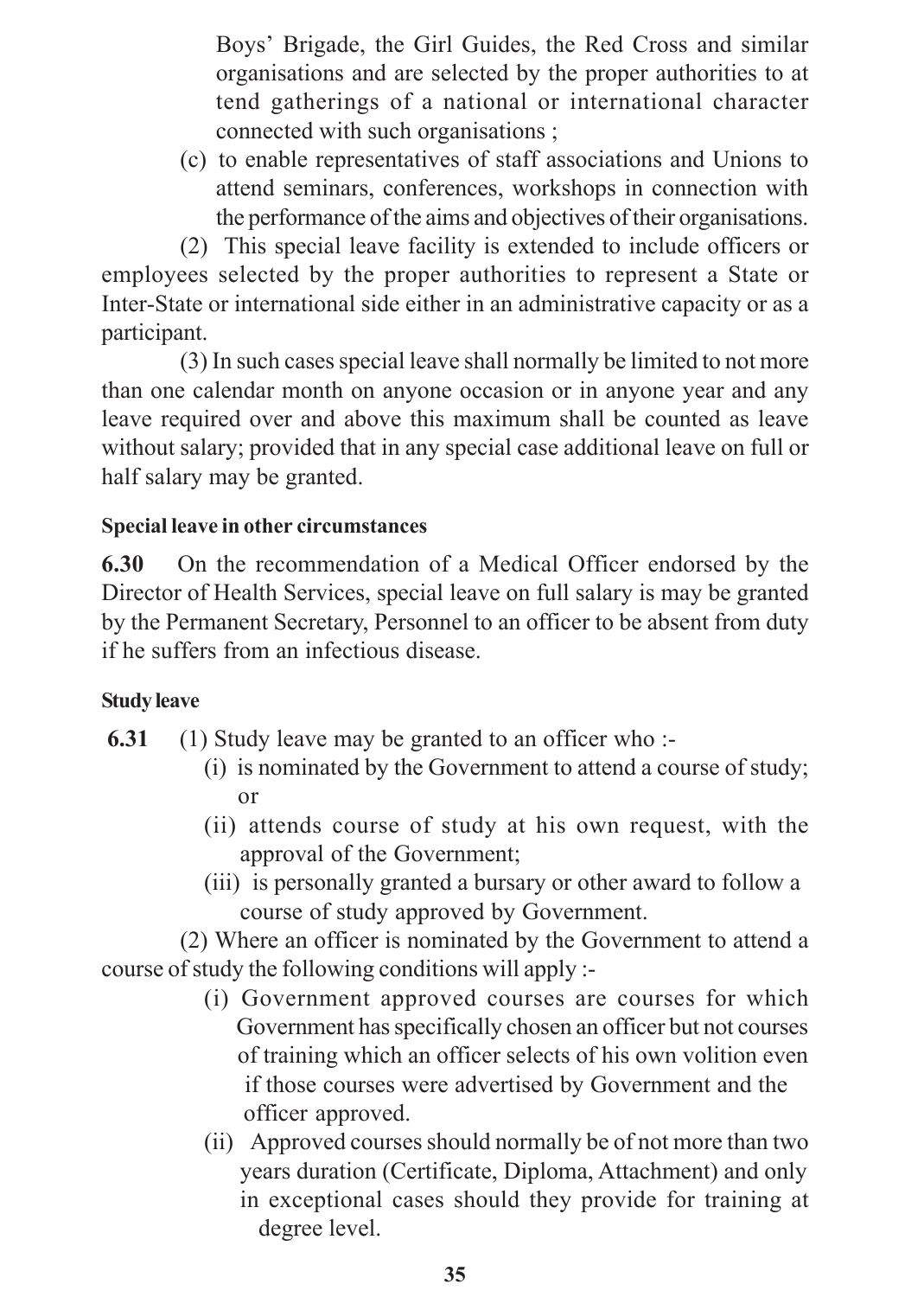- (iii) An officer should not forfeit part of his vacation leave to wards study leave if he is on a Government approved course as he is regarded as being on duty.
- (iv) An officer on study leave should not earn vacation for any period in excess of one year's leave entitlement.
- (v) An officer may be permitted at the conclusion of a course of study overseas to spend his earned leave abroad provided that he should not be paid allowances in respect of the period while on leave.
- (vi) Effective 1st January, 1979, public officers who were selected by the Government for an approved course of study and considered to be on duty should receive full pay. However, officers who were on training prior to 1st January 1979, and continued on training after that are to be paid full salary as from 1st January 1979, but total salary paid over the entire period of training must not exceed the equivalent of two years full pay.

(3) An officer who receives a bursary or other award to attend a course of study or is otherwise accepted for admission to a course but is not nominated by the Government to attend the course, may apply for approval of his attendance, at the course. If approval is given, the following conditons shall apply:-

- (i) an officer who has been confirmed in a pensionable office shall be granted study leave without pay for the full period of the course;
- (ii) an officer who has not been confirmed in his appointment shall resign his appointment if he wishes to attend the course, provided that in either case, an officer may be granted the full amount of leave for which he is eligible.

#### **Agreement**

**6.32** The grant of study leave under Order 6.31 (1) (i) will be subject to the execution of an agreement by the officer who is granted study leave to undertake to remain in the Public Service of Saint Lucia for a prescribed minimum period after the expiry of his leave. The prescribed minimum period shall be:-

- (a) where an officer attends a course of more than three months but less than six months duration - 12 months ;
- (b) where an officer attends a course of more than six months but less than 2 years duration - 2 years;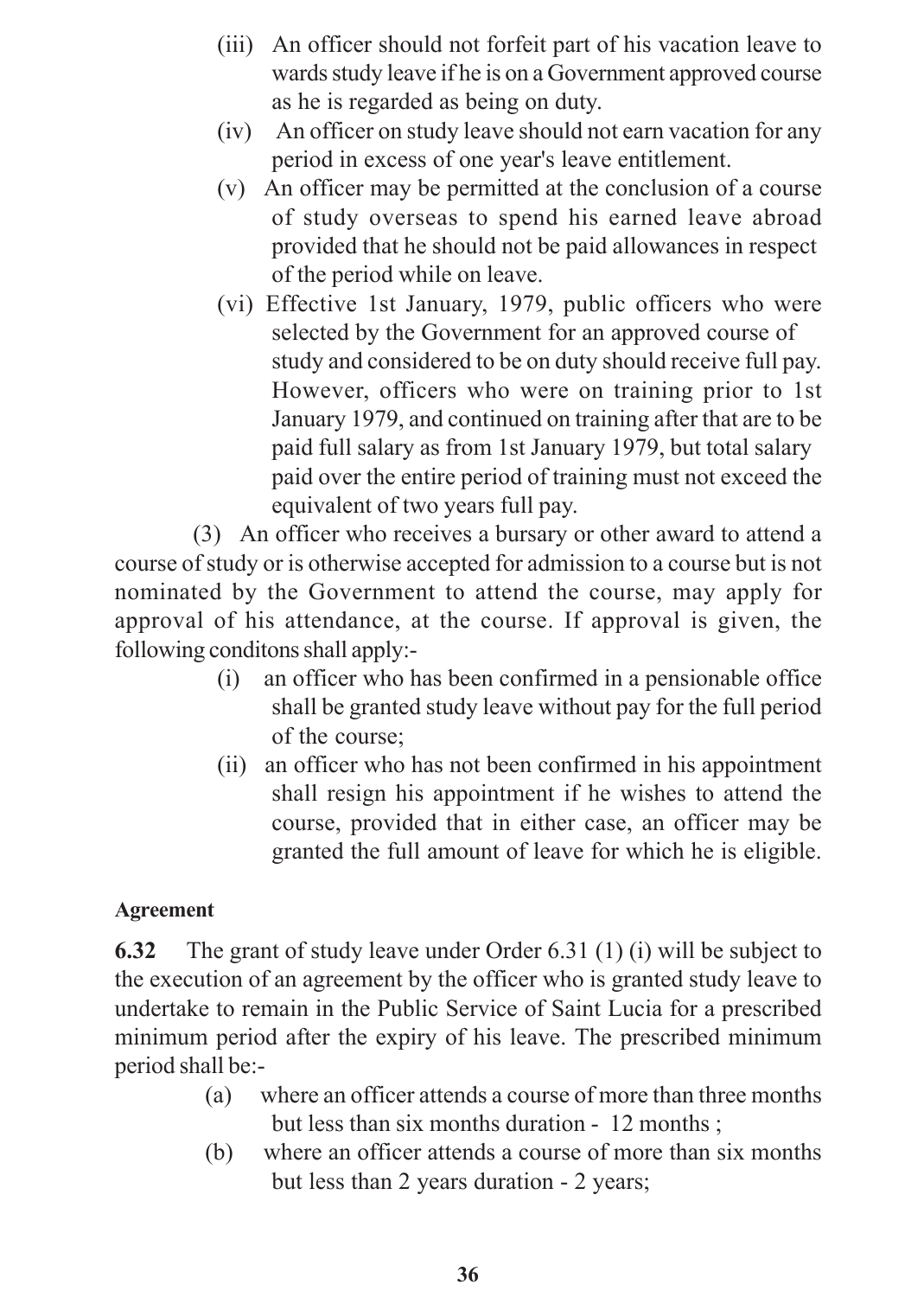- (c) where an officer attends a course of more than 2 years but less than 4 years duration - 3 years;
- (d) 4 years and over 5 years.

The agreement shall take the form of a bond (Appendix VII) with or without sureties. If the officer fail to able by the bond, he or his sureties shall be liable to repay to the Government all or any part of any allowances, fares, passages and salary paid to him during the period of the course as the Director of Finance and Planning may prescribe.

#### **Assistance when granted leave to attend course of training or study**

**6.33** In exceptional cases officers who are granted study leave on half pay or no pay to attend courses of training or study leave abroad may be granted financial assistance in the form of a loan or training allowance in addition to any leave salary payable, at a rate determined in the light of the prevailing circumstances.

#### **Examination Fees**

**6.34** Where an officer is nominated by Government to attend a course of study and is granted leave for that purpose, his tuition and examination fees may, unless such fees are included in any bursary or award which is made to him, be paid by the Government.

# (D) LEAVE -MISCELLANEOUS PROVISIONS

#### **Leave Registers and leave accounts**

**6.35** (1) Permanent Secretaries and Heads of Departments are required to maintain Departmental Leave Registers in which leave granted by them shall be recorded.

(2) Permanent Secretaries shall in addition maintain individual leave accounts in the prescribed form in respect of all staff in their Ministry and Departments under their Ministry. When an officer is transferred from one Ministry to another his leave account shall be forwarded to the other Ministry together with his personal file. All earned leave other than departmental leave shall be entered in an officer's leave account.

#### **Death of officer**

**6.36** On the death of an officer cash equivalent of any departmental or vacation leave ,which he has earned shall be paid to his estate.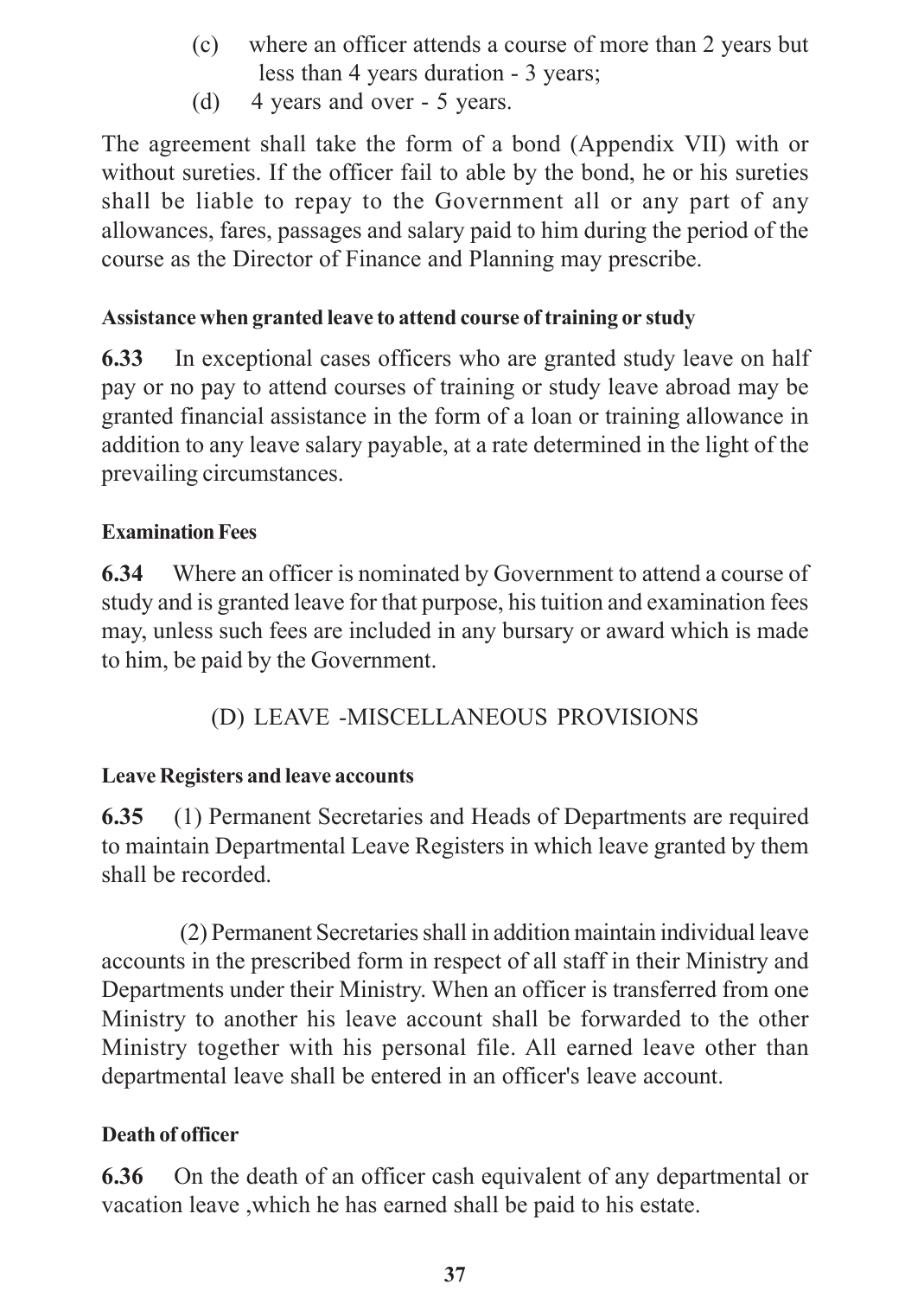#### **Leave to count as pensionable service**

**6.37** Leave granted on full or half pay counts as pensionable service. Leave granted ,without pay does not break continuity of pensionable service but it counts as pensionable service only when granted on grounds of public policy.

# **No pay leave to be discounted**

**6.38** Leave without pay in excess of three months will not count for purposes of increment.

# **Return to Duty to be reported**

**6.39** The resumption of duty by all officers after leave other than departmental leave shall be reported in writing by the Permanent Secretary, or Head of Department to the Permanent Secretary, Personnel, Accountant-General and Director of Audit.

# **Medical Officer to make a report in certain circumstances**

**6.40** Permanent Secretaries shall initiate disciplinary proceedings against an officer with the approval of the appropriate Commission, if a Government Medical Officer reports to him the situations listed in this Order :-

- (i) that the officer has refused to carry out or is neglecting to carry out the medical advice given;
- (ii) that the illness of an officer has been caused by his own negligence or misconduct;
- (iii) that the officer is feigning ill-health.

# **Absence from Duty on grounds of sickness**

**6.41** Absence from duty on ground of sickness caused by an officer's misconduct or negligence shall be counted as leave with or without pay.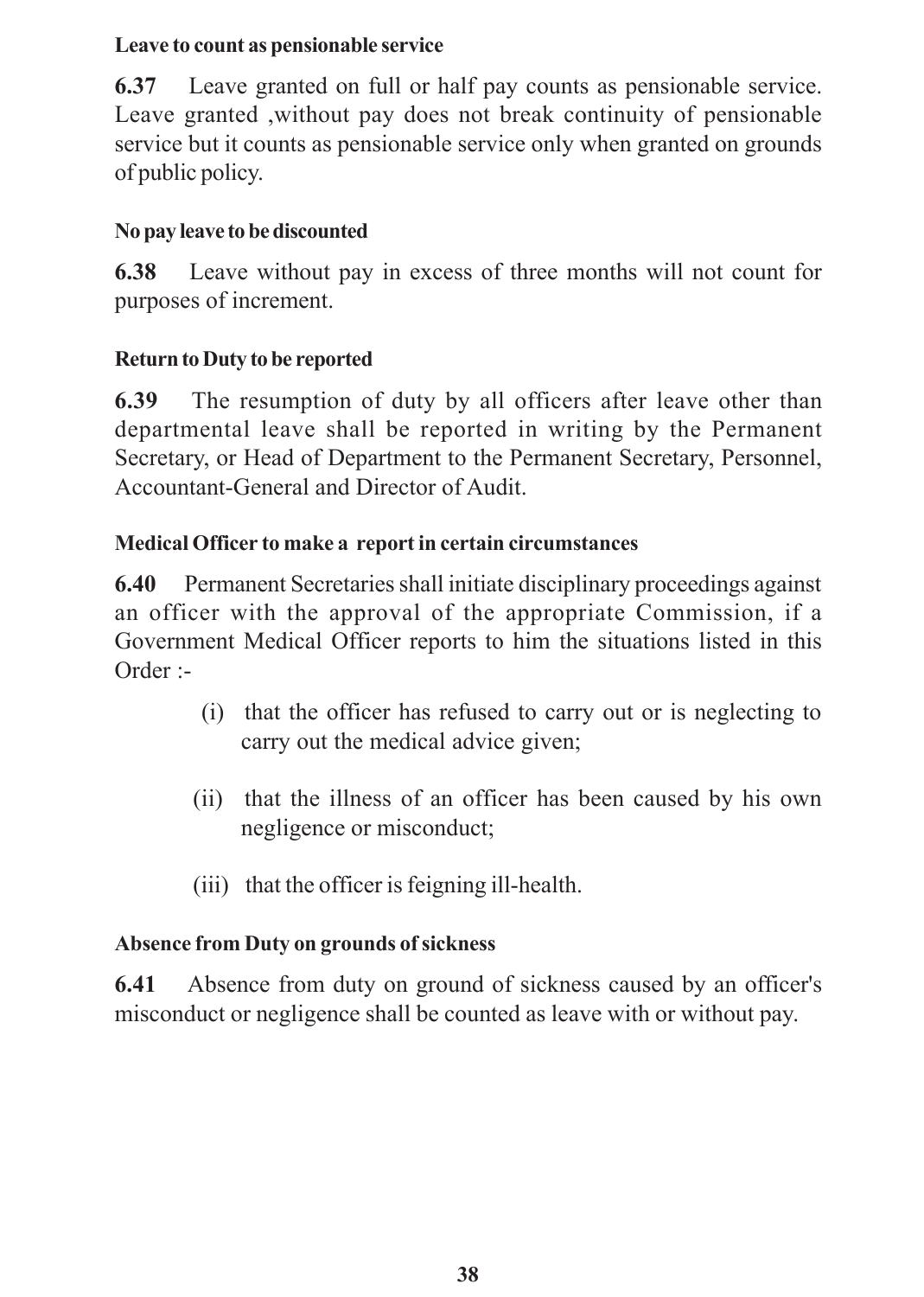#### CHAPTER VII

#### *ADVANCES, SUBSISTENCE, TRAVELLING AND OTHER ALLOWANCES*

#### ADVANCES

#### **Advance General**

**7.1** An officer may, with the sanction of the Ministry of Finance, receive advances from public funds for the purposes and on the conditions set forth in Orders 7.2 -7.9 following. Where such an advance is not specifically provided in these Orders, an advance be made in exceptional circumstances with the prior sanction of the Ministry of Finance. In each case of such advance the conditions of security interest and the mode of repayment should be settled before granting it.

#### **Advance of Salary**

**7.2** (1) An officer \who is appointed to the permanent and pensionable establishment may obtain an interest-free advance of (a) one month's gloss salary when going on leave for a period not less than thirty days leave and (b) two months gross salary for a period not less than sixty days leave.

(2) Advances shall be recoverable as follows:

- (i) an advance under paragraph  $(1)$   $(a)$  in not more than six equal monthly instalments ;
- (ii) under paragraph (1) (b) twelve equal monthly instalments starting not later than the month following in which the officer resumes duty.

(3) An officer shall apply for advances under this Order to the Ministry of Finance through their Permanent Secretary provided that an advance under this Order will not be made more than one month before the officer goes on leave.

#### **Advances for Medical expenses**

**7.3** If an officer or his immediate family (which expression shall mean his wife and children who have not attained the age of 19 years, or who are under full time education) requires medical, dental or ophthalmic treatment which is not available in Saint Lucia or a change of climate -for reasons of health, and has not sufficient private means to meet the necessary expenditure, he may be granted an advance from public funds without interest on furnishing adequate security to the satisfaction of the Director of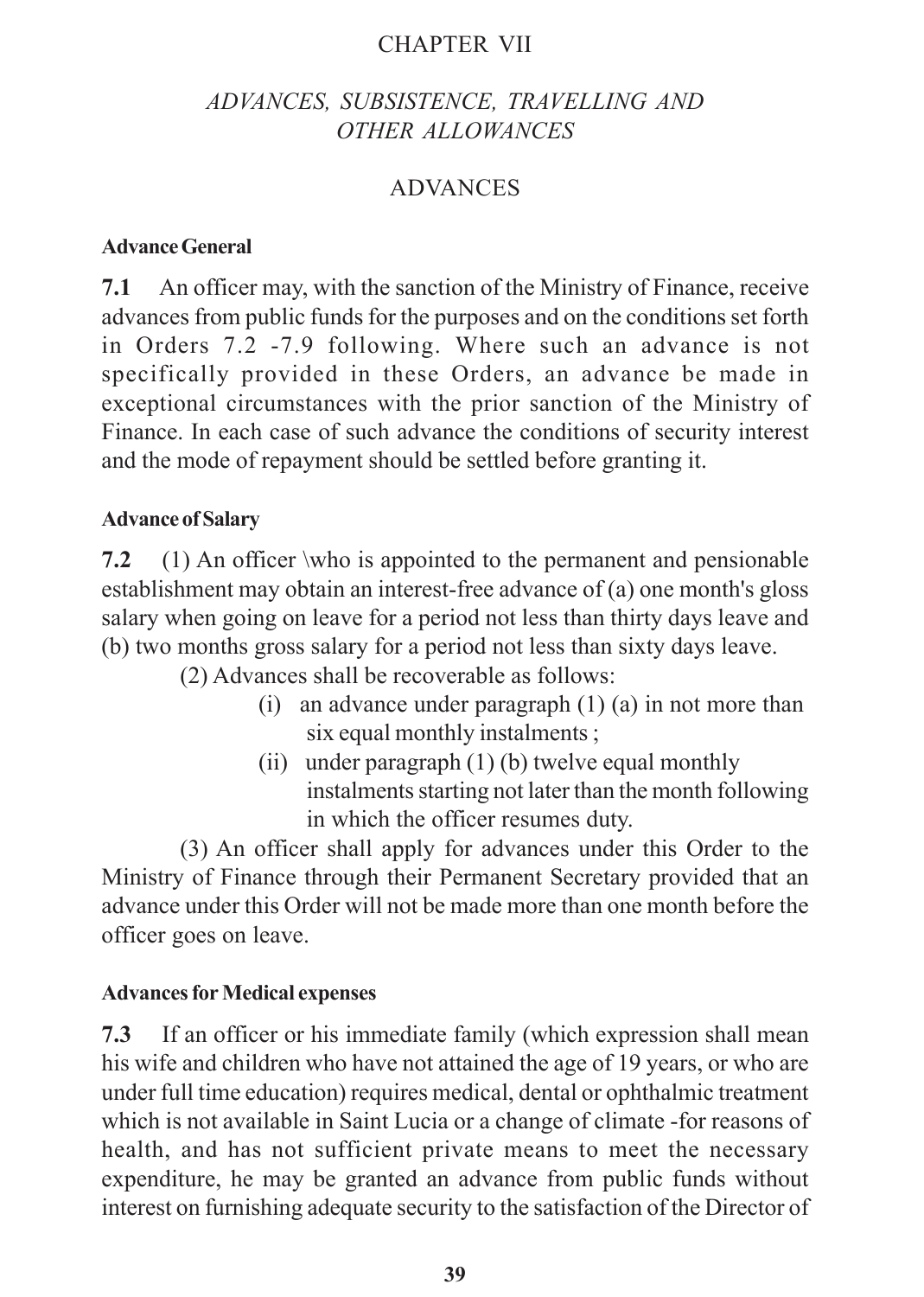Finance and Planning and subject to the following conditions :-

- (i) a medical certificate shall be obtained from a Government Medical Officer certifying the need for a change of climate or the necessity for treatment that is not available in Saint Lucia;
- (ii) except in special circumstances, the amount of the advance shall be limited to three months gross salary of the officer, or the expenditure actually necessary in connection with the proposed journey and treatment whichever is less;

(iii) the advance shall be repaid by not more than eighteen equal monthly installments commencing not late than the end of the month following that in which the officer returns to duty in the case of the officer at the end of the month following that which the advance was received in the case of a member of his family.

# **Advance to purchase motor vehicles**

**7.4 (1)** Officers who are designated travelling officers may be granted an advance for the purchase of a motor car. Applications should be submitted to the Ministry of Finance through the officer's Permanent Secretary.

**(2)** Designated travelling officers shall be eligible for such allowance as may be determined by the Government from time to time.

**(3)** No advance may be made to an officer;

**(i)** while any portion of a previous advance made to him for this purpose advance made to him for this purpose remains outstanding; or

**(ii)** within a period of four years of the grant of a previous similar advance to him.

Provided that the Director of Finance and Planning, may in his discretion and for good cause, waive (1) above or reduce the period of four years in any particular case.

**(4)** The advance will be secured by an Agreement entered into with the Accountant-General which will provide inter alia for the non-disposal by sale, mortgage or removal from Saint Lucia of the motor car purchased until the whole advance has been repaid together with such interest as may be due and payable.

**(5)** Where a car is repossessed, for whatever reason, and sold the repayment of any balance of principal and interest outstanding shall be a first charge on the proceeds. If the sum realized from the sale is insufficient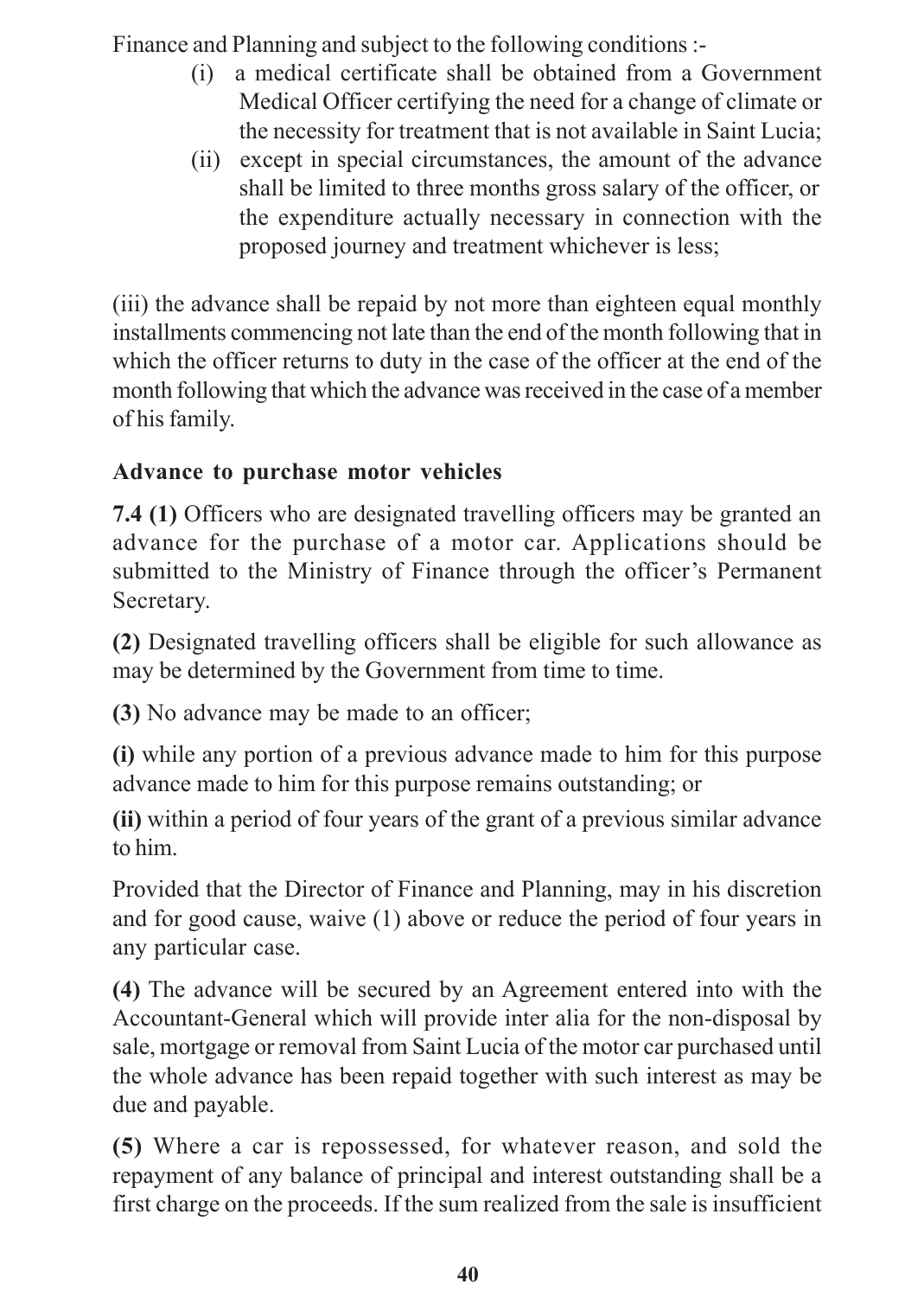to meet this charge, the officer shall be required to repay forthwith the balance still outstanding.

**(6)** Until the advance has been repaid in full, the officer will be required to insure the motor car comprehensively against accidents, fire, theft, and unlimited third party risks for an amount not less than the sum advanced or remaining unpaid from the advanced and to assign the insurance policy to the Accountant-General.

**(7)** If a second-hand car is to be purchased, a certificate must be furnished from the officer in charge of the Government Mechanical Workshop as to its present condition and market value and as to its suitability for the particular use intended for it.

**(8)** The advance together with interest at a rate approved by the Government will be recovered from the officer's salary by such monthly installments as may be determined from time to time or in the case of officers on contract the advance shall be recovered in equal monthly installment within the tenure of the contract. The first repayment will be recovered from the month next after in which the advance is made.

#### **Advances to officers travelling on duty**

**7.5** An officer travelling on duty to another country will be allowed to draw an interest free advance in anticipation of subsistence allowance. The advance may not exceed the total amount that would be drawn by that officer at the authorised rate payable to him for the period he is expected to be out of the State.

The advance is recoverable in full immediately the officer returns to the State and no advance shall be drawn while any portion of a previous similar advance is outstanding.

#### **Allowance for local study expenses**

**7.6** Subject to the approval of the Training Committee, an advance may be made to an officer to enable him to pursue a course of study in Saint Lucia. In such a case, an advance may also be made to enable the officer to purchase necessary books. The total of advances made under this Order shall not exceed three months salary of the officer or the actual cost of fees, books, etc. of the course, whichever is less. Before an advance is paid under this Order collateral security must be provided to the satisfaction of the Director of Finance and Planning. The advance shall be recoverable if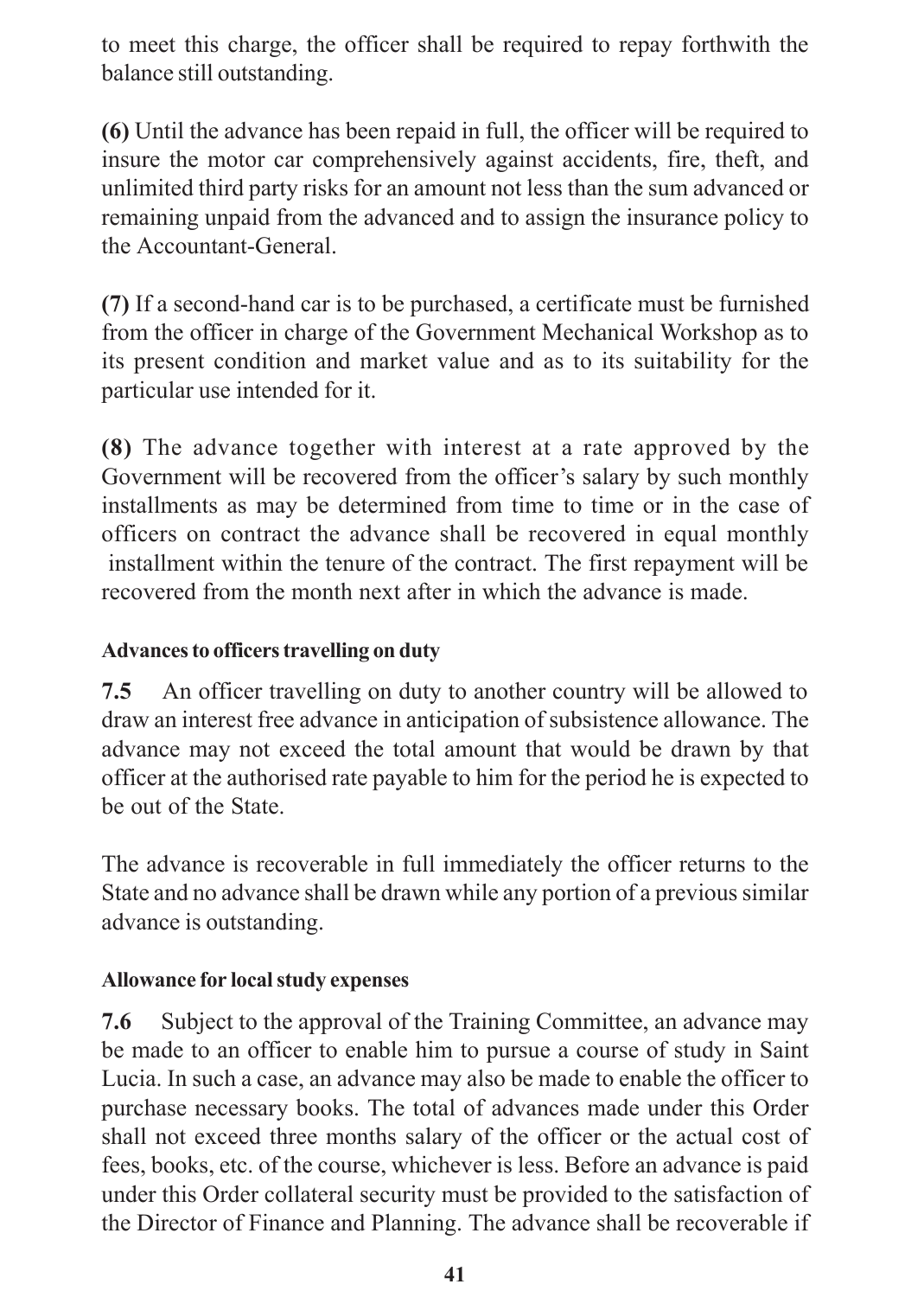not more than eighteen monthly installments commencing from the month following the one in which the advance is made.

#### **Advances for Overseas study expenses**

**7.7** An officer undertaking an approved course may be granted an advance on the same conditions as for local study advances laid down in the proceeding Order except that the limit to the advance will be six months salary and the limit to the period of repayment will be 36 months commencing from the month following the resumption of duty.

# **Limitation to the total of Personal Advances**

**7.8** The total advance made to any one officer must be limited to such an amount that the monthly repayment does not exceed one half of his monthly emoluments.

# **Loans**

**7.9** Any applications for loans for any purpose which may be received from public officers should be regarded in the same light as applications for advances and dealt with in like manner and in accordance with the procedure laid down for dealing with applications for advances.

# **Subsistence allowance on duty**

**7.10** The repayment of subsistence allowances is intended to ensure that an officer who is required to travel on duty outside of Saint Lucia who is absent on duty from his station over-night shall not be out of pocket as a result. Subsistence allowance are therefore calculated to meet only the additional expenditure which an officer when travelling on duty away from home is obliged to incur over and above the expense which he would otherwise normally incur at home.

# **Claim for Subsistence Allowance**

**7.11** An officer will submit his claims for Subsistence to his Head of Department for certification. The officer will also certify as correct any receipted bills which are attached to the claim. Heads of Departments are required to satisfy themselves personally that details of the claims are correct, that the journey was made in the public interest and that it was completed without delay.

The claim will be attached to payment voucher and forwarded to the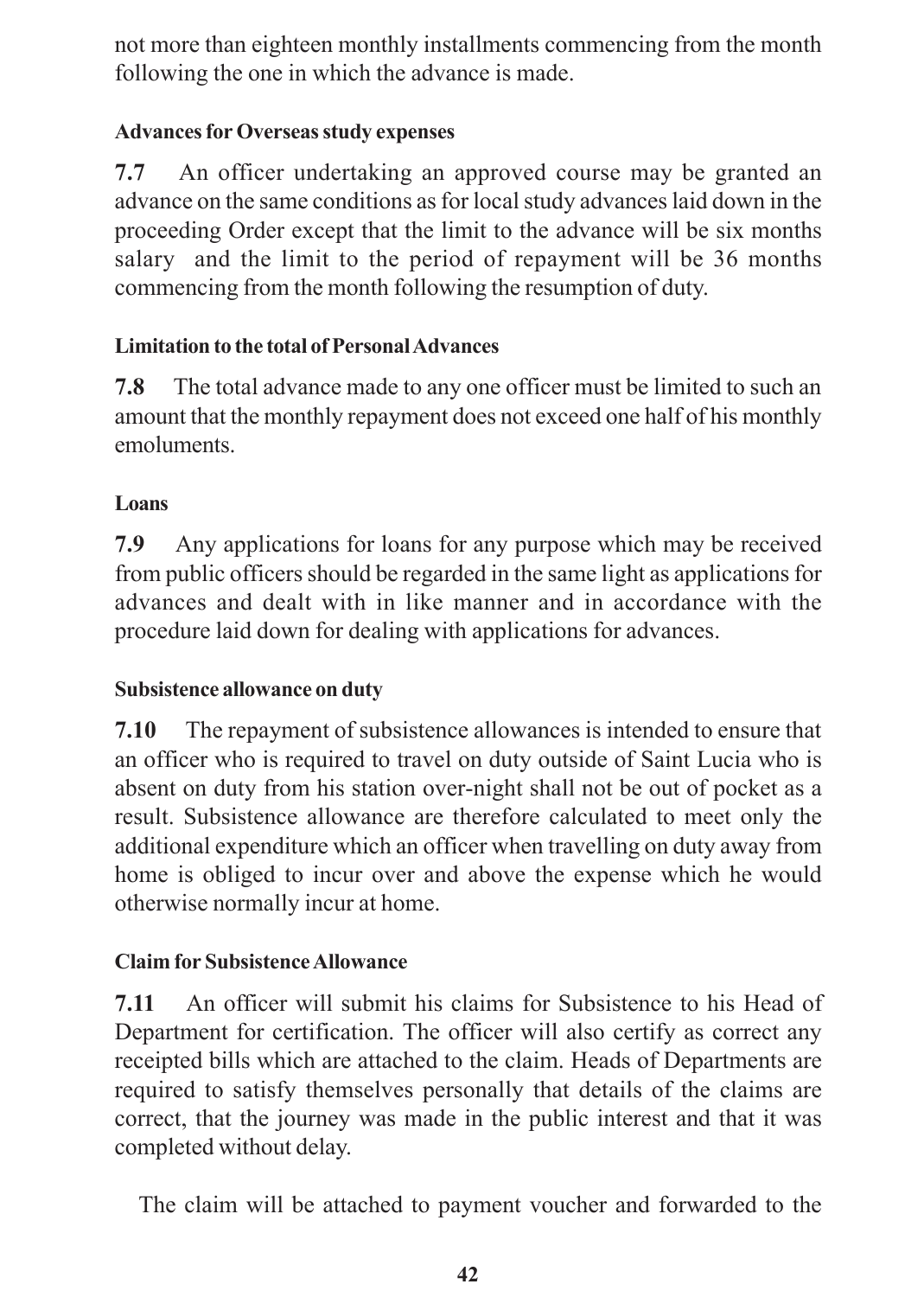Accountant-General for payment. Permanent Secretaries and Heads of Departments will certify their own subsistence claims.

#### **Rates of nightly subsistence payable in respect of journeys within Saint Lucia**

**7.12** An officer who is absent overnight from his station on duty in Saint Lucia will be eligible for subsistence allowance at the prescribed rates.

#### **Basis upon which allowance is calculated**

**7.13** For purpose of subsistence allowance, an officer's salary shall include acting allowances which he might be drawing consequent upon his being appointed to act in a higher office.

#### **Subsistence allowance when on duty outside the Territory**

**7.14** Officers who are required to travel on duty outside the State to attend at Conferences, meetings, official functions or on training will receive subsistence at the prescribed rates.

# TRAVELLING ALLOWANCE

# **Travelling expenses in connection with duties outside the Territory**

**7.15** Travelling expenses incurred by officers while on official duty outside the Territory which are directly connected with such duty may be reimbursed on application.

# **Travelling Officers**

**7.16** Officers eligible for regular or commuted car allowances shall be holders of travelling posts.

# **Mileage Allowance**

**7.17** An officer not eligible for car allowance will receive an occasional mileage allowance in respect of travelling under-taken with the prior approval of his Permanent Secretary or Head of Department in his own car on official duties.

# **Rates of payment of car and mileage**

**7.18** (1) The rates of regular and commuted car allowances and occasional mileage shall be as prescribed by Cabinet from time to time.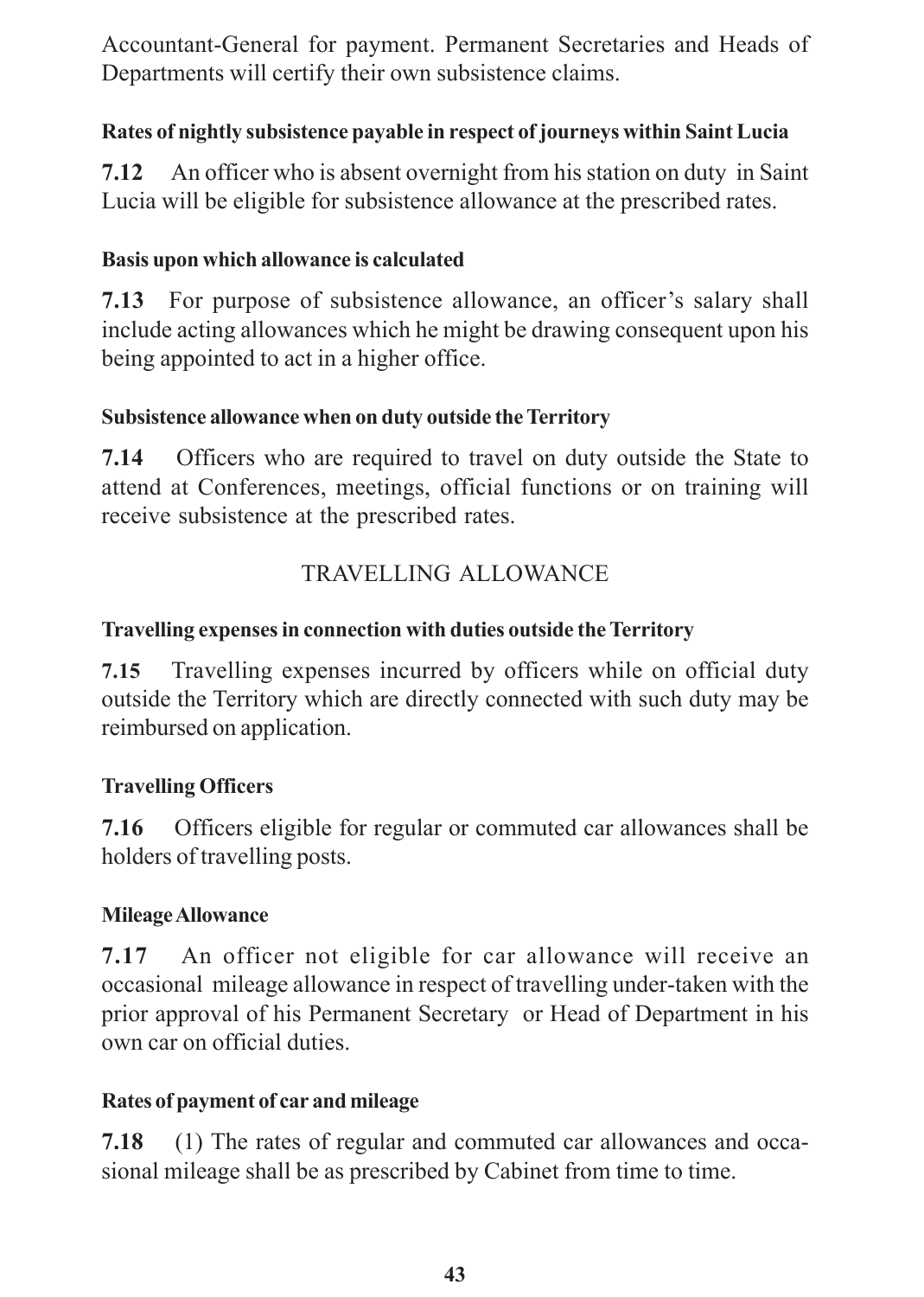(2) The payment of car allowances shall be dependent upon the officer concerned maintaining the car in respect of which the allowance is paid, in a road worthy condition and using it for official travelling. It shall be in the discretion of the Director of Finance and Planning to authorise the continuation of the allowance during any period when the car is temporarily not roadworthy.

#### **Travelling between home and place of work**

**7.19** No mileage allowance shall be paid for journey between an officer's home and his office; provided that an officer may, on the certificate of his Permanent Secretary be eligible to draw such allowance in respect of an emergency journey between his home and his normal place of work if he is required by the Permanent Secretary to return to his place of work outside his normal working hours.

#### **Mileage records and mileage allowance claims**

**7.20** (1) Officers in receipt of mileage allowance are required to keep a daily record of their journeys on duty. This record must show the dates, places visited and actual mileage. Heads of department will be responsible for ensuring that proper records are kept.

(2) Claims for the payment of mileage allowance must be submitted in the prescribed form monthly within three days of the end of the month in which the expenditure was incurred, together with a certified statement of places visited, dates, distances travelled and the nature of the duty performed. Responsibility for the correctness of the claim will rest on the officer making the claim.

# **Continuation of allowances when an officer is removed from travelling duties**

**7.21** (1) When an officer in receipt of a regular or commuted car allowance is transferred permanently to a post in which he would not be entitled to such allowance, for a period not exceeding six months provided he maintains the car for his use during that period.

(2) When the officer in receipt of a regular or a commuted car allowance is appointed to act to act in a post in which a smaller allowance is attached, he will be paid the allowance attached to his substantive post for a period of six months. Provided that he maintains the car for his use during that period.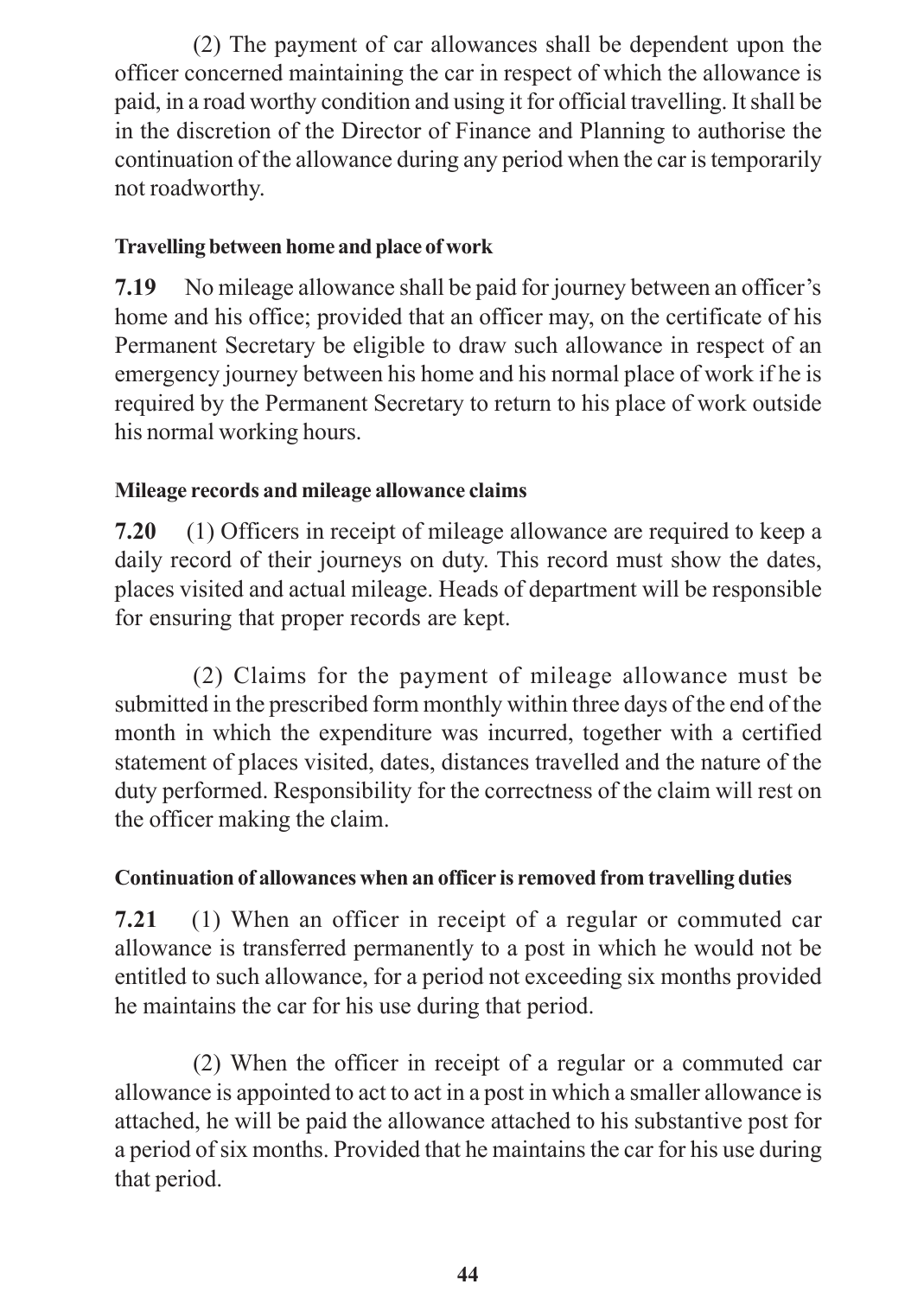#### **Continuation of allowance on leave**

**7.22** A regular or commuted car allowance shall be payable at the full rate during leave including sick leave.

# TRANSFER ALLOWANCE

#### **Removal of baggage on transfer**

**7.23** Whenever the transfer of an officer from one station to another involves the conveyance of the officer's baggage including furniture and household effects, the Head of the Department should make a request to the Permanent Secretary, who will then arrange for the transportation of the officer's baggage to his new station. If damage to baggage occurs during transit, such damage may be assessed and the value of the damage reimbursed to the officer concerned provided that no reimbursement will be made if the cause of damage is due to faulty packing. Where Government is unable to provide transportation, transportation expenses shall be provided to the officer for the transfer of his family and household effects.

# CHAPTER VIII

# *QUARTERS, FURNITURE ETC*

#### **Free quarters**

**8.1** The quarters listed in Appendix VIII are free quarters. Such quarters will normally be unfurnished and if furniture is provided by the Government, a furniture rental will be charged.

# **Reduced rent quarters**

**8.2** The quarters listed in Appendix IX are reduced rent quarters. An officer occupying reduced rent quarters is required to pay half the assessed rental up to a maximum of 10% of his salary. The quarters will normally be unfurnished and if furniture is provided by the Government a furniture rental may be charged.

# **Full rent quarters**

**8.3** (1) Other quarters which may be quarters owned or rented by the Government shall be termed full rent quarters.

(2) An officer occupying full rent quarters shall be charged the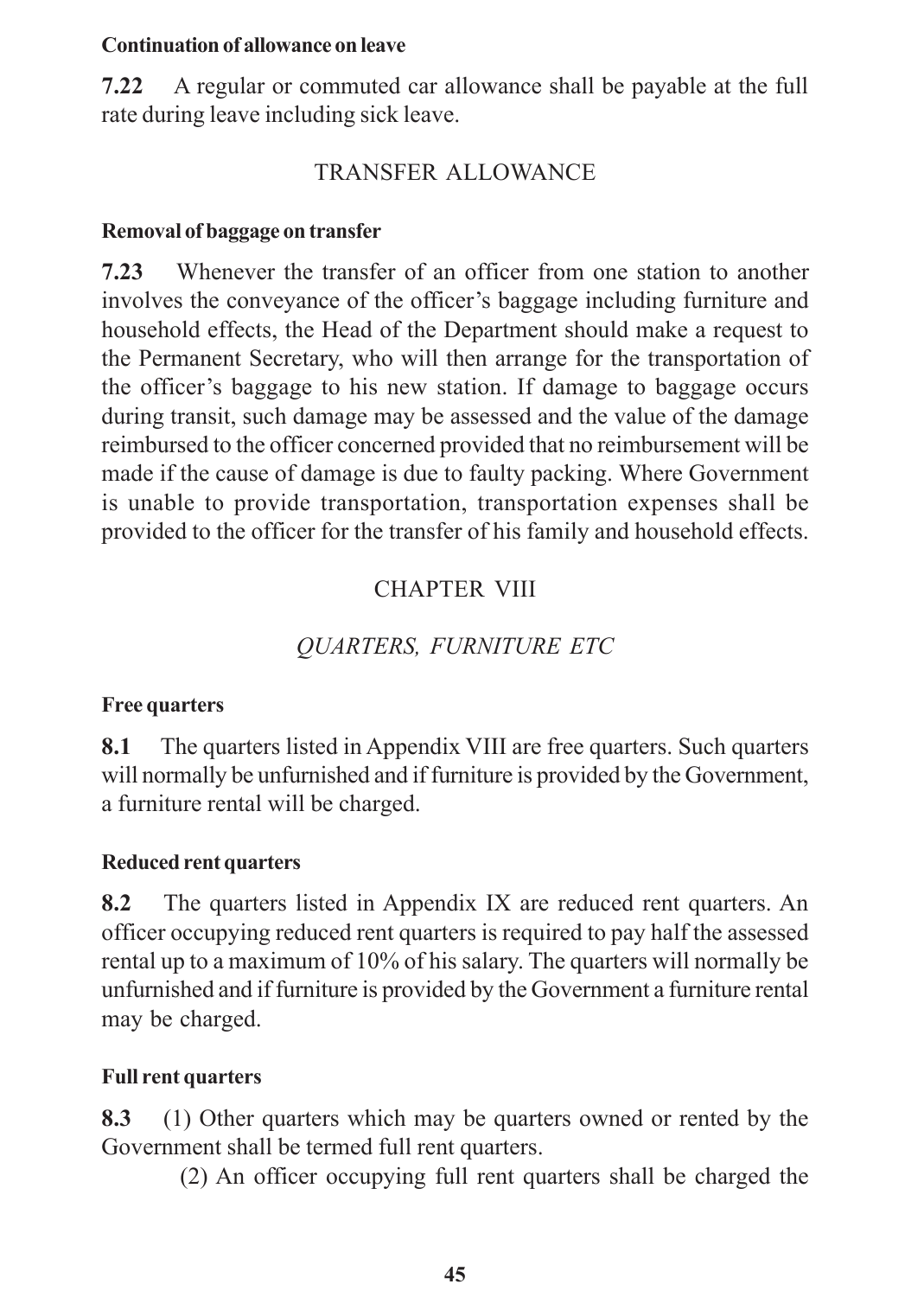assessed rental up to a maximum of 20% of his salary. If the quarters are furnished a furniture rental will be payable in addition.

# **Furniture**

**8.4** Basic furniture may be provided on the scale laid down in Appendix X and at the rental of 12% per annum of the cost of the furniture or of the assessed value in the case of used furniture. Variation to the scale may be made only with the authority of Cabinet. Furniture in a quarter will be replaced when deemed unserviceable by Permanent Secretary, Personnel.

# **Allocation of Government quarters**

**8.5** (1) The allocation of Government quarters to entitled quarters shall be the responsibility of the Housing Committee. An officer who refuses a quarter so allocated shall bear the full cost of providing himself with housing.

(2) If a Government quarter assigned to a particular officer is for any reason left unoccupied by the officer ordinarily entitled to occupy it, it may be allocated temporarily to another officer by the Housing Committee.

(3) An officer allocated Government quarters shall continue to pay rent for such quarters while on leave unless he vacates the quarters or the quarters are occupied temporarily by another officer with the approval of the Housing Committee.

# **Sharing of quarters**

**8.6** Officers sharing Government quarters shall be required to share the assessed rental of the quarters but in no case shall such officer be required to pay more than 10% of salary as rent. The assessed rental of any furniture provided by the Government will be shared equally. Government quarters may not be shared, however, without the approval of the Permanent Secretary, Personnel.

# **Payment of rent**

**8.7** Any rent due from an officer in respect of Government quarters or furniture allocated to him will be deducted from his salary at the end of each month in arrears. Rental is payable from the date on which an officer takes over Government quarters to the date immediately preceeding the date on which he hands them over, both date inclusive.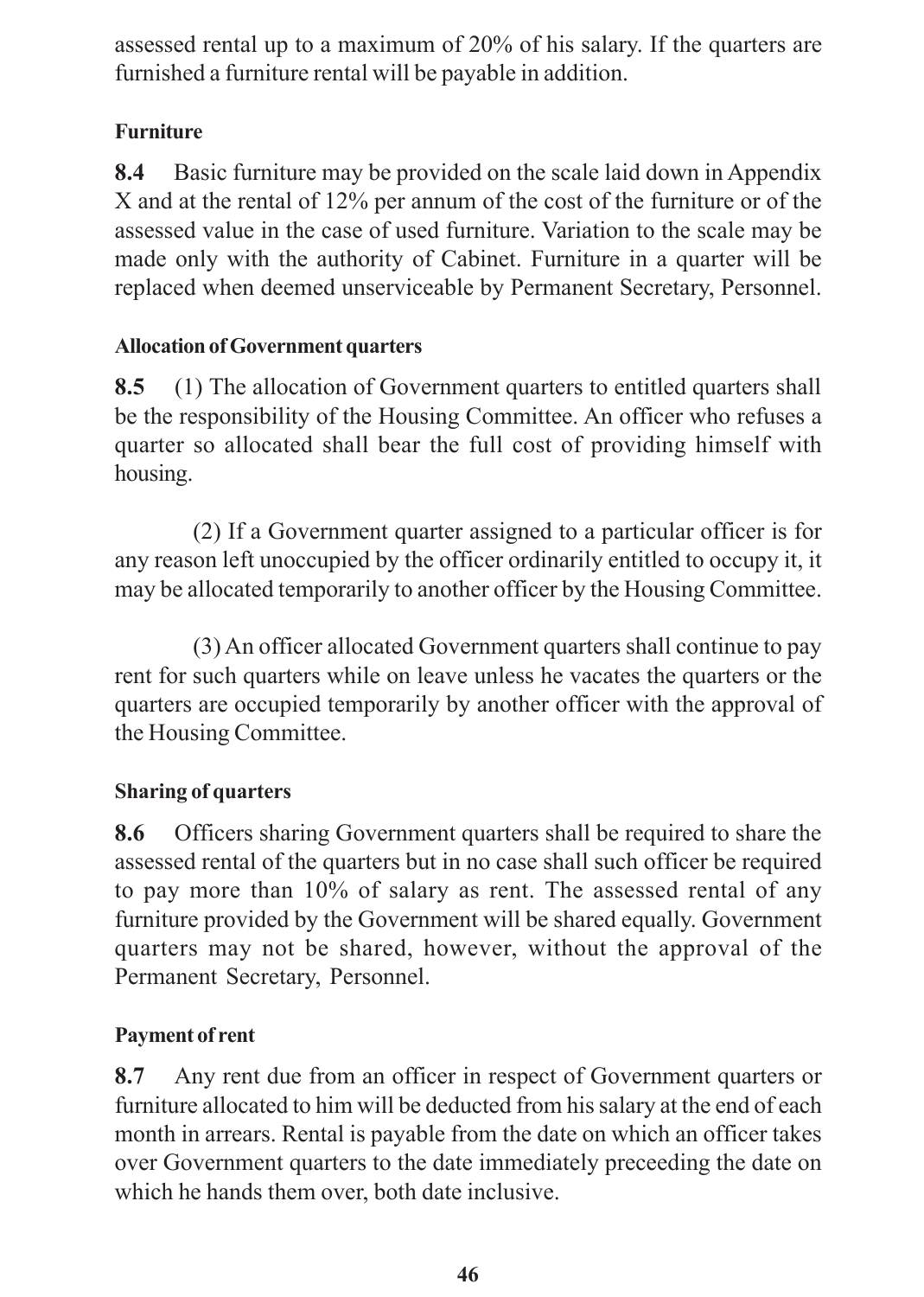#### **Duties of Permanent Secretary/Personnel**

- **8.8** The Permanent Secretary, Personnel will be responsible for
	- (a) maintaining inventories of all Government furniture and fittings taken over by officers;
	- (b) the custody of the keys of all unoccupied government quarters;
	- (c) taking over Government quarters vacated by officers and furniture returned by them for handing over Government quarters and furniture which are allocated to officers;
	- (d) reporting to the Accountant-General the occupancy and vacation of all Government quarters, together with their assessed rental;
	- (e) maintaining up to date records of the assessed rentals of all reduced rent and full rent quarters.

# **Handing over and taking over of Government quarters and furniture**

**8.9** The custody of Government quarters and furniture shall be with the Permanent Secretary, Personnel. An incoming occupant of quarters must acknowledge receipt of the quarters and all articles of Government furniture and equipment therein by signing the inventory; an out-going occupant must hand over the keys of the quarters he is vacating and all articles of Government furniture and equipment as per inventory to the Permanent Secretary, Personnel or to an officer authorised by him who will check and sign the inventory in acknowledgment of their surrender. An officer provided with Government quarters must give at least one month's notice to the Permanent Secretary, Personnel before he intends to surrender it.

#### **Officer's liability for deficiencies or damaged**

**8.10** An officer occupying Government quarters shall be liable for the cost of making good any deficiency, damage or neglect discovered during his occupancy or at the time he hands over the quarters.

# **Responsibilities of officer for Government quarters**

**8.11** (1) An officer is required to take reasonable care of the Government quarters and its fixtures and all articles of Government furniture allocated to him. An officer allocated Government quarters is prohibited from altering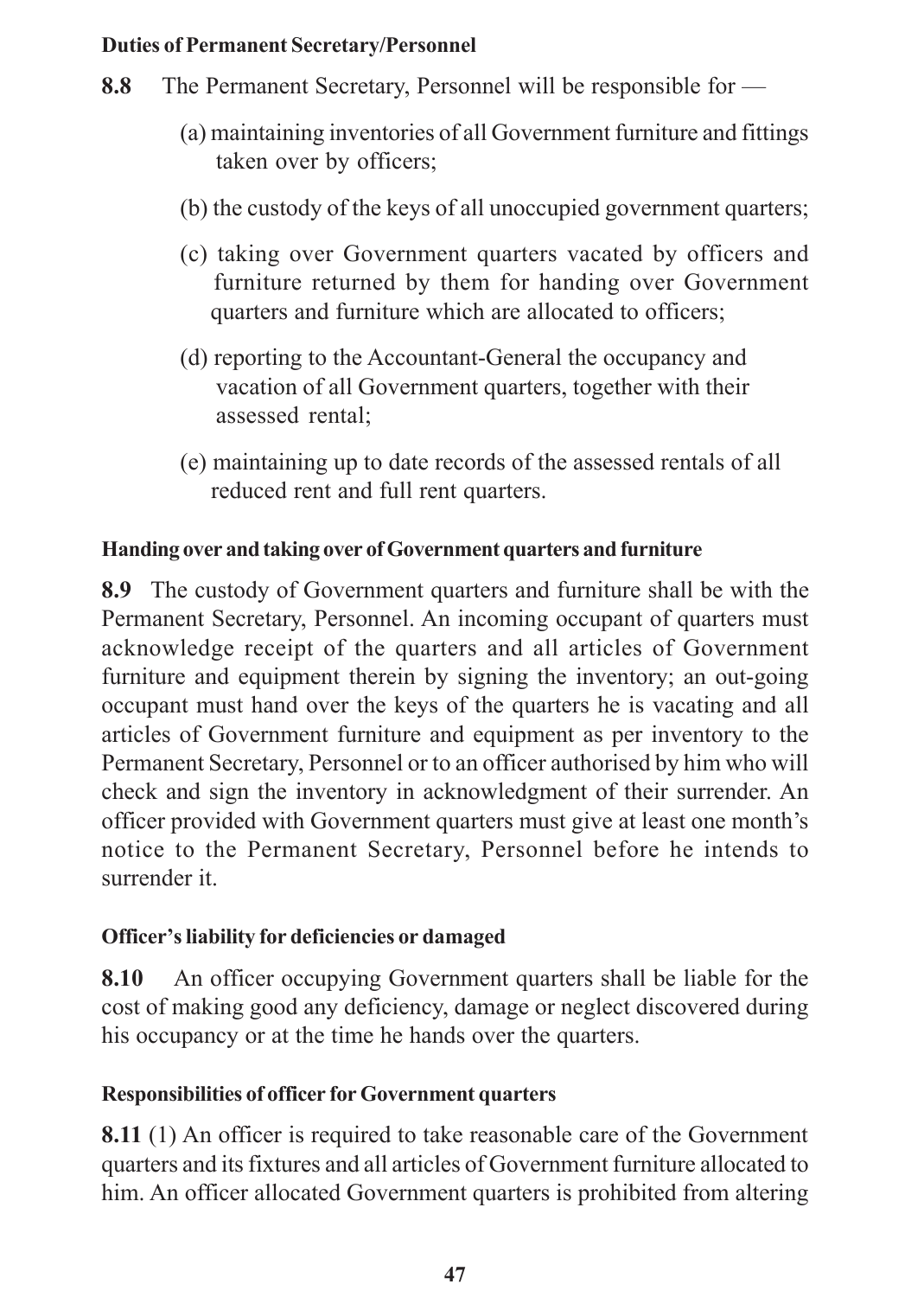the structure of the fixtures. If any alteration is desired, he should make an application to the Permanent Secretary, Personnel. All defects shall be reported promptly by the officer.

(2) An officer is also responsible for maintaining the grounds of Government quarters in reasonable conditions. If the grounds are neglected, the Housing Committee may direct the officer to restore them to a neat and orderly state and if the direction is not complied with within such period as may be allowed the Housing Committee may request the Chief Engineer, Ministry of Communications and Works, to effect the desired improvement at the expense of the officer concerned.

#### **Quarters for members of officer's family only**

**8.12** Government quarters are intended for the accommodation of officers, their wives, children and dependent relatives only. No part of any Government quarters may be sublet or occupied by another family unit, whether relatives or friends, without the formal permission of the Permanent Secretary, Personnel.

#### **Termination**

**8.13** The Housing Committee may terminate the tenancy of a house at any time by giving three month's notice to the occupant.

#### **Hotel Bills**

**8.14** An officer who is entitled to occupy Government quarters and who is required to stay temporarily in a hotel pending the allocation of housing or pending departure upon termination of service will have his hotel bills paid by the Government in respect of board and lodging, service charges and tax subject to the terms to be determined by Government from time to time.

# CHAPTER IX

# *RESIGNATION, RETIREMENT, AND TERMINAL BENEFITS*

#### **Resignation**

**9.1** (1) An officer appointed on probation or appointed otherwise than on contract to a non-pensionable post may resign his post after giving not less than one month's notice in writing to the appropriate authority.

(2) An officer who has been confirmed may resign after giving not less than one month's notice in writing to the appropriate authorities.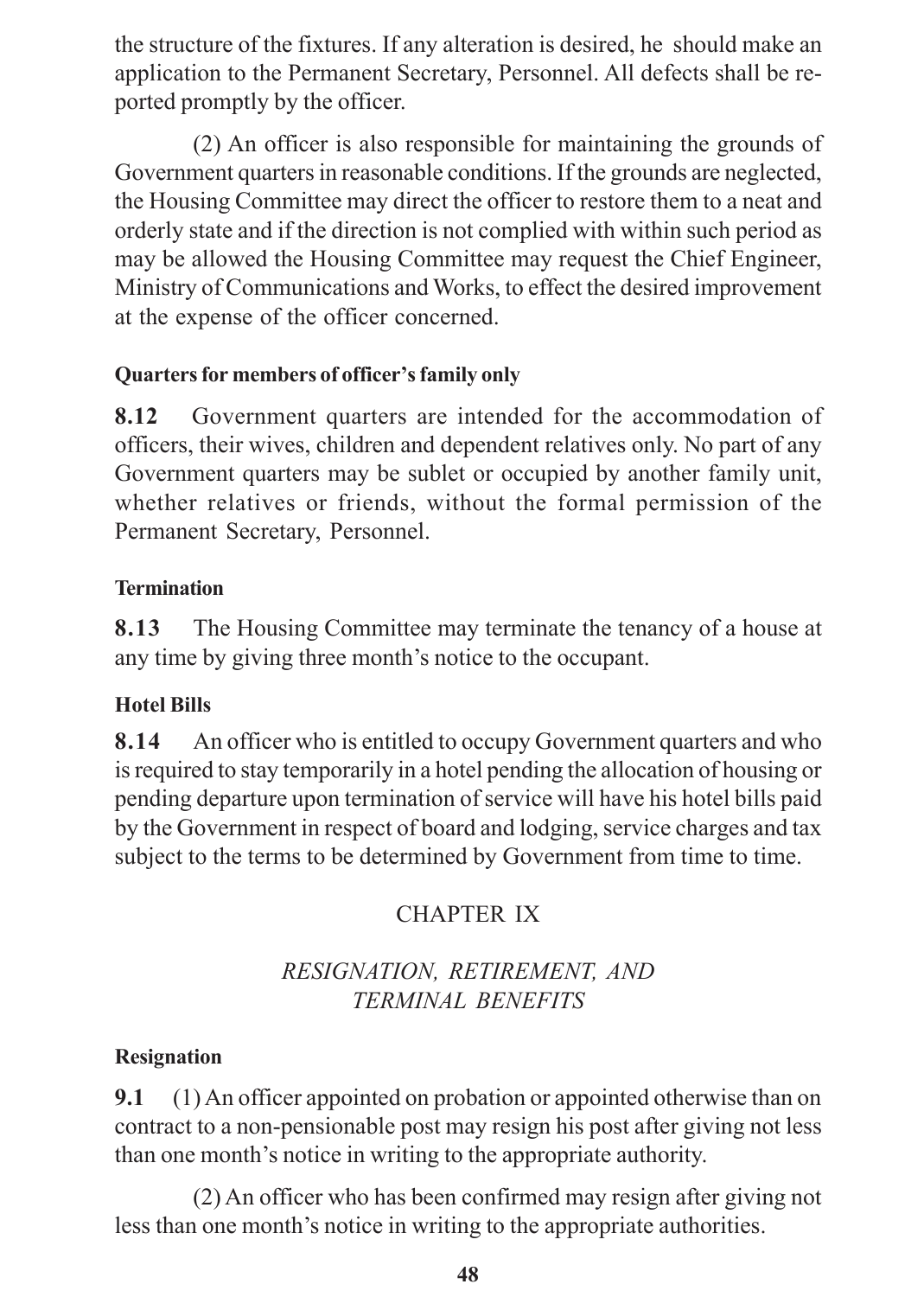(3) An officer appointed on contract shall resign his appointment only on the terms of his contract.

(4) Notwithstanding the provisions in paragraphs (1) and (2) of this Order, an officer other than an officer appointed on contact may resign his appointment at any time after paying to the Government one month's salary in lieu of notice.

(5) All resignations shall be reported immediately to the Permanent Secretary, Personnel, the Accountant-General and the Director of Audit.

#### **Reasons for refusal of resignation**

**9.2** The appropriate authority may refuse to accept the request for resignation:

- (a) if it is conditional; or
- (b) if the officer does not intend to complete a period of service for which he is bound; or
- (c) if disciplinary proceedings against the officer are contemplated or are pending: or
- (d) if the officer is indebted to the Government.

#### **Compulsory retirement age**

**9.3** An officer, whether holding a pensionable post, shall retire on attaining the age of 55 years; provided that in exceptional circumstances and in the public interest an officer may be permitted by the appropriate Service Commission to remain in service beyond 55 years, but in no case beyond the age of sixty years.

#### **Return of officers who attained the age of compulsory retirement**

**9.4** (1) Permanent Secretaries shall forward to the Permanent Secretary , Personnel each year a return of all officers serving in their Ministry and/or Department who have attained or will attain the age of 55 yrs before the end of the succeeding year. The return shall be submitted by the Permanent Secretary, Personnel, to the appropriate Service Commission.

(2) In each case it shall be stated whether or not there are any special grounds for departing from the general rule.

# **Retirement on Medical grounds**

**9.5** If an officer is reported by a Government Medical Officer to be incapable by reason of infirmity of mind or body of discharging efficiently the duties of his office and such infirmity is likely to be permanent,his case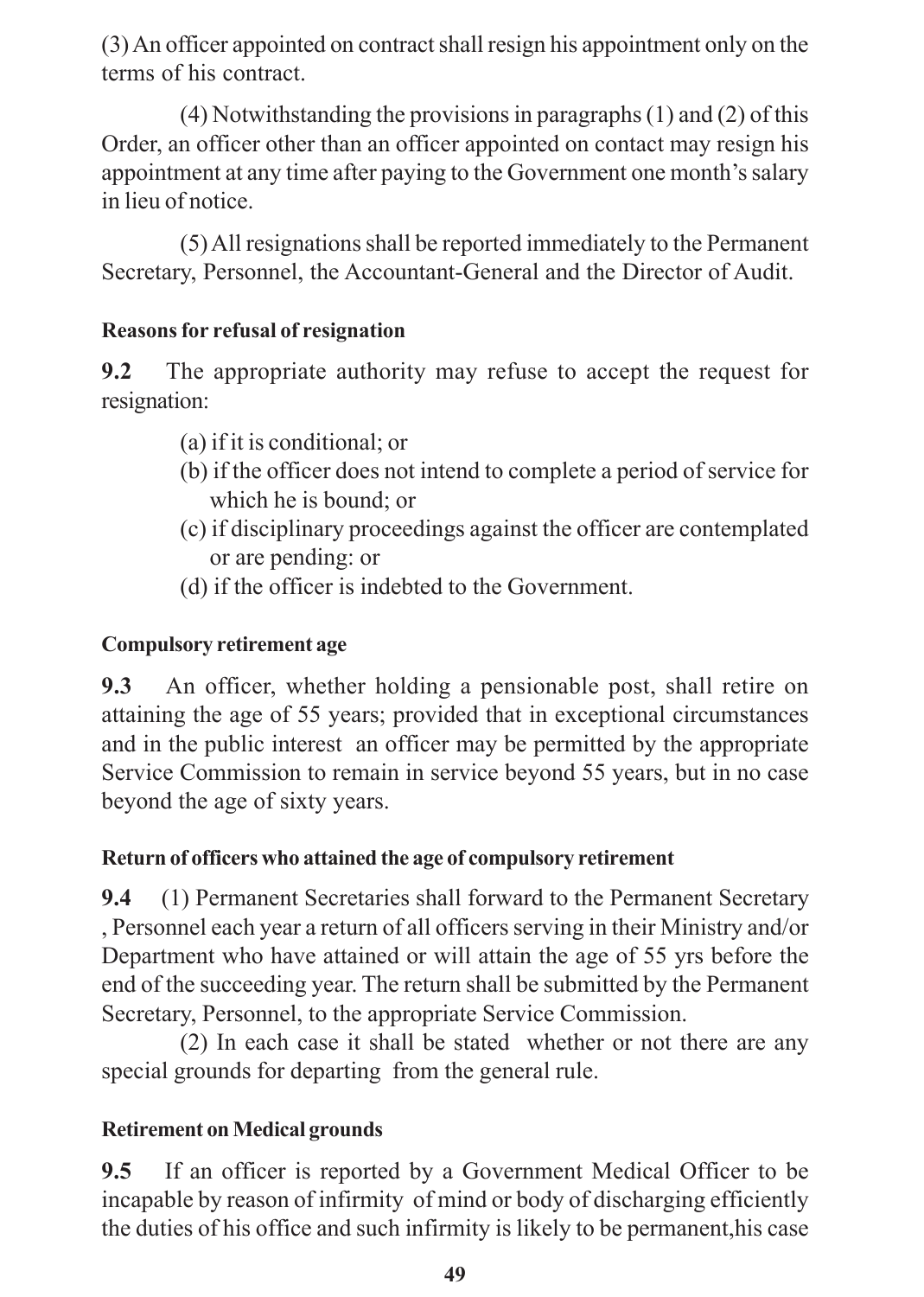shall be referred to the Permanent Secretary, Personnel who may require the officer to appear before a Medical Board appointed by the Director of Health Services. The recommendations of the Medical Board shall be referred, on the prescribed form, Appendix XI to the appropriate Service Commission. If the officer is on leave of absence outside the State, the initial examination may be made by an approved medical practitioner of the place where he stays, with the consent of the Permanent Secretary, Personnel.

#### **Retirement pensions and gratuities**

**9.6** (1) All claims to pension, gratuity and other retiring allowances shall be made on the prescribed form Appendix XII and shall be submitted to the Accountant-General as soon as a decision has been taken regarding an officer's retirement. The form shall be properly and correctly prepared in the Ministry of the officer and submitted with all the necessary supporting documents to Permanent Secretary, Personnel for verification and thereafter to the Accountant-General and the Director of Audit.

(2) The submission of pension and gratuity papers shall not be delayed beyond the date of retirement. When the date of retirement has been reached the Ministry concerned should advise the Accountant-General of changes, if any in the particulars submitted in the original report. The Accountant-General shall prepare a Last Pay Account which will be forwarded to the Director of Audit for verification.

(3) When an officer is transferred to another territory a statement of his aggregate pensionable emoluments shall be prepared by his Permanent Secretary and the Accountant. General and forwarded after verification by the Director of Audit through the Permanent Secretary , Personnel to the Government of the territory concerned as soon as possible after the transfer.

(4) In cases where it is not possible to locate the necessary records in relation to an officer's service, his pension shall be determined through collateral evidence by declarations by one or more reliable persons attesting to the continuity of service. The status of the declarant should be stated and he should also give the source of his knowledge of the facts given in the declaration.

#### **Evidence of age**

**9.7** The officer's birth certificate shall be furnished as evidence of his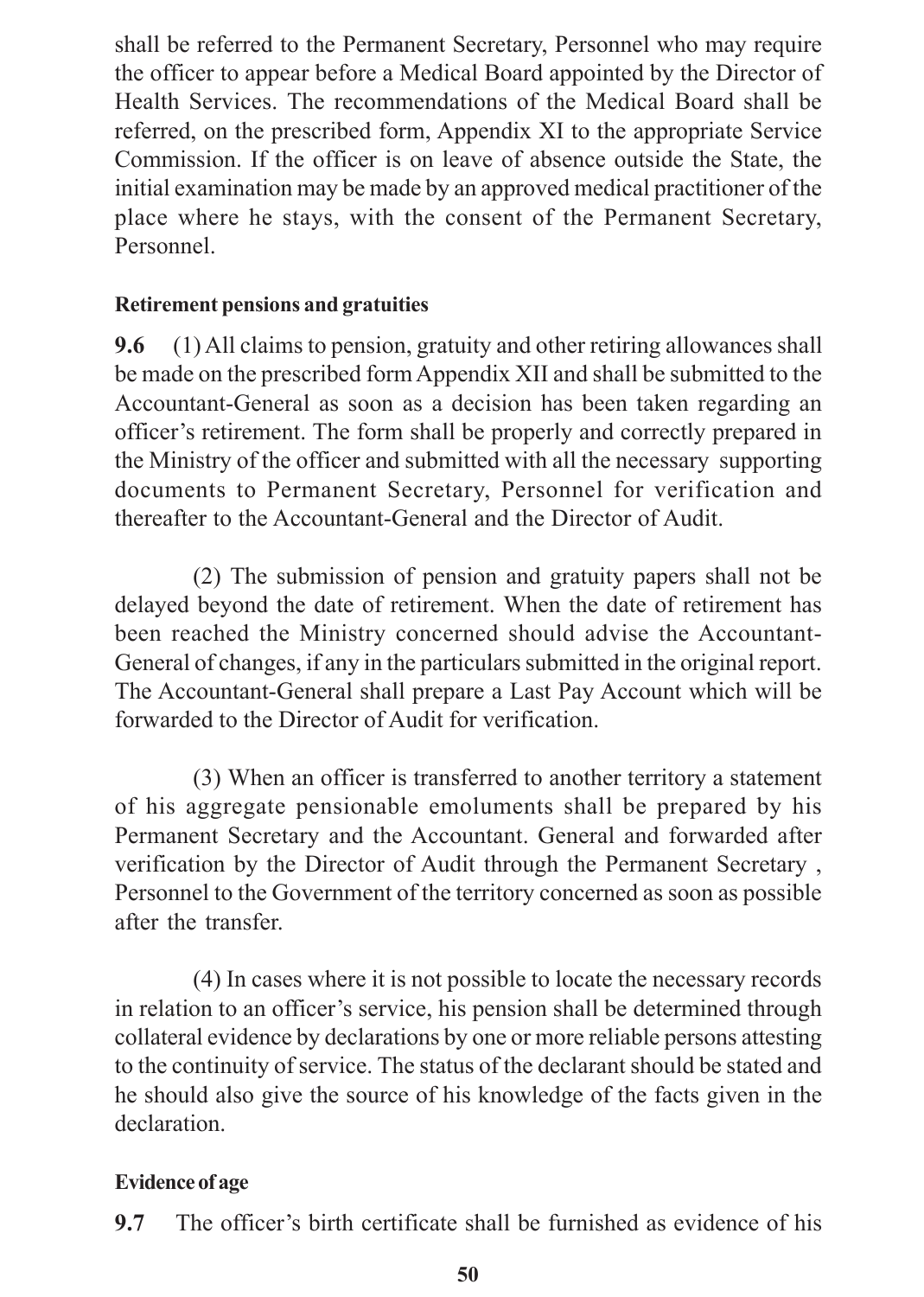age. Where this is not possible a declaration by the officer himself or any other reliable person may be submitted.

#### **Option to take on retirement a reduced pension and gratuity**

**9.8** If a pensionable officer whose pension is governed by the Pensions Act (No. 9 of 1967) desires to receive a reduced pension and gratuity in place of his full earned pension he shall give his option thereto in accordance with Regulation 25 (2) thereof.

# **Pensionable service in other territories**

**9.9** The apportionment of the pension of an officer who has served more than one territory is determined by the ratio between aggregate pensionable emoluments calculated at the rate of retirement.

#### **Service before sixteenth birthday not to count for pension**

**9.10** An officer's service before he attains his sixteenth birthday will not be counted as pensionable service although it may count towards the ten year qualifying service for an Award under the Pensions Act.

#### **Death of an officer in the public service**

**9.11** In the event of the death of a serving officer, the Permanent Secretary of his Ministry shall be responsible for ensuring the prompt payment of gratuity which may be due to the deceased, to his legal representatives.

# **Marriage gratuity**

**9.12** (1) Where a female officer having been in public service under the Government of Saint Lucia for not less than five years, is confirmed in a pensionable office, retires and she is not eligible for the grant of any pension or otherwise eligible for gratuity under the provisions of Pensions Regulations she may be granted a marriage gratuity on production of satisfactory evidence of marrige within six months after her retirement or such longer period as Cabinet may in any particular case allow.

(2) A married female officer whose domestic responsibilities interfere with the discharge of her official duties may be called upon to retire in which case she will be eligible to receive the marriage gratuity for which she is eligible. Provided that in such a case the officer must be warned in good time that her retirement is contemplated and given an opportunity to reply to charges of less efficiency.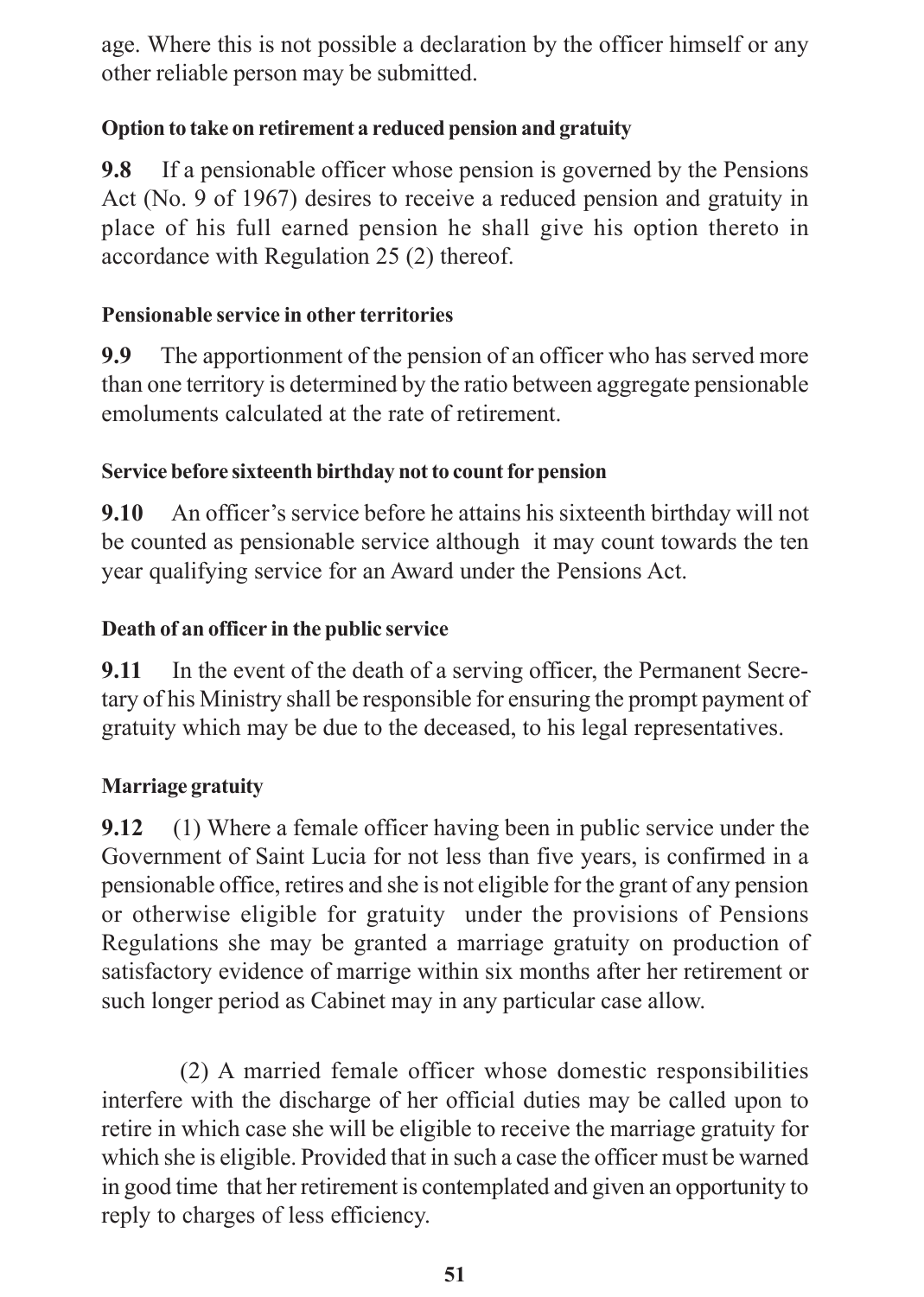#### CHAPTER X

#### *MISCELLANEOUS*

#### **Channels of communication**

**10.1** (1) An officer who wishes to make representations relating to his conditions of service or any other matter of public nature shall first address his Permanent Secretary through his supervising officer and his Head of Department. If he is not satisfied by the reply, he may write to the Permanent Secretary, Personnel through his Head of Department and Permanent Secretary who shall forward the communication without undue delay under intimation to the officer. In every such case the Permanent Secretary shall give in a separate memorandum his own views on the representation made and forward this with the communications.

(2) The Permanent Secretary, Personnel shall address his reply to the officer through the same channels.

(3) Representations from technical officers shall be referred through the supervising officer to the Chief Technical Officer in the first instance.

(4) Representations received other than through the correct channel shall be returned unanswered to the officer through his Permanent Secretary.

#### **Petitions**

**10.2** A petition is a formal reference to ultimate authority for special consideration of a matter affecting a public officer personally. If representations made in accordance with Order 10.1 are not successful and if they are not concerned with a matter which is the proper subject of an appeal in accordance with the provisions of the Regulations of the appropriate Service Commission an officer may, if he so wishes, submit a formal petition to the Titular Head of the Civil Service.

#### A PETITION

(1) shall be submitted through the petitioner's Head of Department, the Permanent Secretary of his Ministry and the Permanent Secretary, Personnel to the Head of the Civil Service providing sufficient copies to enable each officer through whom it is forwarded to return one copy. A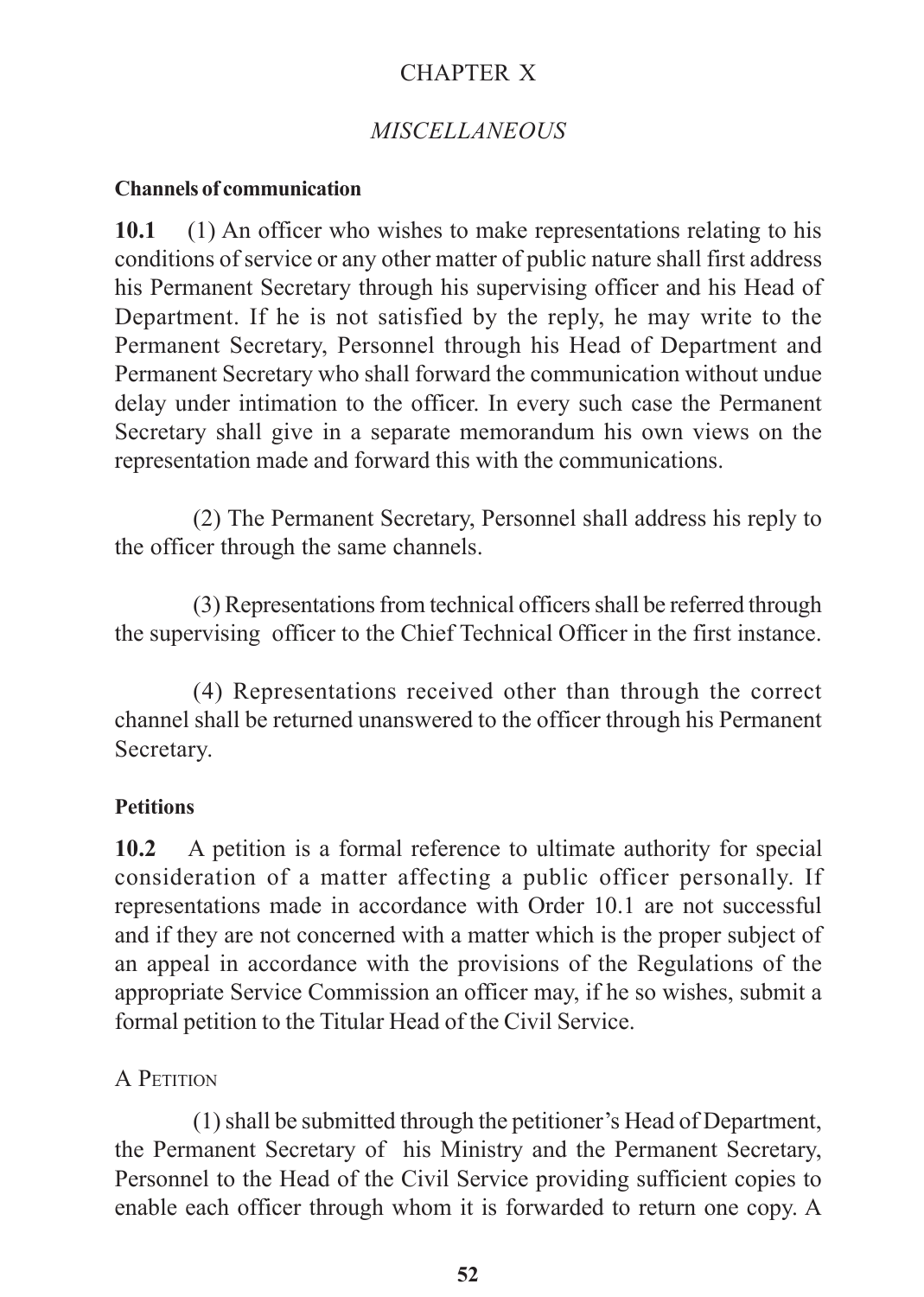petition must be forwarded without delay together with the forwarding officer's commitments:

(2) shall bear the signature and the address of the petitioner;

 $(3)$  which —

- (a) does not comply with (1) above; or
- (b) is illegible; or
- (c) worded in abusive or improper language; or
- (d) merely repeats the substance of a previous petition with out introducing new matters, shall not be entertained, but in the case of (c) above may serve as a basis for disciplinary action.

(4) shall conclude by stating concisely the nature of the redress sought;

(5) which exceeds in length two pages of foolscap shall also include a summary of the reasons adduced in support of the redress sought;

(6) submitted more than six months after the decision complained of has been given, shall be accompanied by satisfactory reasons for the delay.

# **Annual confidential report**

**10.3** (1) A confidential report on all officers shall be prepared annually in the prescribed form and submitted during the month of January. Such reports shall relate to the twelve months ended on the preceeding 31st of December.

(2) Reports on Heads of Divisions shall be made by the Permanent Secretary of the Ministry concerned. Reports on other officers shall be made by their Supervisor, and /or the Head of Division/Department and the Permanent Secretary.

(3) Confidential reports shall be transmitted in duplicate on the prescribed form (Appendix XIII) to the Permanent Secretary, Personnel who will forward one copy to the Secretary of the appropriate Service **Commission**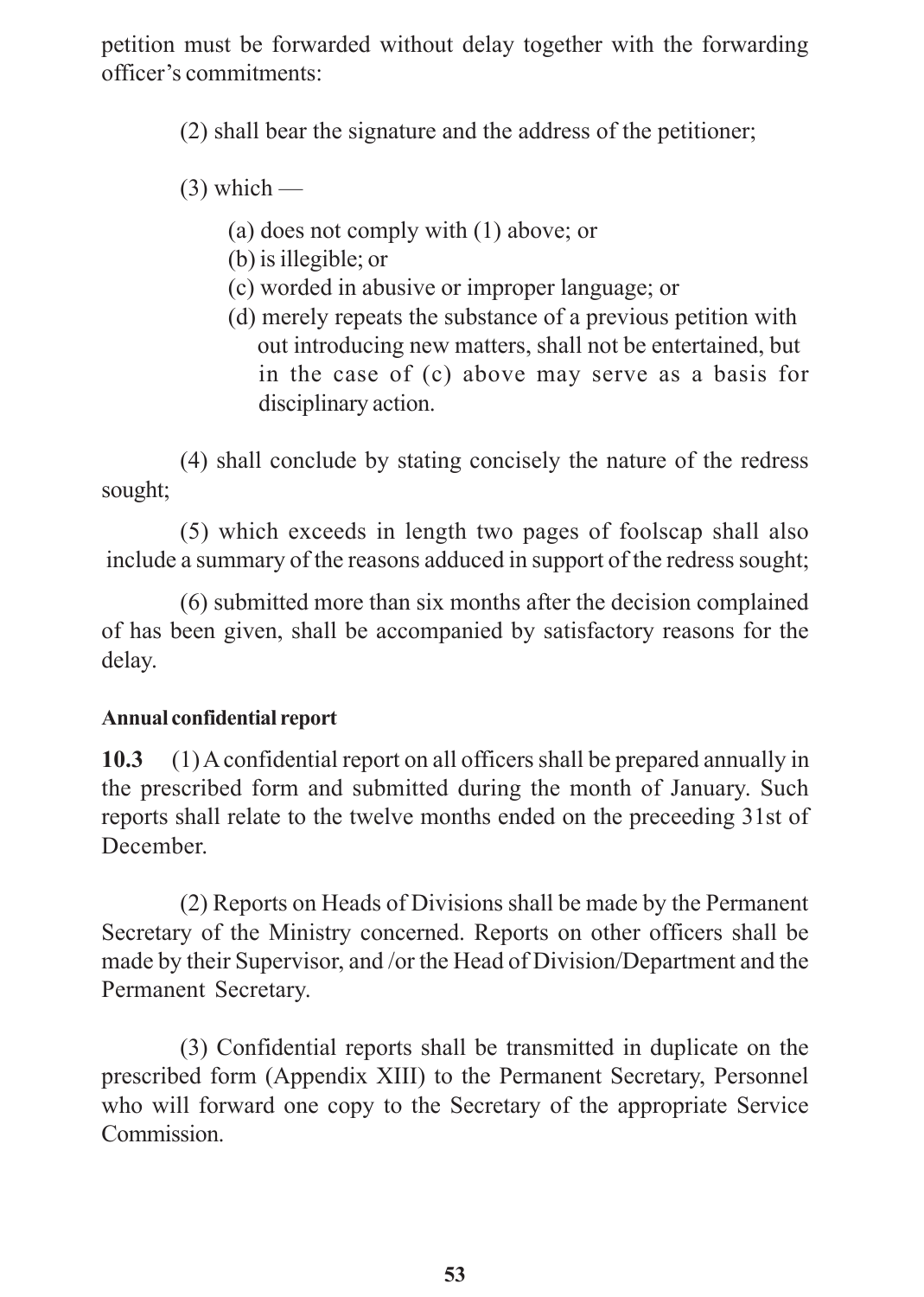#### **Reports to be submitted at other times**

**10.4** Reports on officers during their probationary service shall be submitted in accordance with the provisions of the Public Service Commission Regulations. When there are special reasons, confidential reports on officers may be submitted at any time. The Permanent Secretary, Personnel may also call for special confidential reports on officers.

#### **Confidential reports to be shown to officer reported on**

**10.5** (1) Confidential reports on an officer's performance shall be discussed with the officer before it is forwarded to the Permanent Secretary of his Ministry and the Permanent Secretary, Personnel.

(2) If an officer's work has been unsatisfactory in any respect, and it is felt that he is capable of improvement, he shall be warned before his confidential report is written. A copy of the warning letter and of any reply which the officer has made shall be forwarded to the Permanent Secretary, Personnel at the time the annual confidential report on the officer submitted.

# **Death of an officer to be reported immediately**

**10.6** Permanent Secretaries and Heads of Departments shall report immediately to the Permanent Secreatry, Personnel, the death of an officer.

# **Next of Kin**

**10.7** On first appointment, an officer is required to notify the Permanent Secretary, Personnel, of the names and addresses of not more than two relatives or friends whom he would wish to be informed in the event of his death or serious illness. Any change in those particulars should be notified promptly to the Permanent Secretary, Personnel.

# **Injury to an officer**

**10.8** If an officer is killed or injured as a result of an accident while he is on duty, an immediate investigate shall be made. The Permanent Secretary shall ask for the appointment of a Board of Enquiry to investigate the circumstances of the accident. The Board shall be appointed by the Permanent Secretary, Personnel. The Board's report shall be sent to the Permanent Secretary, Personnel without undue delay.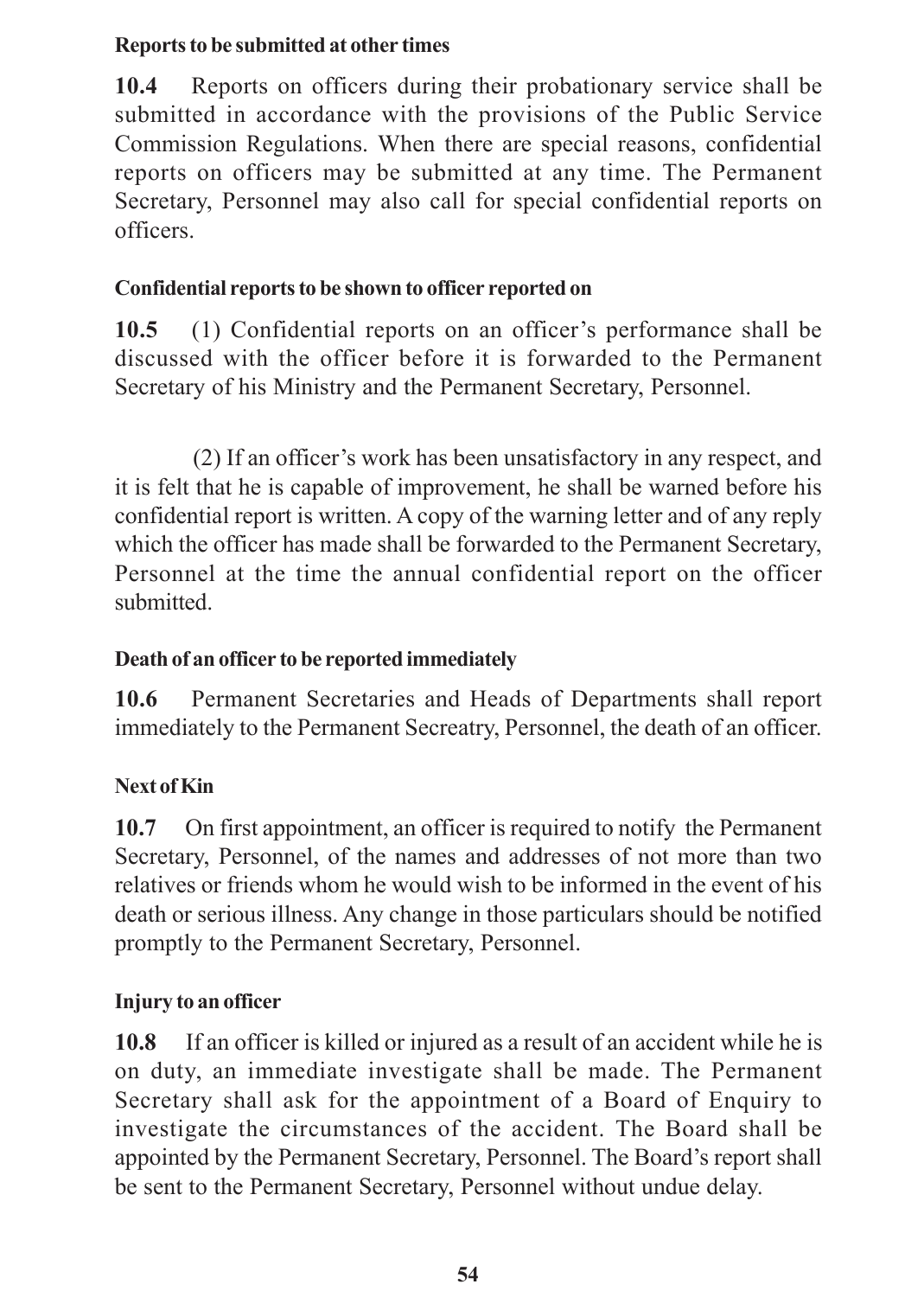#### **Loss of or damage to private property**

**10.9** An officer shall not normally be entitled to compensation in respect of losses of, or damage, to private property incurred through fire, theft, riots, or other causes, in the course of duties, but in special cases the grant of compensation may be made as an act of grace.

# **Upkeep of public buildings**

**10.10** (1) Permanent Secretaries and Heads of Departments are not responsible for ensuring that all public buildings under their charge:—

- (a) are equipped, where necessary, with extinguishers and that arrangements are made for the periodical examination of such equipment and supply of refills; and
- (b) are, as far as practicable, hurricane proof, and that all doors, windows etc., are made secure on notification of a hurricane warning.

(2) Unless otherwise expressly stated, the responsibility for maintaining all Government buildings is invested in the Ministry of Communications and Works.

# **Occupation of public building by departments**

**10.11** (1) Permanent Secretaries and Heads of Departments are required to keep a register of all keys to buildings. Officers to whom keys are issued for retention will be required to acknowledge the receipt of keys by signature in the register. Duplicates of keys must not be kept in the office of the buildings for which they are used. Permanent Secretaries and Heads of Departments must ensure that keys of offices and buildings are handled only by responsible officers. Any loss of keys must be reported at once to the Permanent Secretary.

(2) Officers entrusted with Government keys are personally responsible for their adequate care. The loss of any key in circumstances suggesting negligence by the officer concerned will render him personally liable for any expenses incurred by the Government in its replacement or in furnishing new locks and keys.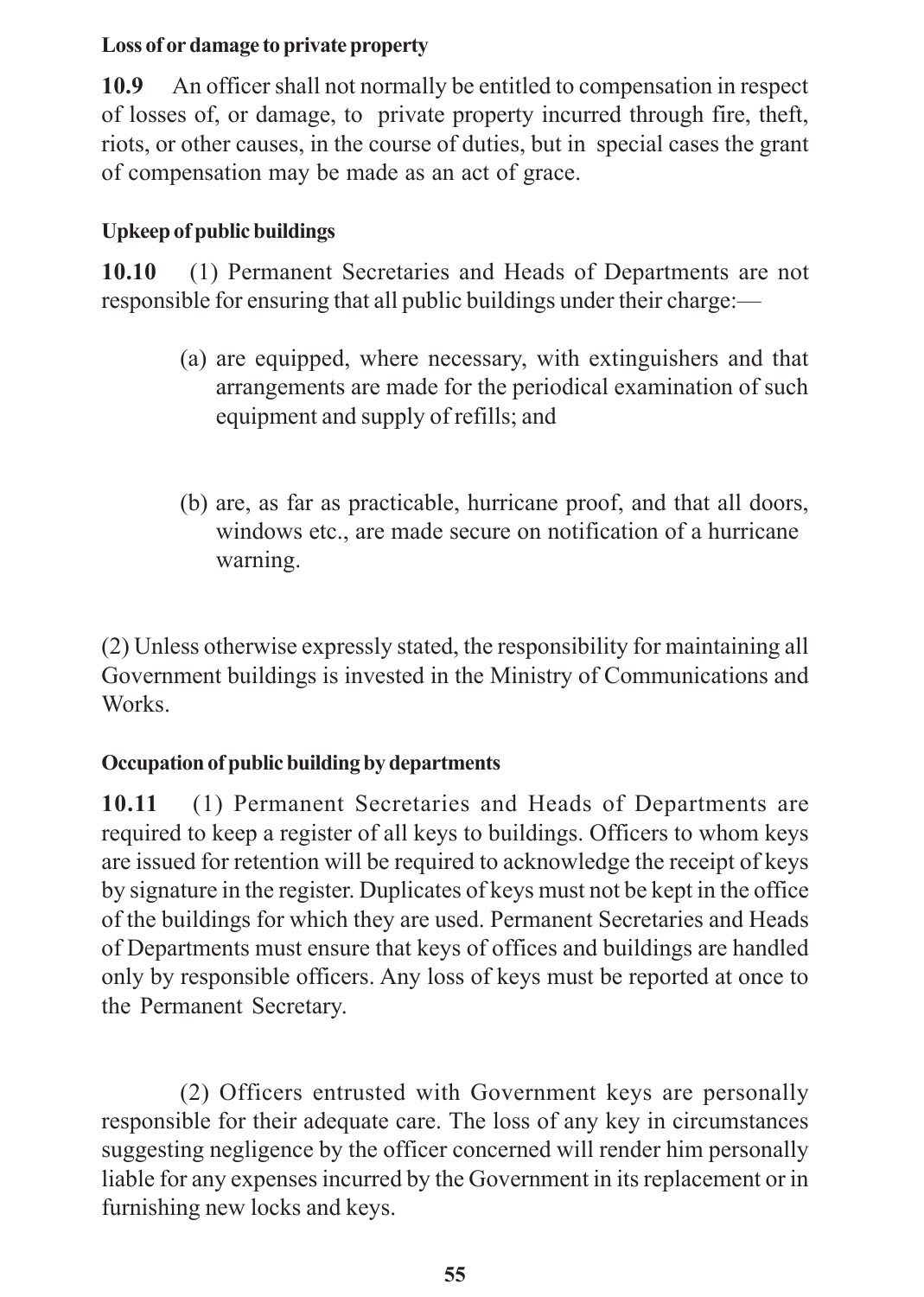(3) The Accountant-General shall keep all duplicate keys of safes in the Treasury vault and maintain a record of all safe and officers to whom the safe keys are issued. Officers to whom the safe keys are issued are personally responsible for their security and shall report loses immediately to the Accountant-General.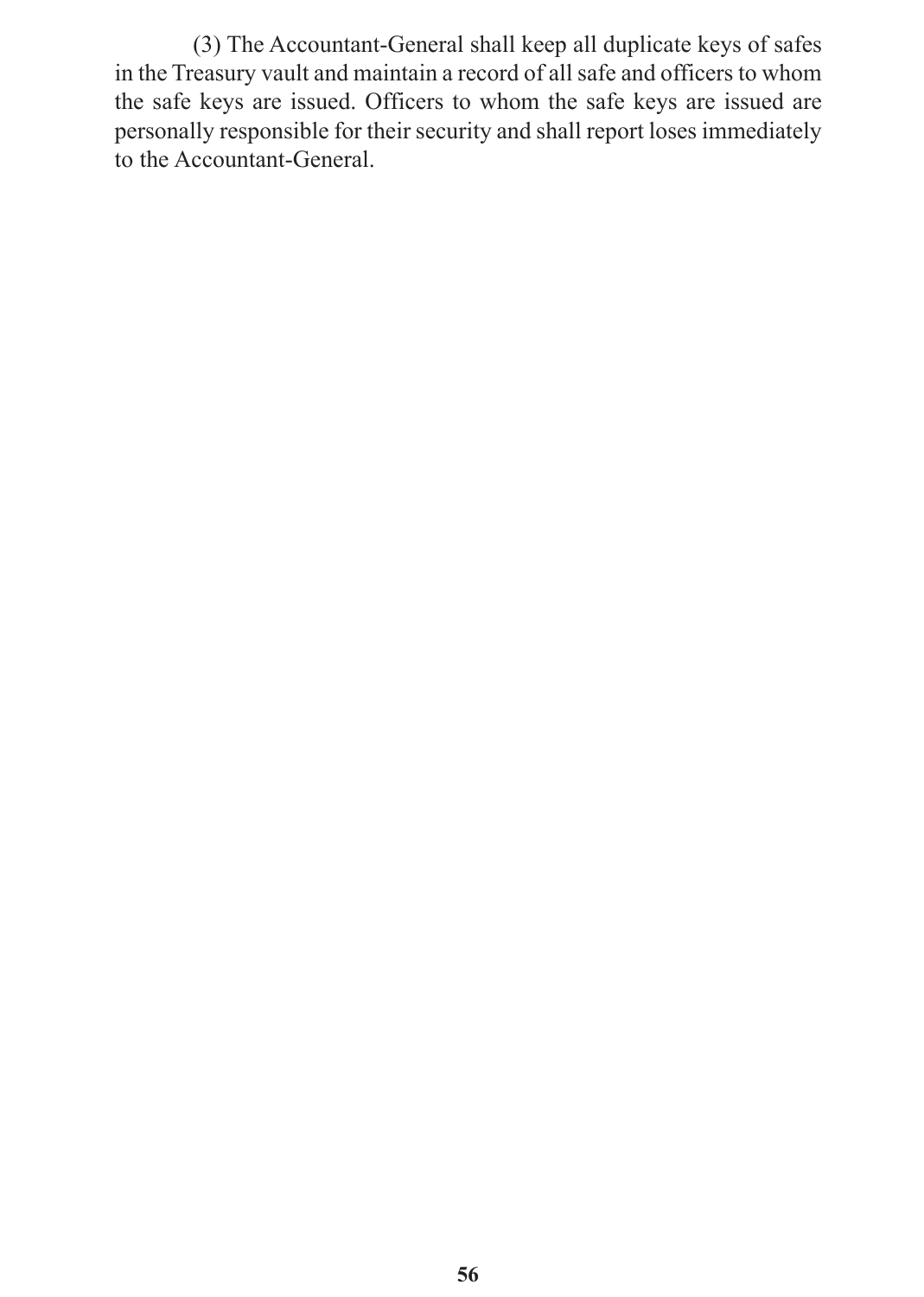#### APPENDIX I

#### (Staff Order No. 2.7)

#### **OATH OF OFFICE AND SECRECY**

I, ......................................................... solemnly swear that I will faithfully and honestly fulfil the duties that devolve upon me by reason of my employment in the Civil Service and that I will not, without due authority in that behalf, in any manner whatsoever, publish or communicate any facts or information being facts or expressions of opinion based on such facts that come to my knowledge by reason of such employment. So help me God !

#### **AFFIRMATION OF OFFICE AND SECRECY**

I, ............................................................ solemnly affirm and declare that I will faithfully and honestly fulfil the duties that devolve upon me by reason of my employment in the Civil Service and that I will not without due authority in that behalf, in any manner whatsoever publish or communicate any facts or information being facts or expressions of opinion based on such facts that come to my knowledge by reason of such employment.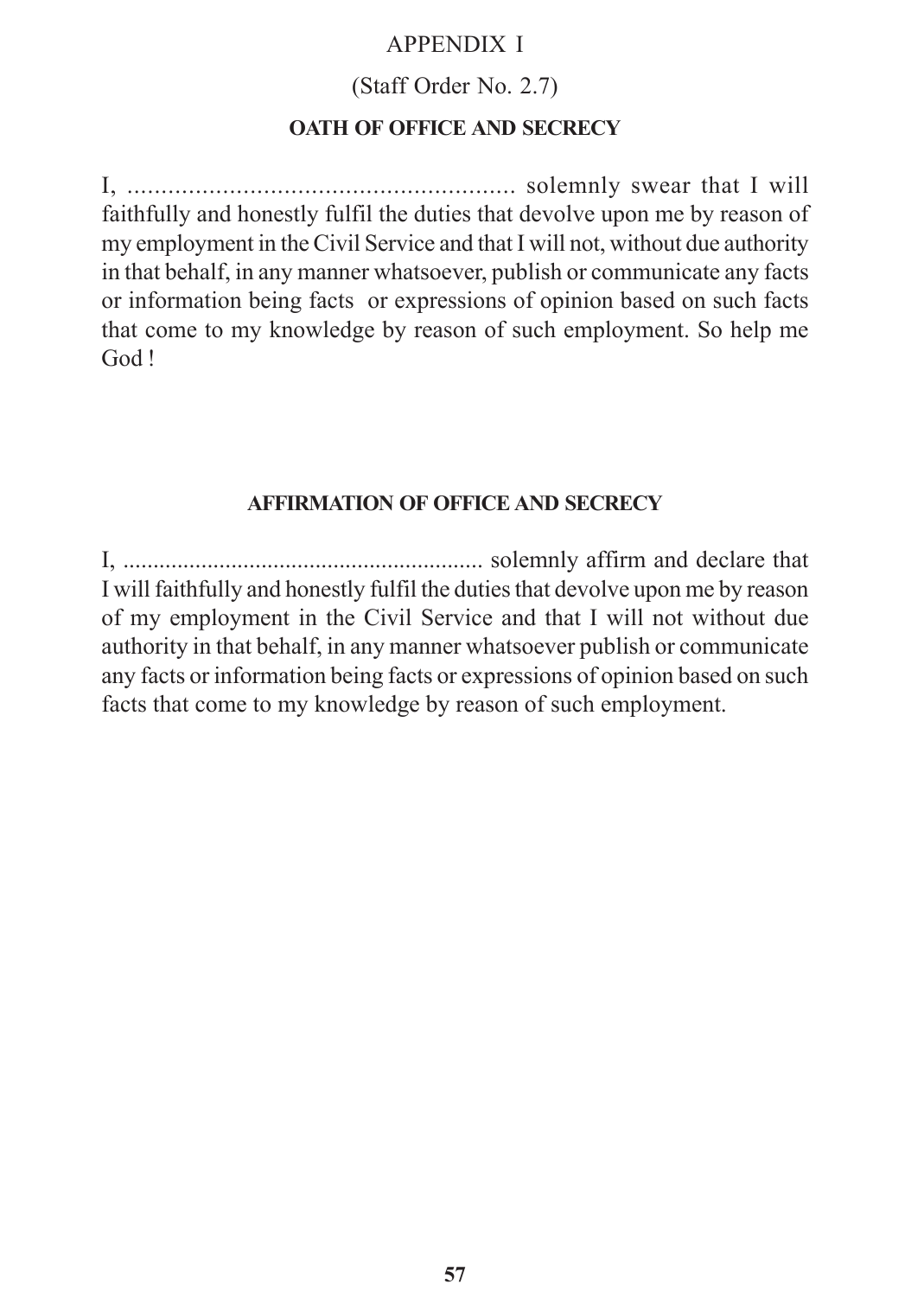|                    |                        |                 | (Married/Single) |               |                 |         | Remarks               |  |
|--------------------|------------------------|-----------------|------------------|---------------|-----------------|---------|-----------------------|--|
|                    |                        |                 |                  |               |                 |         | Rate Per Annum        |  |
| <b>APPENDIX II</b> | (Staff Order No. 2.10) | PERSONAL RECORD |                  |               |                 |         | Salary Scale          |  |
|                    |                        |                 |                  |               |                 |         | Post                  |  |
|                    |                        |                 | Name of Officer  | Date of Birth | Date of entry i | Date of | Permanent Appointment |  |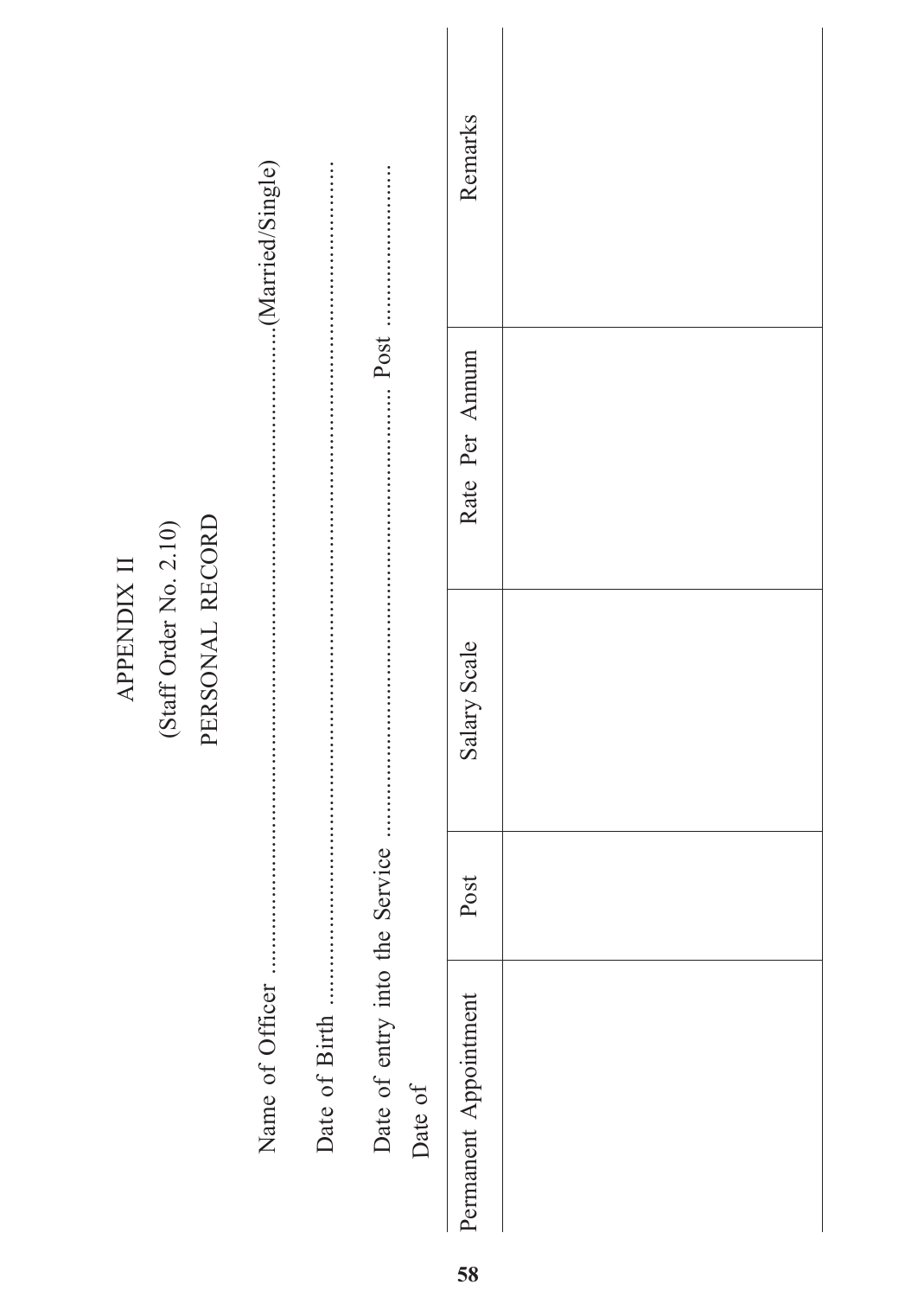#### APPENDIX III

#### (Staff Order No. 2.20)

#### PASSAGE AGREEMENT

Agreement made this ................day of ........................ one thousand nine hundred and Between .........................................................................................

(hereinafter called the "person engaged") of .................................... of the one part and the undersigned ................................................... for and on behalf of the Government of Saint Lucia (hereinafter called the Government) of the other part.

Whereas the person engaged has been selected for appointment as ................................................... in the public service of Saint Lucia and shall be provided with a passage to Saint Lucia for himself and his wife and not more than two of his children, provided that they either accompany him to Saint Lucia or proceed to join him within twelve months of his departure from the place of recruitment, and upon satisfactory completion of a tour of service with a free passage back to the place of recruitment for himself and for his wife and not more than two of his children provided that he claims and avail himself of such return passage within one month.

Now the person engaged in consideration of these premises, hereby agrees that should he fail to proceed to Saint Lucia as and when directed, or within the period of three years from the date of his arrival in Saint Lucia either quit Saint Lucia without leave or leave the service of the Government, to be dismissed or removed from his appointment in consequence of misconduct, he will refund and repay to the Government the amount paid for his passage to Saint Lucia and for the passage to Saint Lucia of any member or members of his family.

And the person engaged hereby also agrees that, for the purpose of this Agreement, the amount paid for his passage and the passage of any member of his family shall be deemed to mean the total cost to Government of transporting the person engaged and his family from the place of recruitment to Saint Lucia.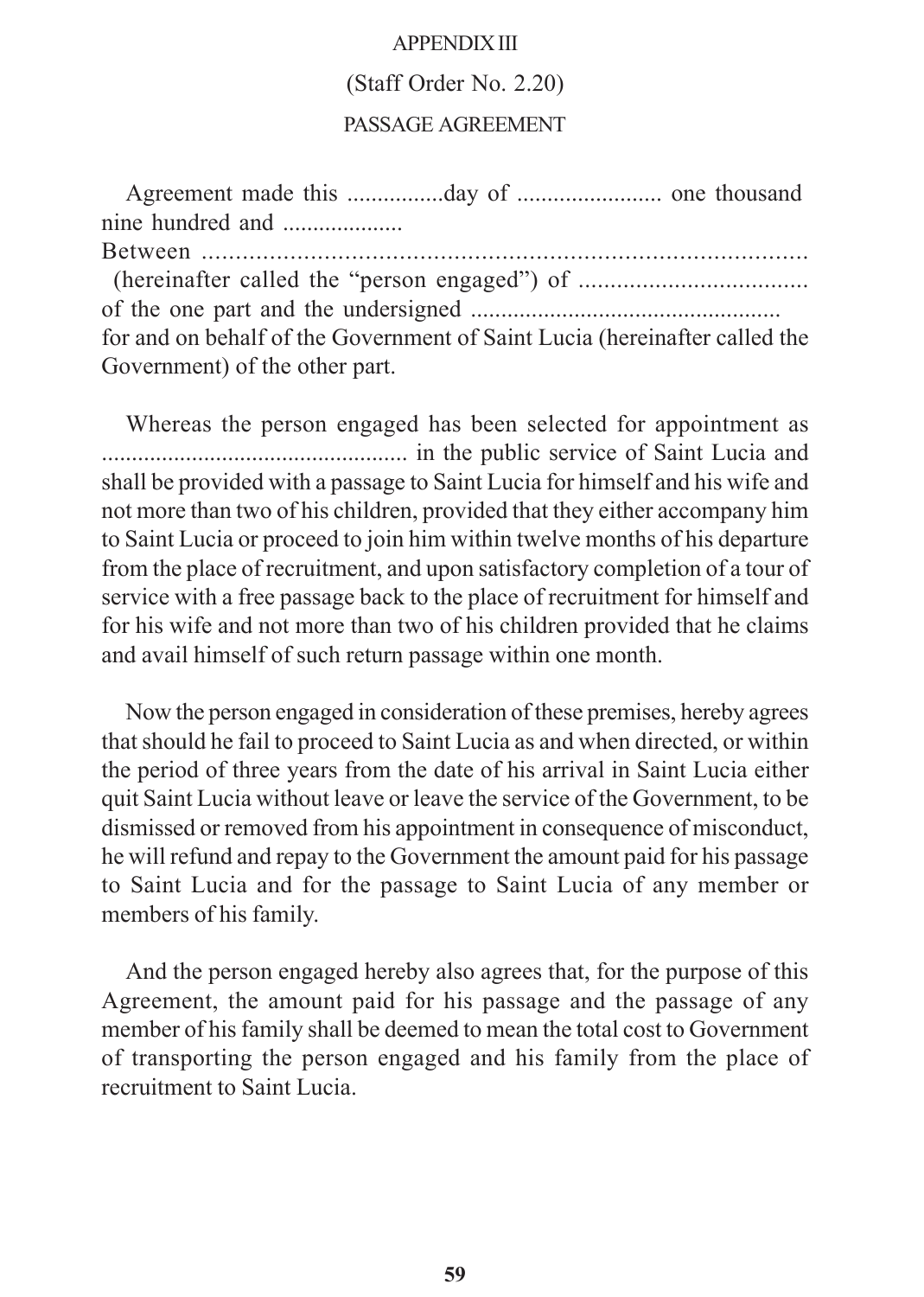Provided always that nothing herein contained shall bind or oblige the person engaged to repay the aforesaid passage money if at the time he shall leave the service of the Government of Saint Lucia as aforesaid, it shall be certified by a duly qualified Medical Officer employed by the Government that the person is unable from bodily or mental infirmity not due to his own fault, negligence or misconduct to continue in the performance of his duty.

Witness our hands the day and year above written.

| in the presence of.                          |
|----------------------------------------------|
|                                              |
|                                              |
|                                              |
| (on behalf of the Government of Saint Lucia) |
|                                              |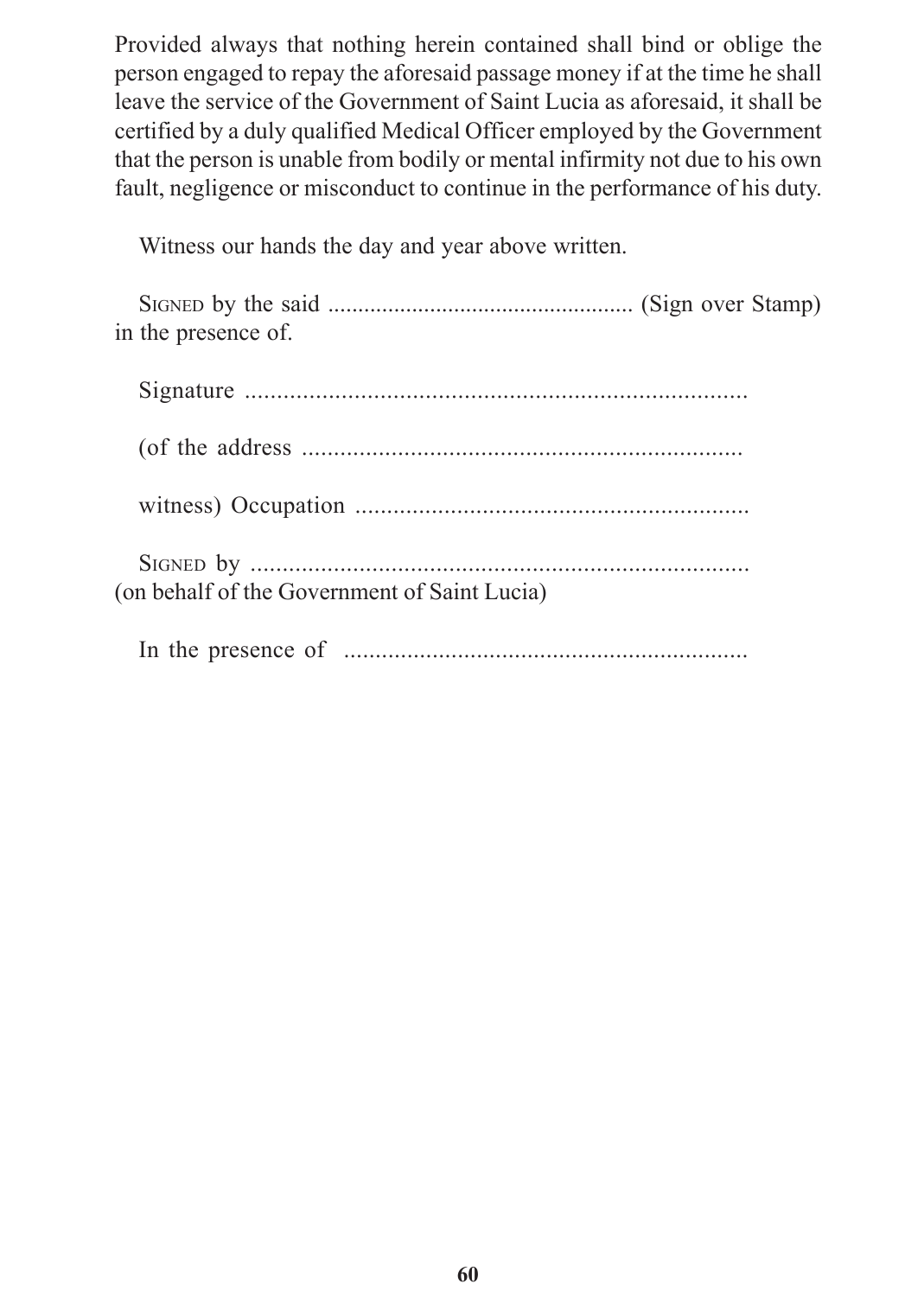#### APPENDIX IV

#### (Staff order No. 3.6)

| No. P.F | . |
|---------|---|
|         |   |

#### SAINT LUCIA

#### **INCREMENT CERTIFICATE**

\_\_\_\_\_\_

*(To be submitted in triplicate)*

| salary scale \$ | by <sub>§</sub>       |  |
|-----------------|-----------------------|--|
| to \$           | (Salary now drawn) \$ |  |
|                 |                       |  |

*I certify that the above-named Officer has discharged his duties with efficiency, diligence and fidelity, and I approve his/her increment.*

*Permanent Secretary/Head of Department*

*See other side for Regulations on the subject of increments.*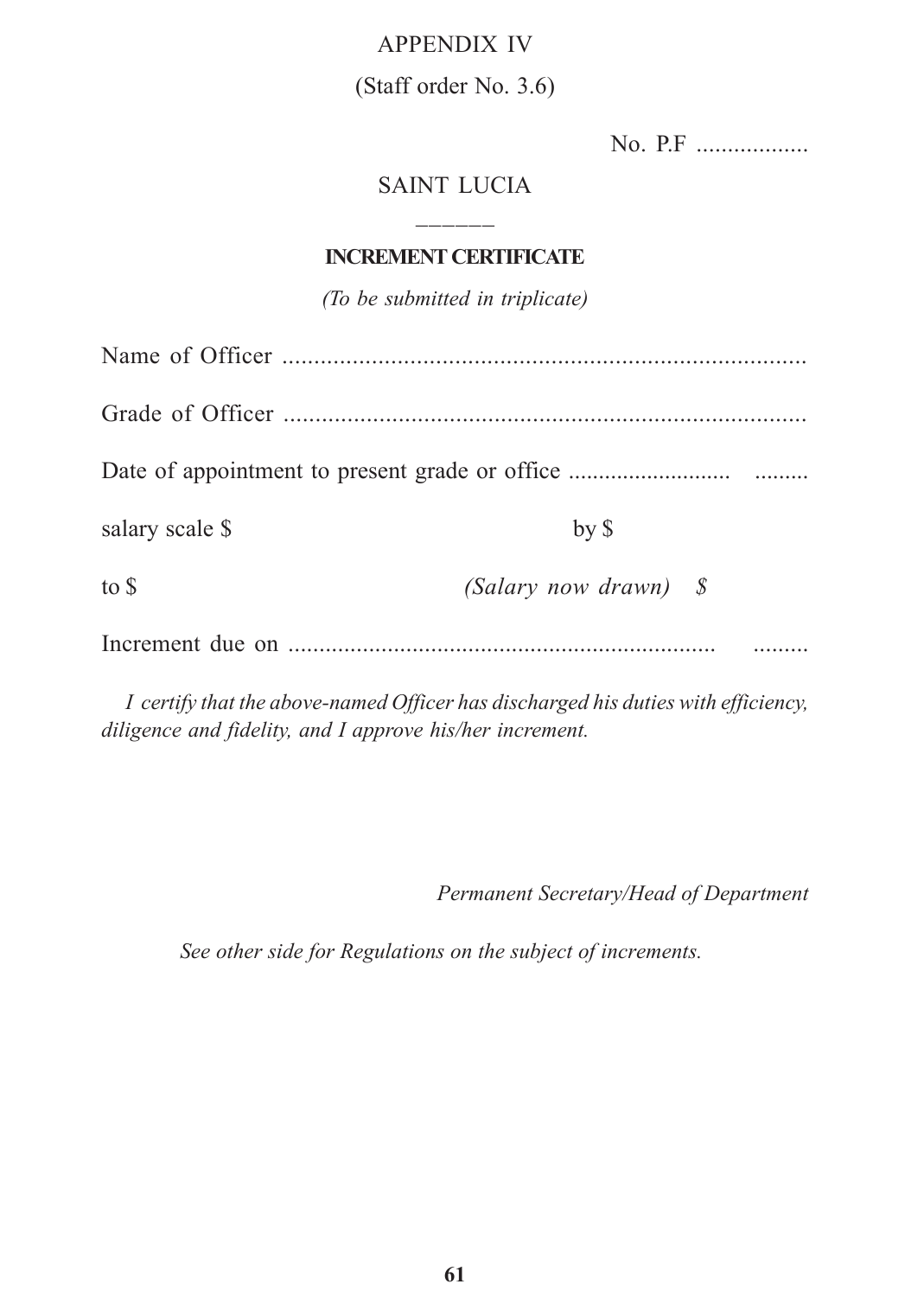When the salary of an officer is on an incremental scale, the holder shall not be entitled to draw any increment as of right, but only by sanction of the Permanent Secretary or Head of Department. In the case of an officer (not being the head of a department) a certificate should be required from the head of his department that he has discharged his dutieswith efficiency, diligence and fidelity.

Except as otherwise provided an officer's incremental date shall be the date on which he takes up his appointment in the State.

Except in the case of promotion from a non-pensionable to a pensionable office, the following rules shall apply when an officer is promoted in the ordinary course in the State in which he is serving to an office carrying salary on an incremental scale:-

(i) If immediately prior to his promotion the salary of the officer was less than the minimum of the new office, he shall receive the minimum; but if he was qualifying for increment in his former office and had already earned such an amount of increment as would bring his salary up to the minimum of the scale of his new office then any balance of the increment in his former scale shall, subject to rule (iv), be taken into account in fixing the date of his first increment in his new scale.

(ii) If the salary was not less than the minimum of the new office he shall, subject to rules (iii) and (iv), continue to receive his existing salary until by lenght of service at his new incremental rate he has earned such an amount of increment as will bring him to the next higher incremental step in his new scale. But, if he was qualifying for increment in his former office, the date of increment in his new scale shall, subject to rule (iv), be advanced proportionately even though it may mean the immediate grant of one increment and the advancement of the normal date for a further increment.

(iii) If the maximum (or fixed) salary of his former office was not less than the minimum of his new office and he has at the date of his promotion served at that salary for a period exceeding one year, then one-half of such excess period shall, subject to rule (iv), count towards an increment in his new scale, but in no case shall he be given more than one increment on this account.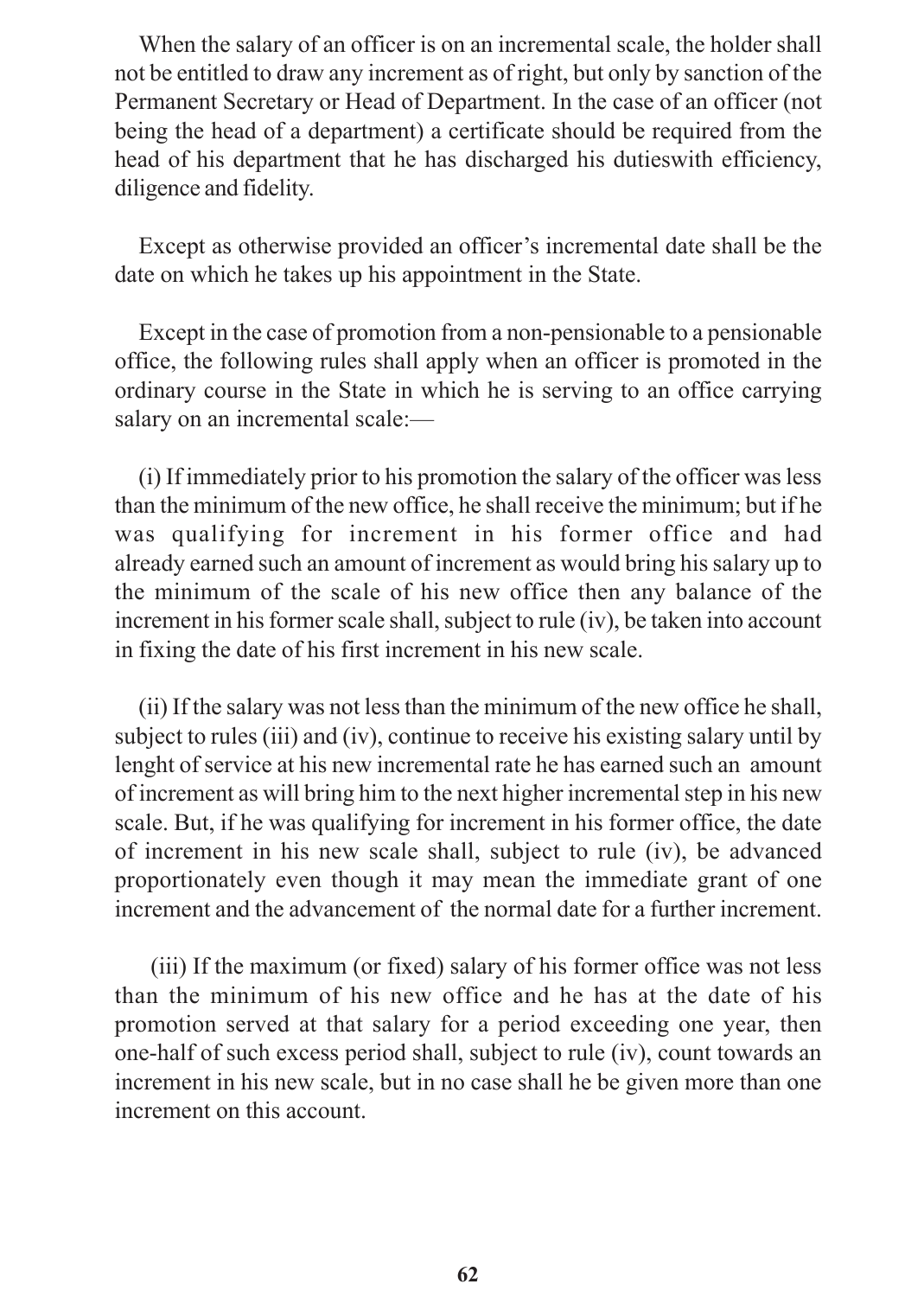(iv) If his former office was one to which no duty, senoirity or similar non-pensionable allowance was attached and he is promoted to an office carrying such an allowance, he shall serve for a full incremental period in the new office before becoming eligible for an increment.

The term "salary" in this Regulation shall include any personal or other allowance which is payable in money and which ranks as a pensionable emolument.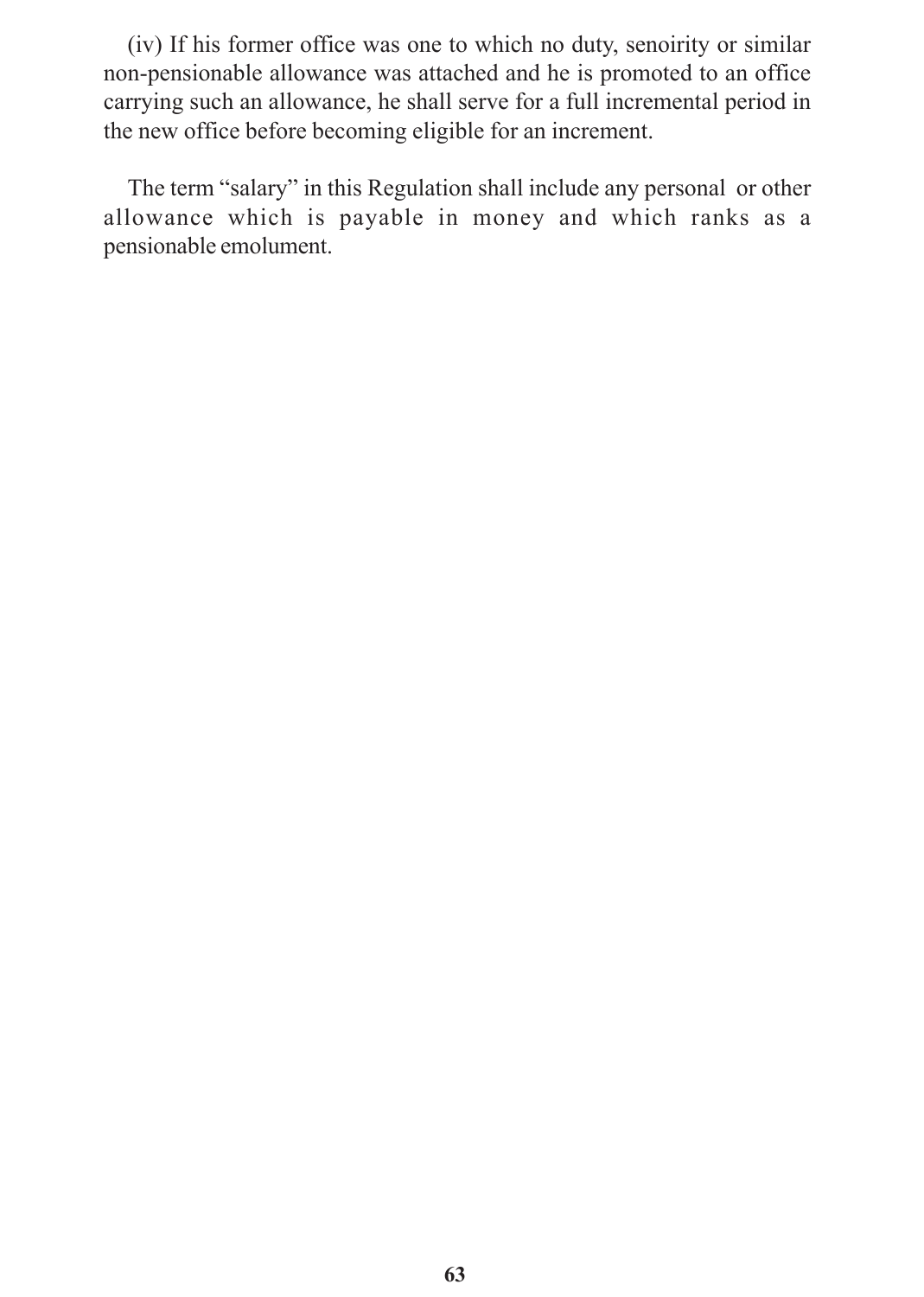#### APPENDIX V

# (Staff Order No. 4.2)

#### OFFICE HOURS IN GOVERNMENT OFFICES

**OFFICES** 

| Offices in which a 5 day<br>working week applies | Mondays — Fridays | $8.00$ a.m. $-12.30$ p.m.<br>$1:30$ p.m. $-4:30$ p.m. |
|--------------------------------------------------|-------------------|-------------------------------------------------------|
| Offices in which a 6 day<br>working week applies | Mondays — Fridays | $8:15$ a.m. $-12:00$ p.m.<br>$1:00$ p.m. $-4:00$ p.m. |
| Saturdays                                        |                   | $8:00$ a.m. $-11:45$ a.m.                             |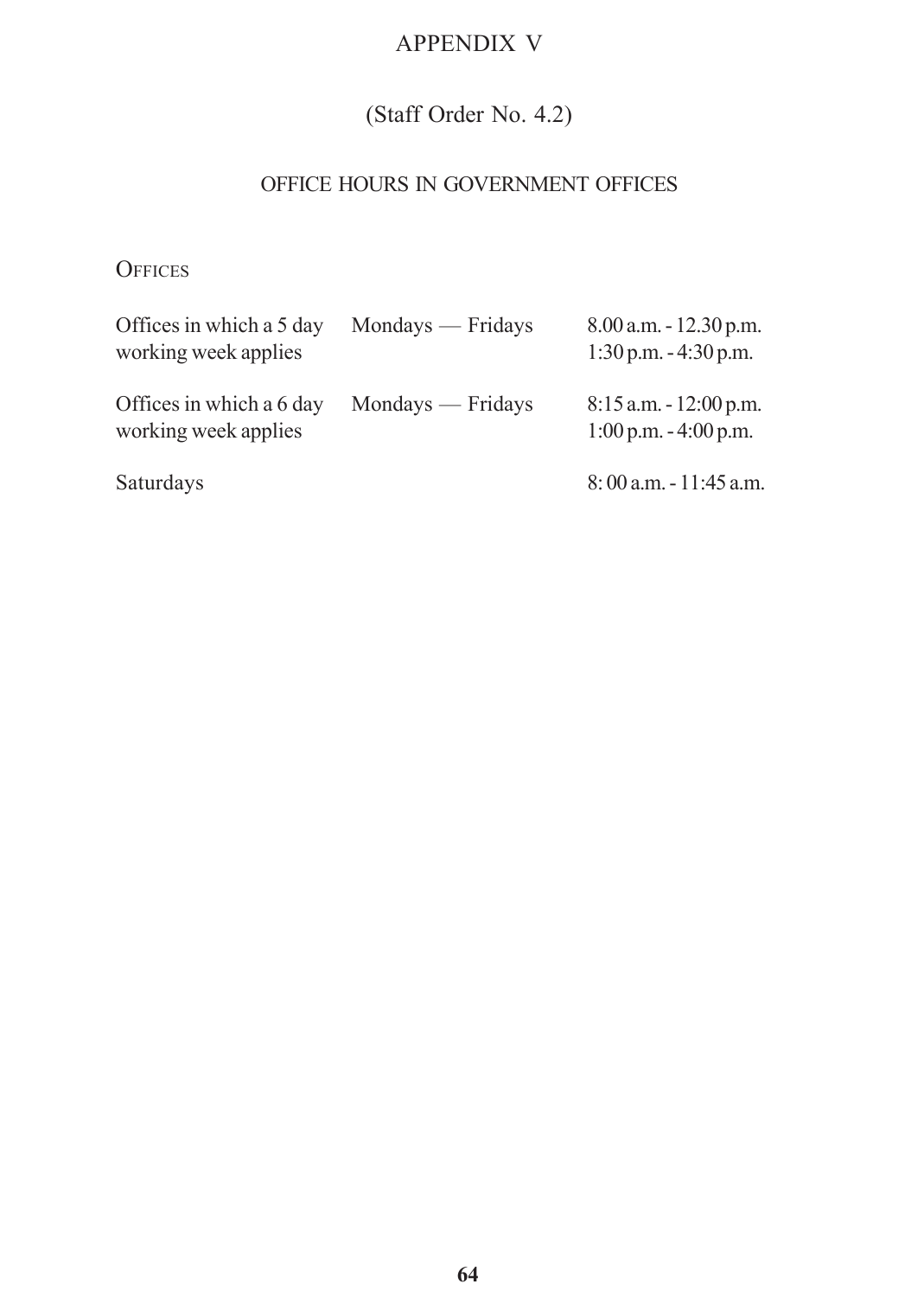Appendix VI Appendix VI

# $\left( \mathrm{Staff}$  Order No.  $6.11\right)$ (Staff Order No. 6.11)

# Leave Table<br>Entitle in working days by grade and years in service Entitle in working days by grade and years in service Leave Table

| Grade                         |                 | $1 - 3$         |         |                | $4 - 7$         |                |                 | $8 - 10$             |                |          | Over 10 years             |                |
|-------------------------------|-----------------|-----------------|---------|----------------|-----------------|----------------|-----------------|----------------------|----------------|----------|---------------------------|----------------|
|                               | Entitle.        | Dept            | Accum   | Entitle. Dept. |                 | Accum          |                 | Entitle. Dept. Accum |                | Entitle. | Dept.                     | Accum          |
|                               | 23              | $\overline{17}$ | $\circ$ | 27             | 20              | $\overline{a}$ | 30 <sub>o</sub> | 22                   | $\infty$       | 33       | 25                        | $\infty$       |
|                               | $\overline{21}$ | $\overline{16}$ | 5       | 25             | $\overline{19}$ | $\circ$        | 28              | $\overline{21}$      | $\overline{C}$ | 30       | 22                        | $\infty$       |
| <u> 122212412112987654321</u> | $\frac{8}{18}$  | $\overline{1}$  | 4       | 22             | $\overline{11}$ | 5              | 25              | $\overline{19}$      | $\circ$        | 28       | $\overline{\mathfrak{c}}$ | $\overline{ }$ |
|                               | 16              | $\overline{c}$  | 4       | 20             | $\overline{15}$ | $\sigma$       | 23              | $\overline{17}$      | $\circ$        | 26       | $\overline{19}$           | $\overline{ }$ |
|                               |                 |                 |         |                |                 |                |                 |                      |                |          |                           |                |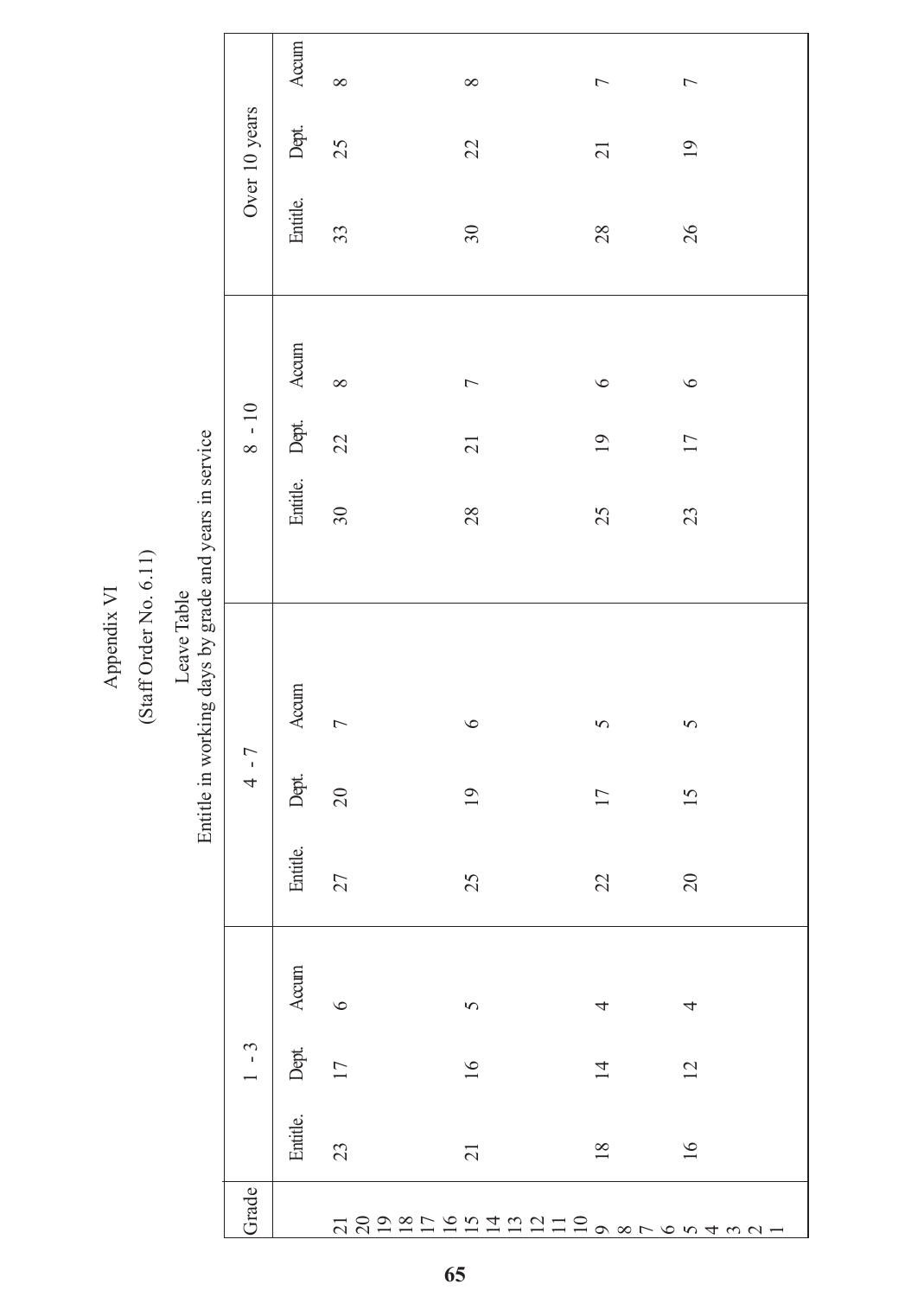#### APPENDIX VII

#### (Staff Order No. 6.32)

# **AGREEMENT TO REMAIN IN THE PUBLIC SERVICE OF SAINT LUCIA** SAINT LUCIA

Know all men by these presents that we ............................................ of Castries in the State of Saint Lucia (hereinafter referred to as "the Grantee"), ......................................... of .........................................in the State of Saint lucia (hereinafter referred as "the Second Surety") and in the State of Saint lucia (hereinafter referred as "the second Surety") are Jointly and Severally Bound into the Government of Saint Lucia (hereinafter referred to as "the Government") acting herein and represented by the Director of Finance and Planning in the sum of ....................................... Dollars (\$ ....................) good and lawful money of Saint Lucia to be paid into the Treasury of the Government for which payment well and truly to be made we bind ourselves and each of us for the whole our heirs, executors and administrators jointly and severally firmly by these presents signed the .............................. the ................................ day of ............................. one thousand nine hundred and ...........................................................

Whereas the Saint Lucia Government in ............................................... has granted a scholarship to the grantee to pursue a ................................... course of study in ...................................... at the ................................. leading to ................................................................................................

And Whereas it is mutually agreed that acceptance of this scholarship must be accompanied by —

- (a) the obligation on the part of the Grantee to serve the State for a given period of years in the Public Service or Commerce;
- (b) a penalty for withdrawal from the course without reasonable cause not arising from neglect by or fault of the Grantee and without the approval of the Government.

It is HEREBY FURTHER AGREED between the parties: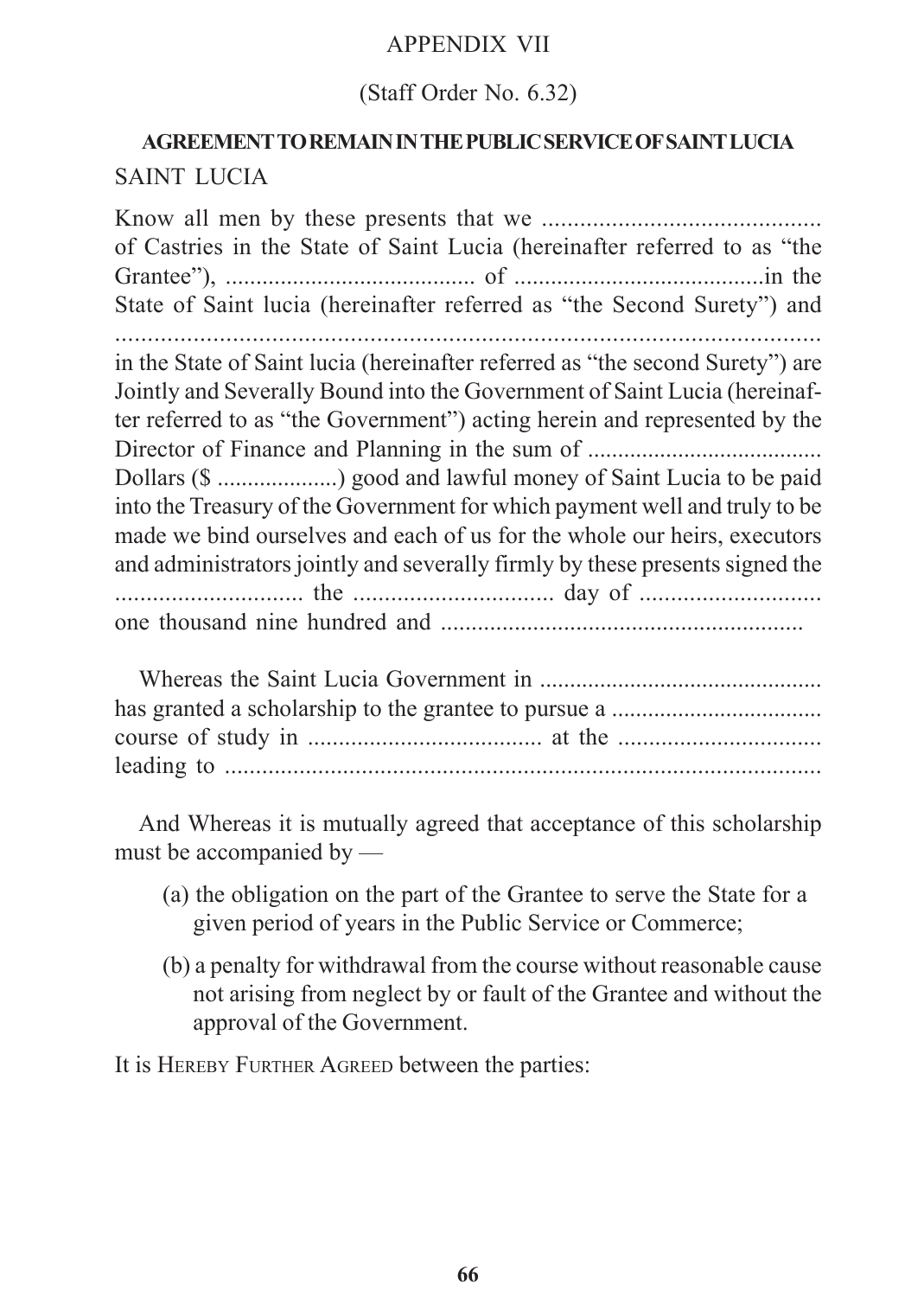- (a) that in consideration for the grant of the scholarships, the Grantee shall, on completion of the course of study in.................................... return forthwith to Saint Lucia and therewith accept appointment to any post offered to him by the Government suitable to the course of study undertaken, and shall faithfully and deligently serve in such appointment for a consecutive period of not less than............................ (.......................) years, to be computed as commencing from the date of such appointment;
- (b) that the Grantee shall be liable to pay the sum of .............................. to the Government should he fail to complete the course through neglect of his studies, misconduct or any other unreasonable cause.

NOW THE ABOVE WRITTEN OBLIGATION is conditioned to be void in case the Grantee shall return to Saint Lucia and serve the Government a aforesaid or in case the grantee and/or Sureties should pay into the Government Treasury the sum of ..................................(\$......................) SIGNED, SEALED AND DELIVERED by the within named in the presence of : .................................................................... SIGNED, SEALED AND DELIVERED by the within named in the presence of : .................................................................... SIGNED, SEALED AND DELIVERED by the within named in the presence of : .................................................................... on the behalf of the Government of Saint Lucia

*Director of Finance and Planning*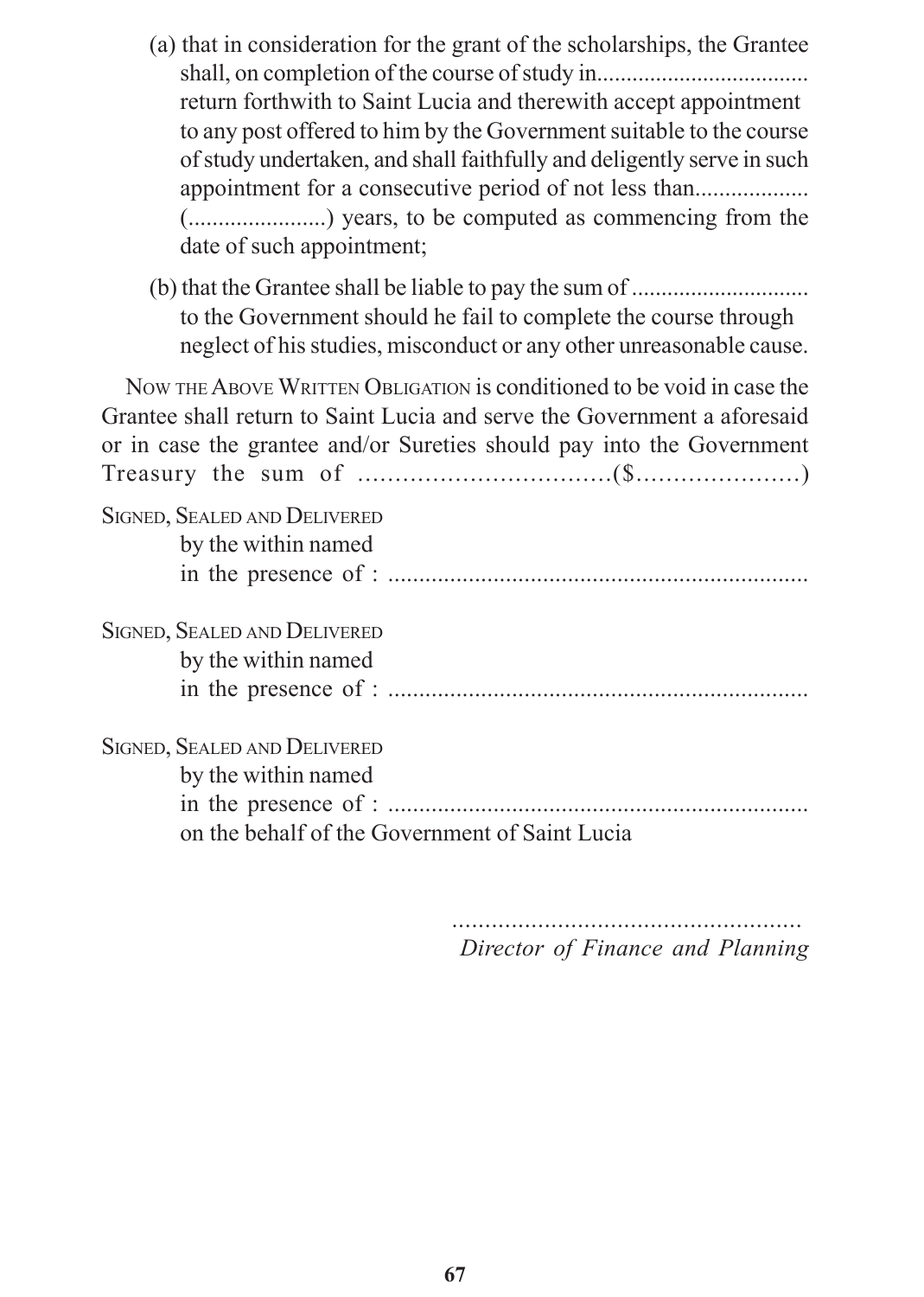# APPENDIX VIII (Staff Order No. 8.1) **RENT FREE QUARTERS**

- 1. Governor-General's Residence
- 2. Prime Minister's Residence
- 3. Judge's Residence
- 4. Doctor's Quarters Dennery and Malgretoute
- 5. Head Master's Quarters Massade
- 6. Quarters in Districts for District Health Nurses
- 7. Quarters in Districts for Agricultural Officers
- 8. Superintendent's Quarters Malgretoute

#### APPENDIX IX

#### (Staff Order No. 8.2)

#### **REDUCED RENT QUARTERS**

- 1. The Matron's Quarters at the Victoria Hospital
- 2. Quarters in Districts for Agricultural Officers
- 3. Quarters in Districts for Teachers
- 4. Quarters for Peace Corps Volunteers
- 5. Quarters for Public Officers assigned to Out-Districts
- 6. Quarters attached to Gros Islet Police Station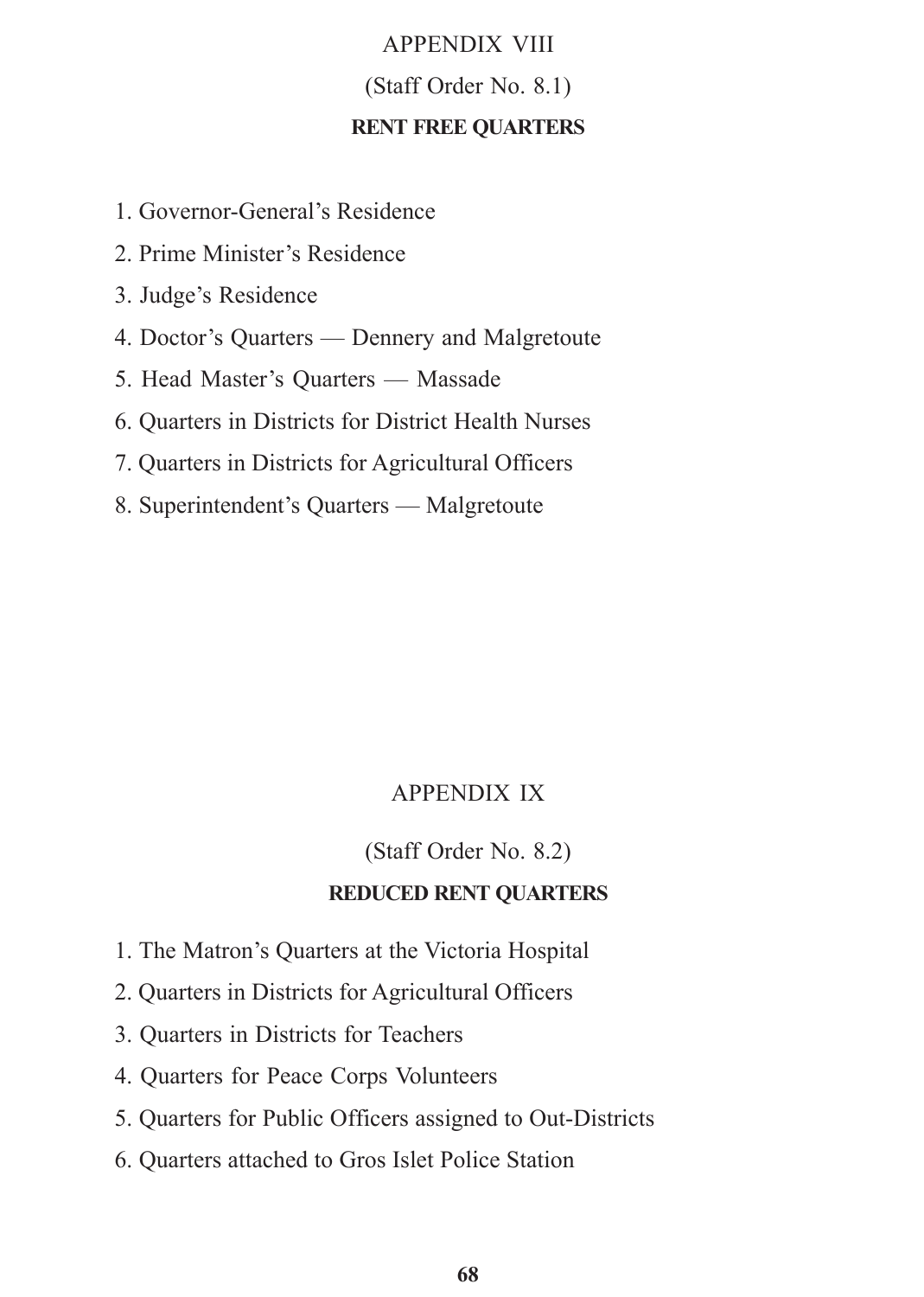#### APPENDIX X

# (Staff Order No. 8.4)

#### **BASIC FURNITURE FOR GOVERNMENT QUARTERS**

| Kitchen                   | One Refrigerator<br>One four burner gas stove<br>Built in cupboards                                                                                                                                     |
|---------------------------|---------------------------------------------------------------------------------------------------------------------------------------------------------------------------------------------------------|
| Living and<br>Dining Room | One sofa and two arm chairs (1-3 piece settie)<br>Two coffee tables<br>Two occassional tables<br>One side board<br>One book shelf<br>One dining table and six chairs                                    |
| Bedroom No. 1             | One double bed and mattress and two single<br>beds and mattresses<br>Two bedside tables<br>One dressing table<br>One dressing table stool<br>One wardrobe movable or (built in)<br>One chest of drawers |
| Bedroom No. 2             | Two single beds and mattresses<br>Two bedside tables<br>One dressing table<br>One dressing table stool<br>One wardrobe movable or (built in)<br>One chest of drawers                                    |
| Bedroom No. 3             | One single bed and mattress<br>One bedside table<br>One chest of drawers                                                                                                                                |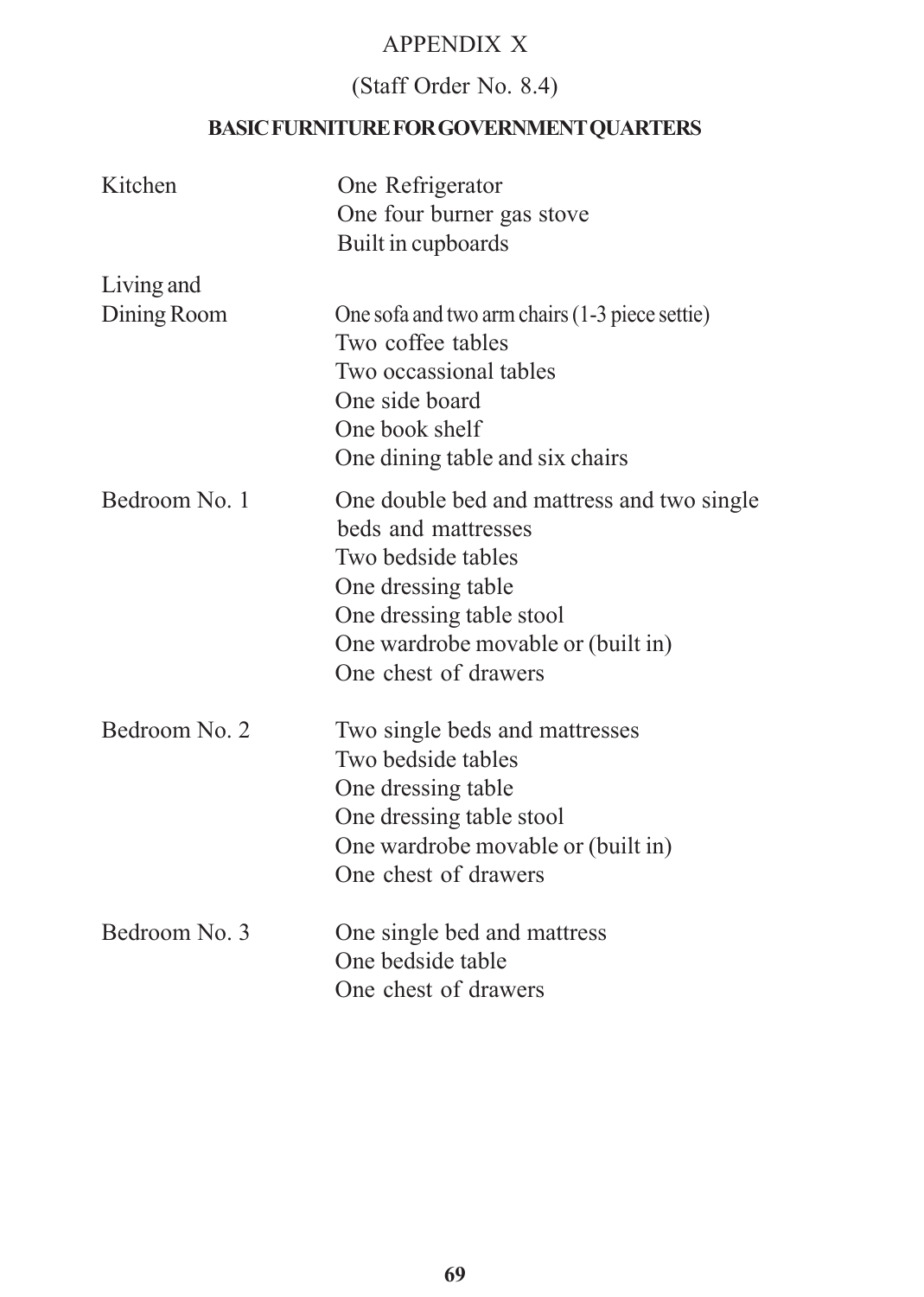#### APPENDIX XI

#### (Staff Order No. 6.22)

#### SAINT LUCIA ———

#### **PROCEEDING OF A MEDICAL BOARD**

assembled at ........................... on the ...................................... for the purpose of examining and reporting upon the present state of health of

| $(b)$ Rank. |  |
|-------------|--|

Present Dr........................................

Dr ........................................

Dr ....................................... MEMBERS {

The Board, having assembled, proceed to examine the abovenamed officer and find that:-

The Board, recommended that :-

(c) The signature of each officer composing the Board must be affixed.

........................................................ ........................................................ ........................................................ *(c) Signatures*{

Note:— If the Board considers that an officer is incapable, on physical or mental grounds, of rendering further efficient service in the Colony, it should be so expressly stated in the findings, and a telegram or urgent notification should immediately be sent to this effect to the Head of the officer's department.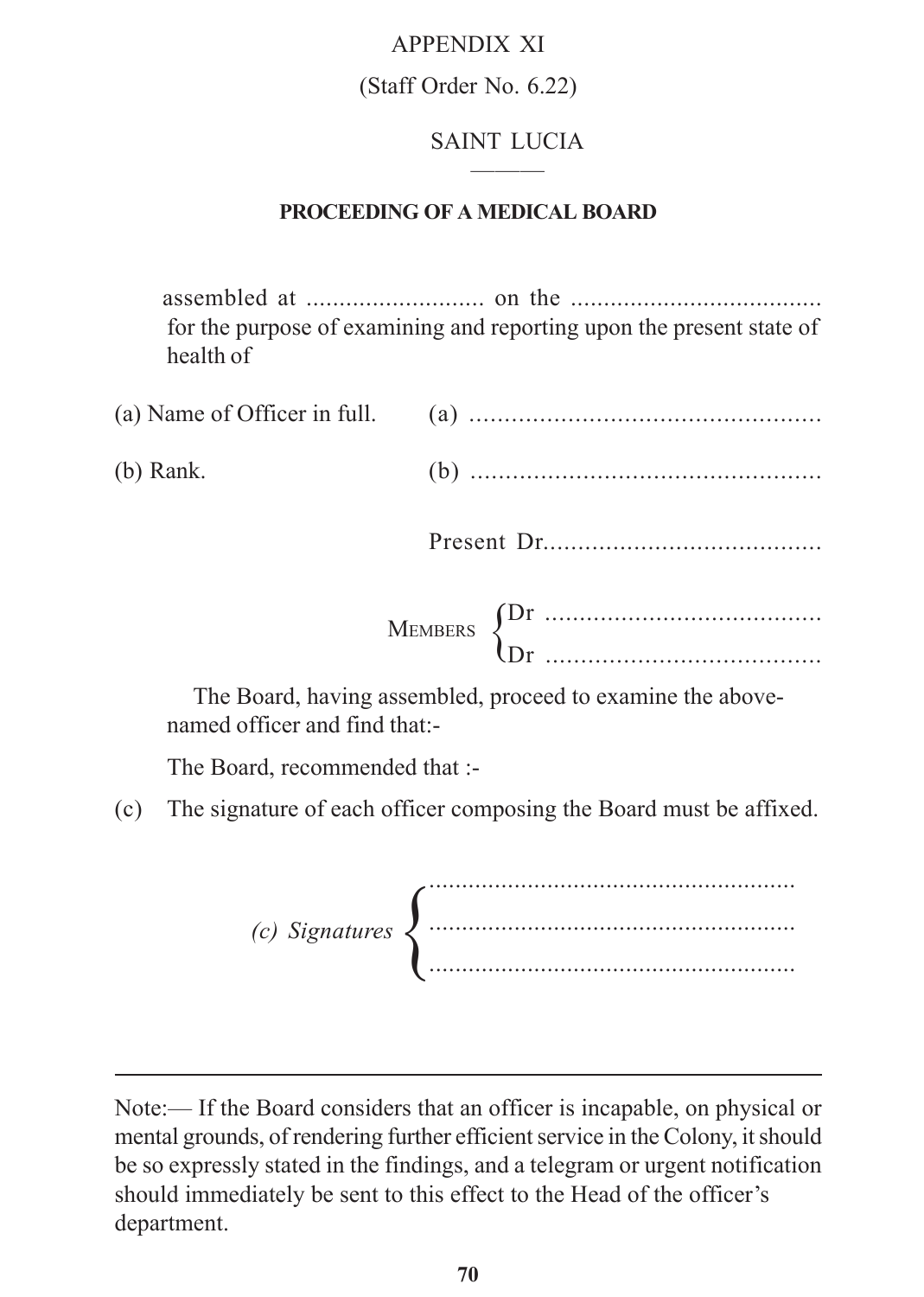#### APPENDIX XII

#### (Staff Orders No. 9.6)

#### SAINT LUCIA

#### **Public Service Pension/Gratuity Form**

——————

PARTICULARS are required to be furnished in reference to Persons recommended for Superannuation Compensation, Compassionate Allowances, or gratuities on retirement.

*(In filling up this form attention must be given to the Pensions Act 1967 (No. 9 of 1967) of Saint Lucia, and the Regulations made thereunder) See page 4.*

\_\_\_\_\_\_\_\_\_\_\_\_\_\_\_\_\_\_\_\_\_\_\_\_\_\_\_\_\_\_\_\_\_\_\_\_\_\_\_\_\_\_\_\_\_\_\_\_\_\_\_\_\_\_\_\_\_

| Total amount of salary or wages and emoluments on which Super- |
|----------------------------------------------------------------|
|                                                                |
|                                                                |

9. Dates of commencement and termination of the several appointments held by Applicant, with their emoluments, distingushing salary from other allowances, and specifying such allowances.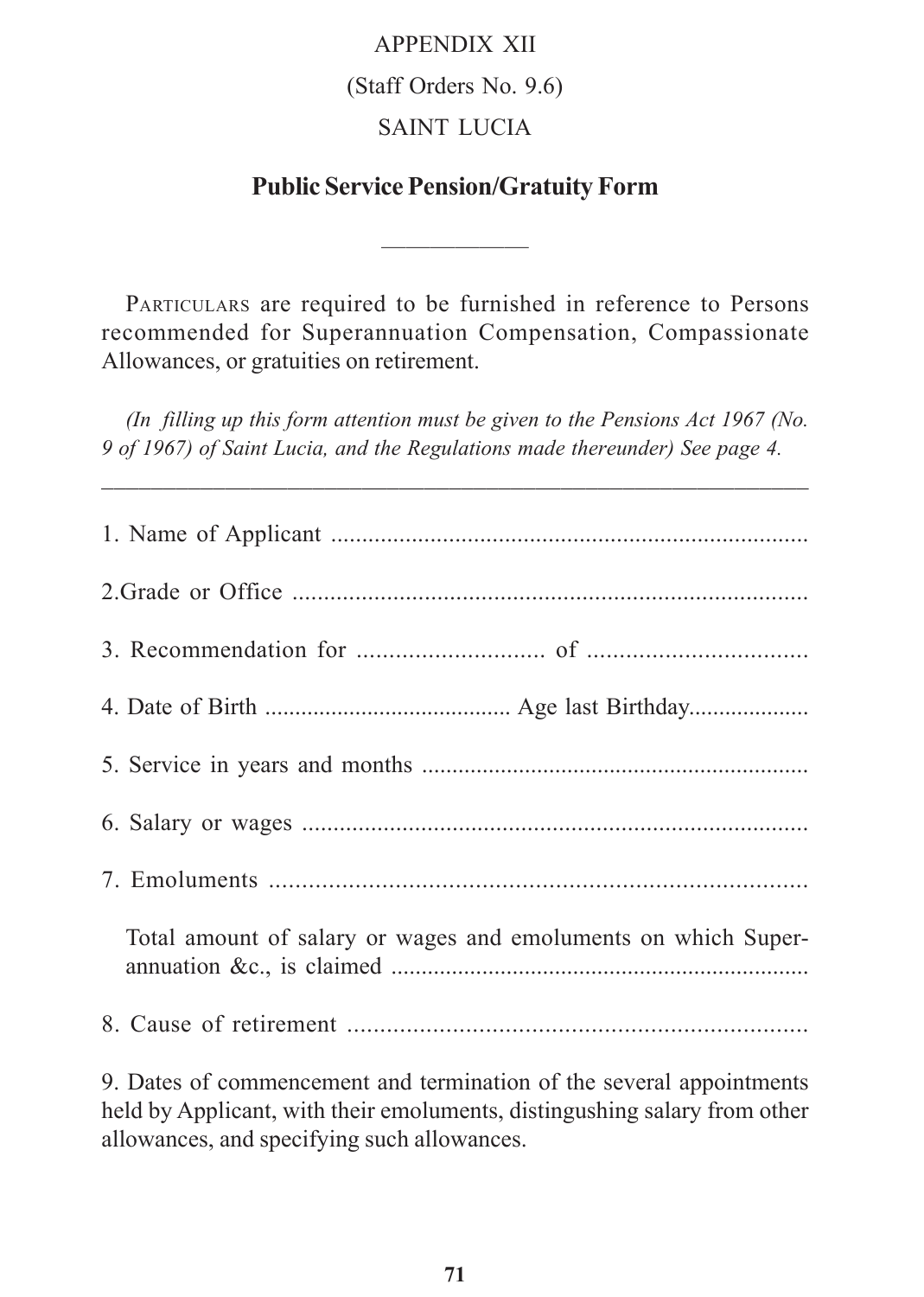| Title of<br>Appointments<br>or Grade | Date of<br>Commencement | Date of<br>Termination | Salary | Allowances | Nature of<br>Allowances<br>&c. |
|--------------------------------------|-------------------------|------------------------|--------|------------|--------------------------------|
|                                      |                         |                        |        |            |                                |
|                                      |                         |                        |        |            |                                |

- 10. Whether each of the Appointments held by the Applicant has been on the fixed establishment of the State.
- 11. Where the duties of the several offices or situations held since the Applicant entered the Civil Service have been such as to require that the holder should give his whole time to the public service.
- 12. Whether holding any other public appointment, or receiving or claiming to receive any public money by compensation, half-pay or otherwise.
- 13. If any kind of pension or other allowance has been commuted under the Imperial Pensions Commutation Acts 1869 and 1871, the annual amount of pension or allowance so commuted and the date of Commutation should be inserted.

|                |                   |                   | Year Period of Absence Number of Days Cause of Absence |  |
|----------------|-------------------|-------------------|--------------------------------------------------------|--|
| 19        From |                   | To                |                                                        |  |
|                |                   | $\sim$ 4.4        |                                                        |  |
|                |                   | $\subset \subset$ |                                                        |  |
|                |                   | $\subset \subset$ |                                                        |  |
|                |                   | $\zeta$ $\zeta$   |                                                        |  |
| 19             | $\zeta$ $\zeta$   | $\subset \subset$ |                                                        |  |
| 19             | $\zeta$ $\zeta$   | $\zeta$ $\zeta$   |                                                        |  |
| 19             | $\subset \subset$ | $\subset \subset$ |                                                        |  |
|                | $\subset \subset$ | $\subset \subset$ |                                                        |  |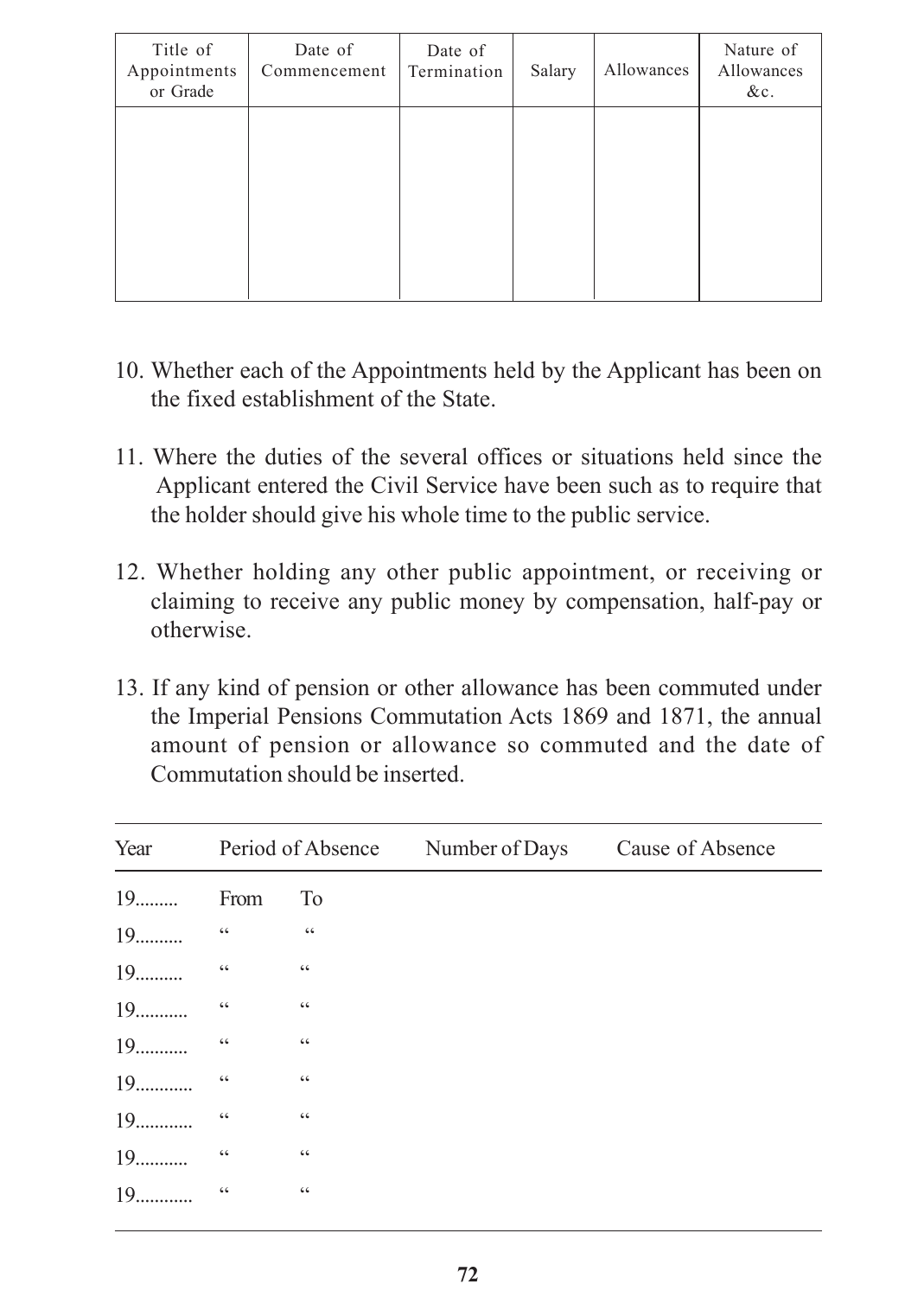# 14. Date of cessation of duty

# 15. Date of cessation of salary

16. Date from which, inclusively, pension will commence.

17. Statement if the circumstances warrant it, that the Applicant "has discharged his duties with diligence and fidelity, to the satisfaction of the Head Officer or Officers of his department", to be signed by any two of such Head Officers, if there shall be more than one,or by such Head Officer , if ther shall be but one, together with, "such a statement as will exhibit the merit, and value, and labour of the services of the person recommended, embracing as long a period of his public service as can be authentically stated", and observations as to special services, "suspension, reprimand, &c.", with full particulars of any injuries received on duty, or other claims or matters for consideration.

18. Computation of the pension, &c.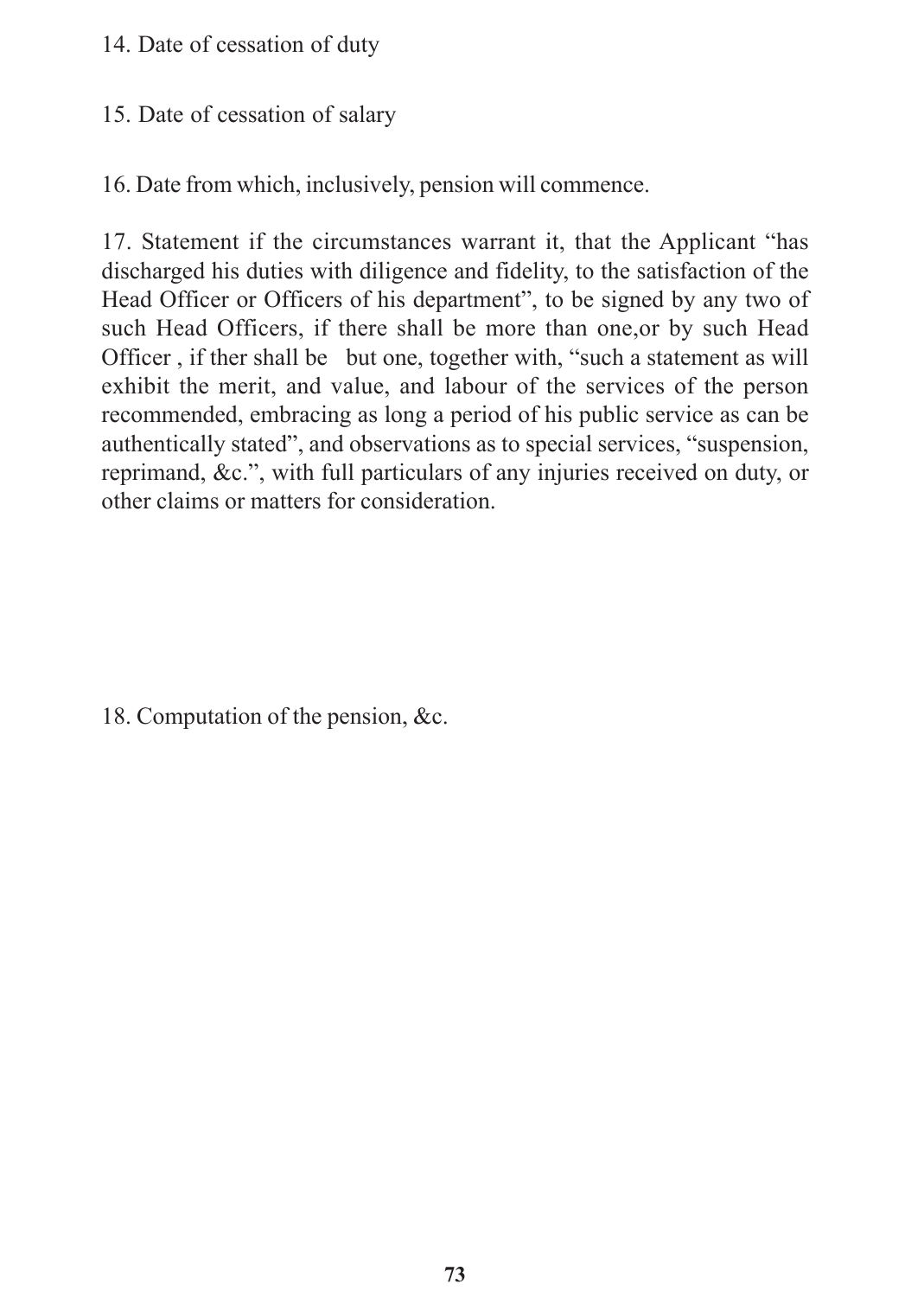If this Paper of Particulars and the Certificates connected with it be not sent in original, the copies must be only attested.

—————

**Head 3.** State the description of Allowance for which the Applicant is recommended, viz., Superannuation Compensation, Compassionate Allowance, or Gratuity, and its amount. In the case of persons claiming an addition to their pensions, in respect of Professional or other special qualifications, this should be stated. See Pensions Act 1967, No. 9 of 1967.

**Head 5.** If the service has been interrupted by one or more breaks, the word "broken" should be added before or after the number of years and months, and the causes, dates and circumstances of the break or breaks should be stated under heading. See Pensions regulations, Clause 15.

**Head 6.** If the person retiring has been in receipt of the same Salary, or in the class from which he retires for the 1 year immediately before the date of his retirement, the actual annual rate of Salary or Wages at that date should be inserted, preceded by the word "actual". In other cases the average annual amount of Salary or Wages for 3 years preceding the amount date of retirement should be inserted preceded by the word "average", but if the whole period of service is less than 3 years then the average for the whole period should be inserted. See Pensions Act 1967, (No. 9 of 1967), Regulation 18.

**Head 7**. A separate statement should be inserted of the average Annual Value, for the 3 years immediately preceding retirement of each emolument (exclusive of salary or wages) which is claimed to be included in the calculation of the Pension or gratuity.

Whenever the value of a house or House Allowance, so ascertained, exceeds one sixth of the salary and other emoluments which count for Pension purposes, it is to be reduced to one-sixth of that amount.

**Head 8.** Pension Emoluments should be distinguished from those not Pensionable by a star or other indication. Colonial Office Regulation 193. See Section 6 of Pensions Act 1967, (No. 9 of 1967).

As to "broken service", see Head 5.

**Head 9.** Acting Service in a pensionable office will, when continuous with permanent employment be allowed to reckon as service for pension, provided the period of such acting service has not been taken into account as part of the officer's service in another State.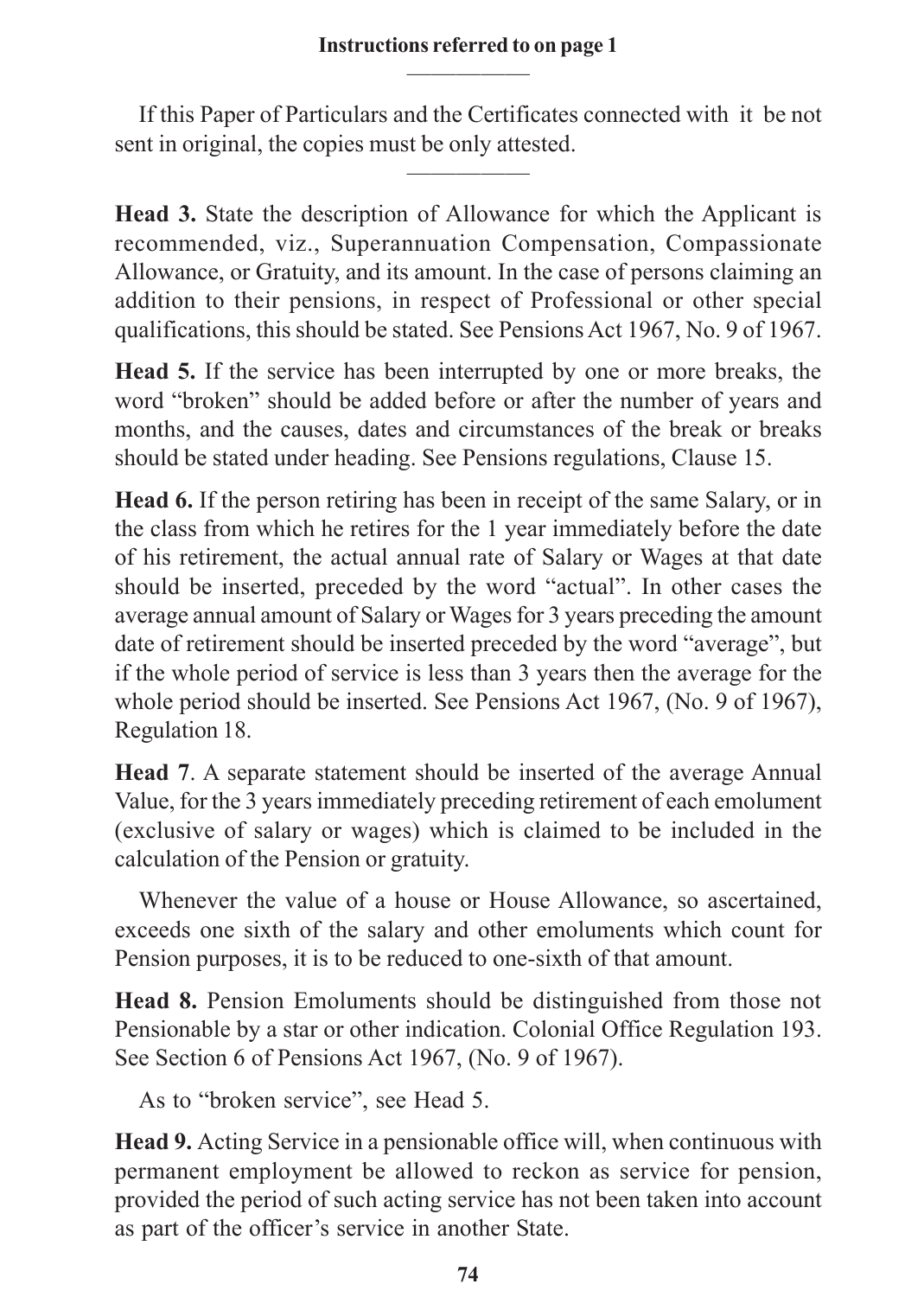### APPENDIX XIII (STAFF ORDERS 10.3) GOVERNMENT OF SAINT LUCIA

### **PERFORMANCE APPRAISAL FORM**

### **SECTIONA**

| 1. Name of Employee                       |                                   |  |  |  |
|-------------------------------------------|-----------------------------------|--|--|--|
| 2. Ministry/Department                    | 3. Section/ Division              |  |  |  |
| 4. Date of first entry into Gov't Service | 5. Present Post                   |  |  |  |
| 6. Grade                                  | 7. Date Appointed to Present Post |  |  |  |
| 8. Period covered by Appraisal            | 9. Date of Appraisal              |  |  |  |
| 10. Name of Supervisor                    | 11. Post of Supervisor            |  |  |  |

## **Section B**

*Duties: (please provide below a summary of the duties which were assigned to the officer during the period under review which are different from those set out in the approved Job Description for the post and also, include details of acting appointments to a higher office or the assignment of supervisory responsibilities).*

*\_\_\_\_\_\_\_\_\_\_\_\_\_\_\_\_\_\_\_\_\_\_\_\_\_\_\_\_\_\_\_\_\_\_\_\_\_\_\_\_\_\_\_\_\_\_\_\_\_\_\_\_\_\_\_\_\_\_\_\_\_\_\_\_\_\_\_\_\_\_\_\_\_*

*\_\_\_\_\_\_\_\_\_\_\_\_\_\_\_\_\_\_\_\_\_\_\_\_\_\_\_\_\_\_\_\_\_\_\_\_\_\_\_\_\_\_\_\_\_\_\_\_\_\_\_\_\_\_\_\_\_\_\_\_\_\_\_\_\_\_\_\_\_\_\_\_\_*

*Results: (Please indicate the work results expected from the officer. N.B. the results should be reasonable and measurable and should have been explained to the officer).*

*\_\_\_\_\_\_\_\_\_\_\_\_\_\_\_\_\_\_\_\_\_\_\_\_\_\_\_\_\_\_\_\_\_\_\_\_\_\_\_\_\_\_\_\_\_\_\_\_\_\_\_\_\_\_\_\_\_\_\_\_\_\_\_\_\_\_\_\_\_\_\_\_*

*\_\_\_\_\_\_\_\_\_\_\_\_\_\_\_\_\_\_\_\_\_\_\_\_\_\_\_\_\_\_\_\_\_\_\_\_\_\_\_\_\_\_\_\_\_\_\_\_\_\_\_\_\_\_\_\_\_\_\_\_\_\_\_\_\_\_\_\_\_\_\_*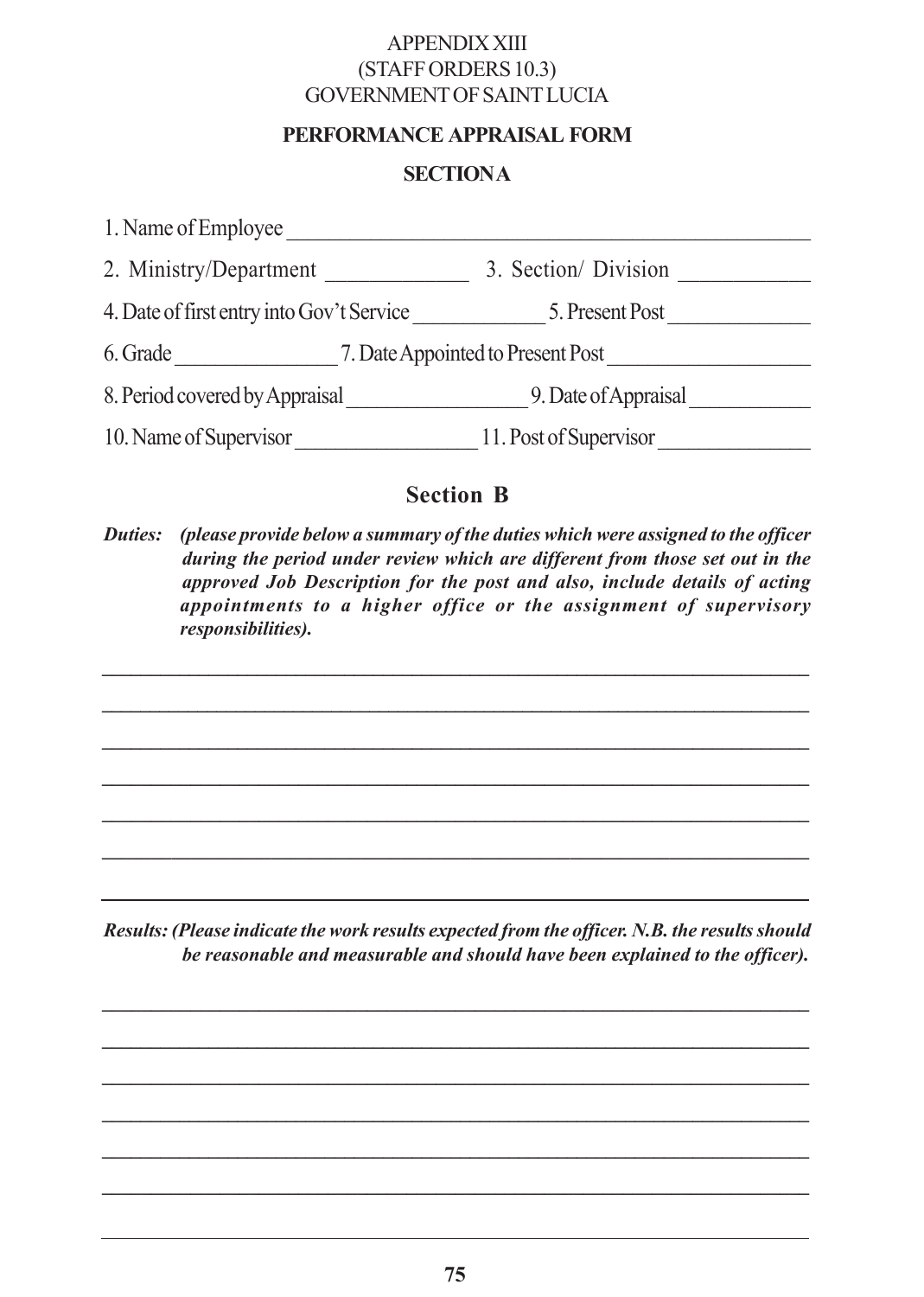## **SECTION C**

#### **1. Performance Factors**

| Quantity of Work: Consider the quality of acceptable work<br>accomplished and the promptness in<br>completing assignments.                                                                                                                                                       | <b>Quality of Work:</b> Consider accuracy, thoroughness, and presentation<br>of work, and ability to make successful<br>recommendations and the capacity for sound<br>analysis in the performance duties.                      |  |  |  |  |
|----------------------------------------------------------------------------------------------------------------------------------------------------------------------------------------------------------------------------------------------------------------------------------|--------------------------------------------------------------------------------------------------------------------------------------------------------------------------------------------------------------------------------|--|--|--|--|
| 5<br>3<br>Lower<br>Higher 7<br>6<br>$\overline{4}$<br>2<br>1                                                                                                                                                                                                                     | 5<br>Higher 7<br>6<br>3<br>$\overline{4}$<br>2<br>1<br>Lower                                                                                                                                                                   |  |  |  |  |
| 2. Performance Indicators                                                                                                                                                                                                                                                        |                                                                                                                                                                                                                                |  |  |  |  |
| Job Knowledge: Consider the employee's understanding of the Initiative: Consider the level of creativity and self-reliance,<br>job and of the Department's functions and<br>objectives as well as his/her grasp of the<br>principles, methods, processes and procedures<br>used. | the ability to originate ideas and actions, the degree<br>of supervision required and the display of ingenuity in<br>effectively fulfilling the duties of the post.                                                            |  |  |  |  |
| Higher 7<br>6<br>5<br>3<br>2<br>$\mathcal{I}$<br>Lower<br>$\overline{4}$                                                                                                                                                                                                         | Higher<br>5<br>3<br>2<br>1<br>Lower<br>- 7<br>6<br>$\overline{4}$                                                                                                                                                              |  |  |  |  |
| Responsibility: Consider the officer's willingness to accept the<br>resposibilities and authority of the post and to<br>take actions and make decisions effectively on<br>matters associated with the duties ofthe post.                                                         | Judgement: Consider the officer's demonstrated ability to analyze<br>situations, define issues, weigh alternatives, arrive at<br>logical conclusions and adopt appropriate solutions.                                          |  |  |  |  |
| 3<br>Higher 7<br>6<br>5<br>$\overline{4}$<br>2<br>Lower<br>$\mathcal{I}$                                                                                                                                                                                                         | 3<br>Higher 7<br>5<br>2<br>1<br>Lower<br>6<br>4                                                                                                                                                                                |  |  |  |  |
| Contacts with Public: Consider the officer's demonstrated<br>ability to effectively relate to the public<br>in the performance of the duties<br>associated with the post.                                                                                                        | Level of Co-operation: Consider the officer's demonstarted ability to<br>effectively interact with other officers in the<br>work place and to co-operate in carrying out<br>the work programme of the Ministry/<br>Department. |  |  |  |  |
| 2<br>Lower<br>Higher 7<br>6<br>5<br>3<br>1<br>4                                                                                                                                                                                                                                  | Higher 7<br>5<br>3<br>6<br>2<br>Lower<br>4<br>1                                                                                                                                                                                |  |  |  |  |

*Depenability: Consider the ability of the officer to meet the demands and requirements of the job even in difficult and unusual situations and to make effective use of working time.*

| Higher |  |  |  | Lower |
|--------|--|--|--|-------|
|        |  |  |  |       |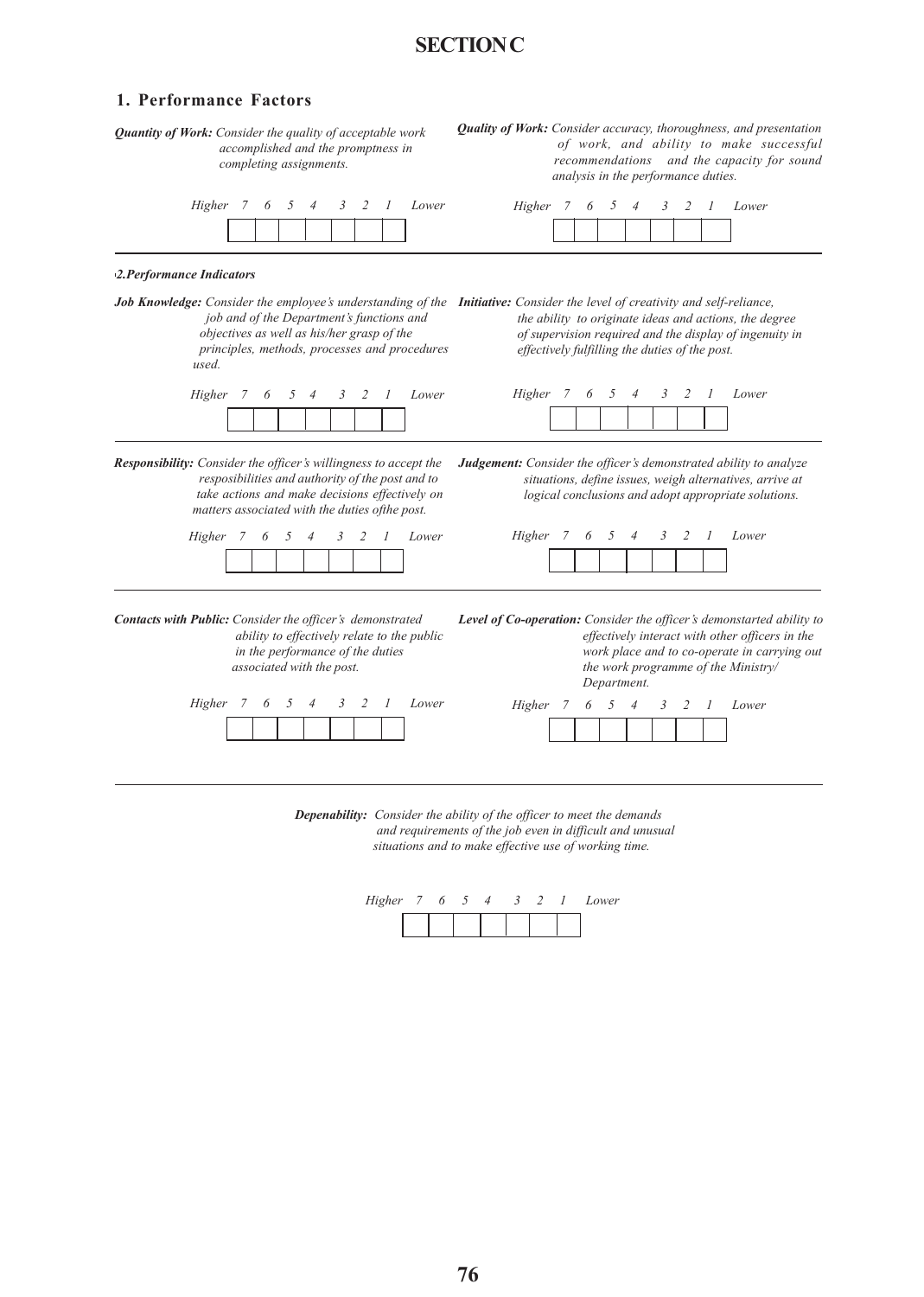# **Section D**

|  |  |  | 1. Comment on the employee's strengths in relation to the various aspects of the job. |
|--|--|--|---------------------------------------------------------------------------------------|
|  |  |  |                                                                                       |

| 2. Comment on the employee's limitations in relation to the various aspects of the job.                                                                                                        |
|------------------------------------------------------------------------------------------------------------------------------------------------------------------------------------------------|
|                                                                                                                                                                                                |
|                                                                                                                                                                                                |
|                                                                                                                                                                                                |
| 3. (a) Is any action being taken to help the employee improve his/her performance?<br>N <sub>o</sub><br>Yes<br>(b) If yes, please specify. If no, recommended training and action to be taken. |
|                                                                                                                                                                                                |
|                                                                                                                                                                                                |
| 4. How long have you been a Supervisor or have had this present level of Supervisory<br>responsibilty?                                                                                         |
|                                                                                                                                                                                                |
|                                                                                                                                                                                                |
| 5. How many people do you supervise?                                                                                                                                                           |
| <b>SECTION E</b>                                                                                                                                                                               |

Career Planning (to be completed by employee)

1. Education and Training: (Please indicate any orientation programmes/academic or special qualifications/training attended/undertaken/gained during the period of the appraisal).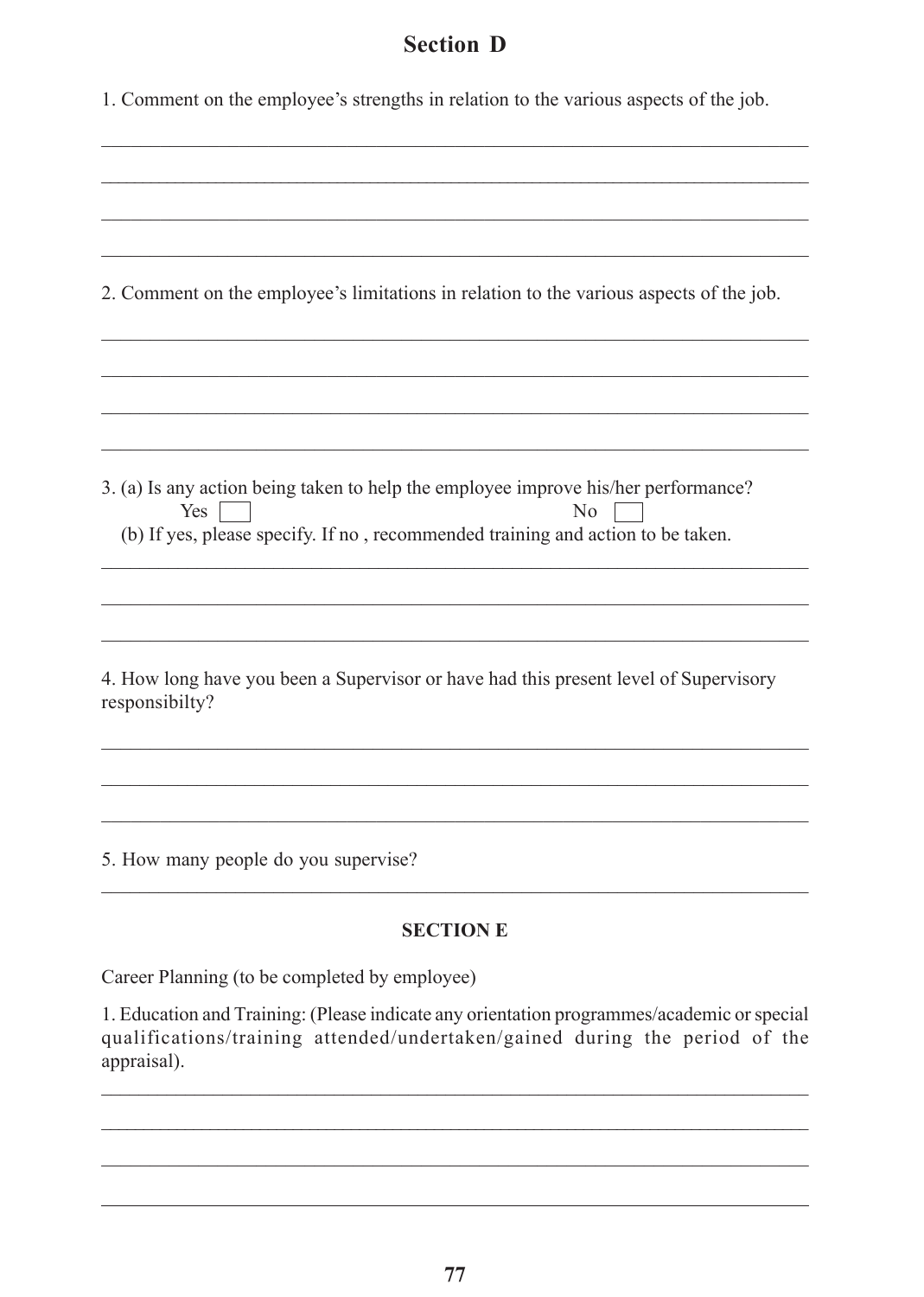| 2. (a) Do you enjoy your present job? Yes $\Box$<br>(b) Give reasons for your answer. | No. |
|---------------------------------------------------------------------------------------|-----|
|                                                                                       |     |
| 3. What are your career aspirations?                                                  |     |

### **SECTION F**

1. Each employee's performance appraisal must be discussed privately with the employee by the immediate supervisor. The supervisor must discuss both the employee's strengths and weakness as revealed by the performance appraisal, as well as a means of improving the short comings.

2. **Performance Apprasial Score Matrix**

| N <sub>0</sub> | Evaluation Factors/   |                 | Degree |             |    |   |                |                | 161-147 | $\Box$ <b>Outstanding:</b> Exceptional in ability, capacity     |
|----------------|-----------------------|-----------------|--------|-------------|----|---|----------------|----------------|---------|-----------------------------------------------------------------|
|                | Indicator             |                 | O      |             |    |   |                |                |         | and performance.                                                |
|                |                       |                 |        |             |    |   |                |                |         | 146 -132 □ Very Good: Very effective.                           |
| 1.             | Quantity of Work      | 28              |        | 24 20 16 12 |    |   | 8              | $\overline{4}$ | 131-117 | $\Box$ Good: Competent and conscientious.                       |
| 2.             | Quantity of Work      | 281             |        | 24 20 16 12 |    |   | 8              | $\overline{4}$ |         |                                                                 |
| 3.             | Job Knowledge         | 21              |        | 18 15       | 12 | 9 | 6              | 3              | 116-102 | Satisfactory: Average performance with some                     |
| 4.             | Initiative            | $\overline{14}$ | 12     | 10          | 8  | 6 | 4              | $\overline{c}$ |         | shortcomings but will improve with experience                   |
| 5.             | Responsibility        | 14              | 12     | 10          | 8  | 6 | 4              | $\overline{c}$ |         | and trainig                                                     |
| 6.             | Judgement             | 14              | 12     | 10          | 8  | 6 | 4              | 2              | 101-87  | $\Box$ Not Quite Satisfactory: Below average                    |
| 7.             | Contacts with Public  | 14 <sub>1</sub> | 12     | 10          | 8  | 6 | 4              | 2              |         | performance.                                                    |
| 8.             | Level of Co-operation | 14              | 12     | 10          | 8  | 6 | $\overline{4}$ | $\overline{2}$ |         |                                                                 |
| 9.             | Dependability         | 14              | 12     | 10          | 8  | 6 | 4              | $\overline{2}$ |         | Below 87 $\Box$ <b>Unsatisfactory:</b> Definitely not up to the |
|                |                       |                 |        |             |    |   |                |                |         | required to the standard                                        |

#### **Section G**

Received by Employee: Discussed with Employee:

3. **Overall Performance Rating:** *(please tick appropriate score)*

 $\mathcal{L}_\text{max}$  and the contract of the contract of the contract of the contract of the contract of the contract of the contract of the contract of the contract of the contract of the contract of the contract of the contrac *Signature (Employee) Date Signature (Supervisor) Date \** Supervisor's Comments:

\_\_\_\_\_\_\_\_\_\_\_\_\_\_\_\_\_\_\_\_\_\_\_\_\_\_\_\_\_\_\_\_\_\_\_\_\_\_\_\_\_\_\_\_\_\_\_\_\_\_\_\_\_\_\_\_\_\_\_\_\_\_\_\_\_\_\_\_\_\_\_\_\_\_\_